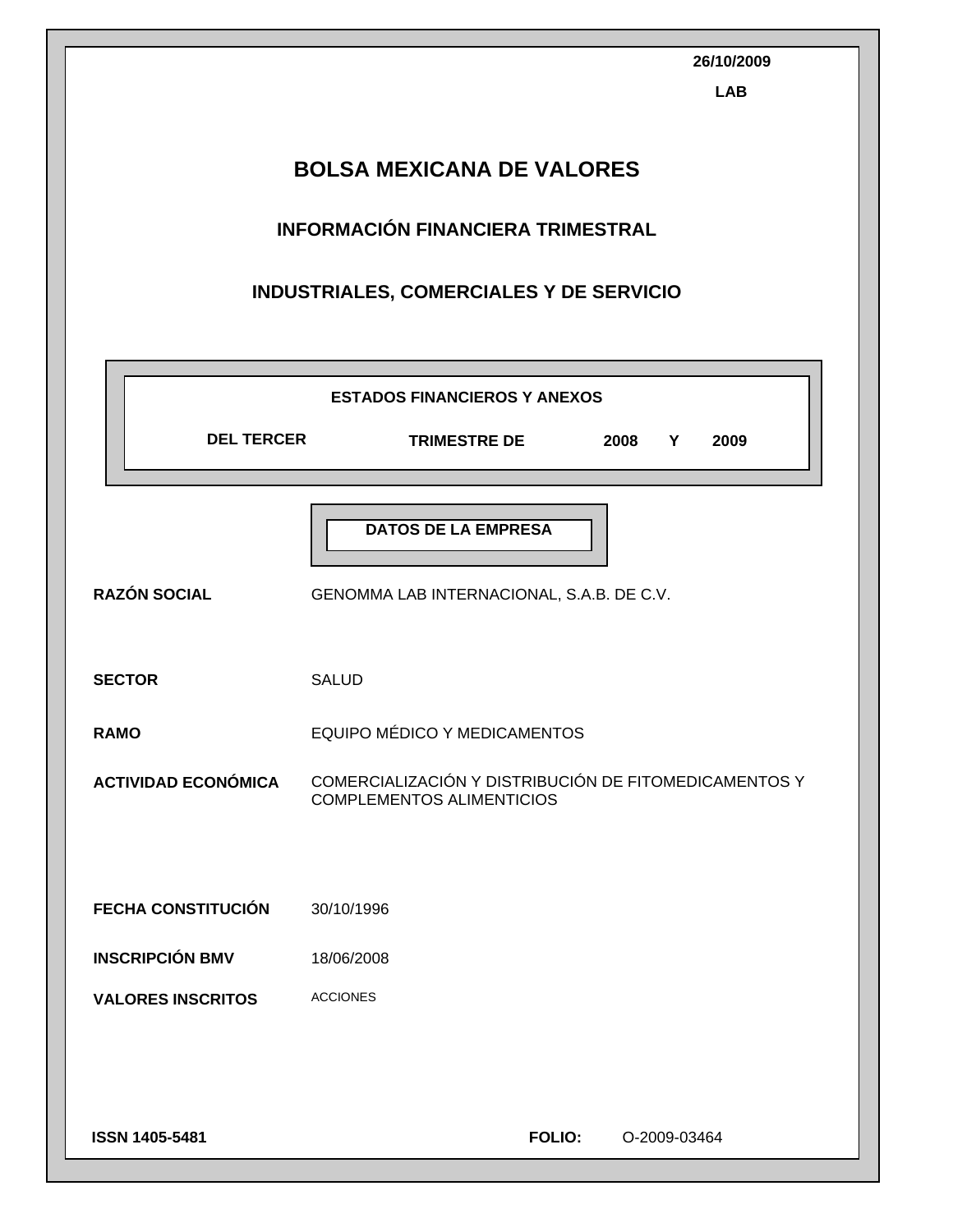CLAVE DE COTIZACIÓN: **LAB**

# **GENOMMA LAB INTERNACIONAL, S.A.B. DE C.V. BALANCE GENERAL**

AL 30 DE SEPTIEMBRE DE 2009 Y 2008

**CONSOLIDADO**

### (MILES DE PESOS)

| <b>REFS</b>     | <b>CONCEPTOS</b>                                                                | TRIMESTRE AÑO ACTUAL |         | <b>TRIMESTRE AÑO ANTERIOR</b> |                         |
|-----------------|---------------------------------------------------------------------------------|----------------------|---------|-------------------------------|-------------------------|
|                 |                                                                                 | <b>IMPORTE</b>       | %       | <b>IMPORTE</b>                | ℅                       |
| \$01            | <b>ACTIVO TOTAL</b>                                                             | 3,755,947            | 100     | 2,695,824                     | 100                     |
| s02             | <b>ACTIVO CIRCULANTE</b>                                                        | 3,068,766            | 82      | 2,473,247                     | 92                      |
| s03             | <b>EFECTIVO E INVERSIONES DISPONIBLES</b>                                       | 1,050,828            | 28      | 1,072,364                     | 40                      |
| s04             | CUENTAS Y DOCUMENTOS POR COBRAR A CLIENTES (NETO)                               | 1,029,288            | 27      | 967,042                       | 36                      |
| s05             | OTRAS CUENTAS Y DOCUMENTOS POR COBRAR(NETO)                                     | 269,164              | 7       | 53,601                        | $\overline{2}$          |
| \$06            | <b>INVENTARIOS</b>                                                              | 646,960              | 17      | 307,722                       | 11                      |
| s07             | OTROS ACTIVOS CIRCULANTES                                                       | 72,526               | 2       | 72,518                        | 3                       |
| s08             | <b>ACTIVO A LARGO PLAZO</b>                                                     | 0                    | 0       | 0                             | $\bf{0}$                |
| S <sub>09</sub> | CUENTAS Y DOCUMENTOS POR COBRAR (NETO)                                          | ∩                    | 0       | Ω                             | $\Omega$                |
| s10             | INVERSIONES EN ACCIONES DE SUBS. NO CONSOLIDADAS,<br>NEGOCIOS CONJUNTOS Y ASOC. | 0                    | 0       | 0                             | 0                       |
| s11             | <b>OTRAS INVERSIONES</b>                                                        | 0                    | 0       |                               | 0                       |
| s12             | <b>INMUEBLES, PLANTA Y EQUIPO (NETO)</b>                                        | 163,245              |         | 90,417                        | 3                       |
| s13             | <b>INMUEBLES</b>                                                                | 8,870                | 0       | 0                             | 0                       |
| s14             | MAQUINARIA Y EQUIPO INDUSTRIAL                                                  | 0                    | 0       |                               | $\mathbf 0$             |
| s15             | OTROS EQUIPOS                                                                   | 176,072              | 5       | 143,329                       | 5                       |
| s16             | DEPRECIACIÓN ACUMULADA                                                          | 71,125               | 2       | 52,912                        | $\overline{\mathbf{c}}$ |
| s17             | CONSTRUCCIONES EN PROCESO                                                       | 49,428               |         | 0                             | $\mathbf 0$             |
| s18             | <b>ACTIVOS INTANGIBLES Y CARGOS DIFERIDOS (NETO)</b>                            | 448,604              | 12      | 78,691                        | 3                       |
| s19             | <b>OTROS ACTIVOS</b>                                                            | 75,332               | 2       | 53,469                        | $\mathbf{2}$            |
| s20             | PASIVO TOTAL                                                                    | 1,080,912            | 100     | 614,323                       | 100                     |
| s21             | <b>PASIVO CIRCULANTE</b>                                                        | 915,355              | 85      | 605,428                       | 99                      |
| s22             | <b>PROVEEDORES</b>                                                              | 564,616              | 52      | 281,506                       | 46                      |
| s23             | <b>CRÉDITOS BANCARIOS</b>                                                       | 0                    | 0       | 60                            | 0                       |
| s24             | <b>CRÉDITOS BURSÁTILES</b>                                                      |                      | 0       | Ω                             | 0                       |
| s103            | OTROS CRÉDITOS CON COSTO                                                        | 0                    | 0       | Ω                             | 0                       |
| s25             | <b>IMPUESTOS POR PAGAR</b>                                                      | 135,210              | 13      | 106,885                       | 17                      |
| s26             | OTROS PASIVOS CIRCULANTES SIN COSTO                                             | 215,529              | 20      | 216,977                       | 35                      |
| s27             | <b>PASIVO A LARGO PLAZO</b>                                                     | 0                    | 0       | n                             | 0                       |
| s28             | <b>CRÉDITOS BANCARIOS</b>                                                       |                      | Ω       |                               | $\mathbf 0$             |
| s29             | CRÉDITOS BURSÁTILES                                                             | 0                    | 0       | U                             | 0                       |
| s30             | OTROS CRÉDITOS CON COSTO                                                        | 0                    | 0       | 0                             | 0                       |
| s31<br>s32      | <b>CRÉDITOS DIFERIDOS</b><br><b>OTROS PASIVOS LARGO PLAZO SIN COSTO</b>         | 165,557              | 0<br>15 | 8,895                         | 0<br>$\mathbf{1}$       |
| s33             | <b>CAPITAL CONTABLE</b>                                                         | 2,675,035            | 100     | 2,081,501                     | 100                     |
| s34             | CAPITAL CONTABLE DE LA PARTICIPACIÓN NO<br><b>CONTROLADORA</b>                  | 8,081                | 0       | 1,411                         | 0                       |
| s35             | <b>CAPITAL CONTABLE DE LA PARTICIPACIÓN CONTROLADORA</b>                        | 2,666,954            | 100     | 2,080,090                     | 100                     |
| s36             | <b>CAPITAL CONTRIBUIDO</b>                                                      | 1,828,862            | 68      | 1,795,468                     | 86                      |
| s79             | CAPITAL SOCIAL PAGADO                                                           | 274,924              | 10      | 274,924                       | 13                      |
| s39             | PRIMA EN VENTA DE ACCIONES                                                      | 1,553,938            | 58      | 1,520,544                     | 73                      |
| s40             | APORTACIONES PARA FUTUROS AUMENTOS DE CAPITAL                                   | 0                    | 0       | 0                             | 0                       |
| s41             | CAPITAL GANADO (PERDIDO)                                                        | 838,092              | 31      | 284,622                       | 14                      |
| s42             | RESULTADOS ACUMULADOS Y RESERVAS DE CAPITAL                                     | 901,064              | 34      | 287,686                       | 14                      |
| s44             | OTRO RESULTADO INTEGRAL ACUMULADO                                               | 1,844                | 0       | $-3,064$                      | 0                       |
| s80             | RECOMPRA DE ACCIONES                                                            | $-64,816$            | -2      | 0                             | 0                       |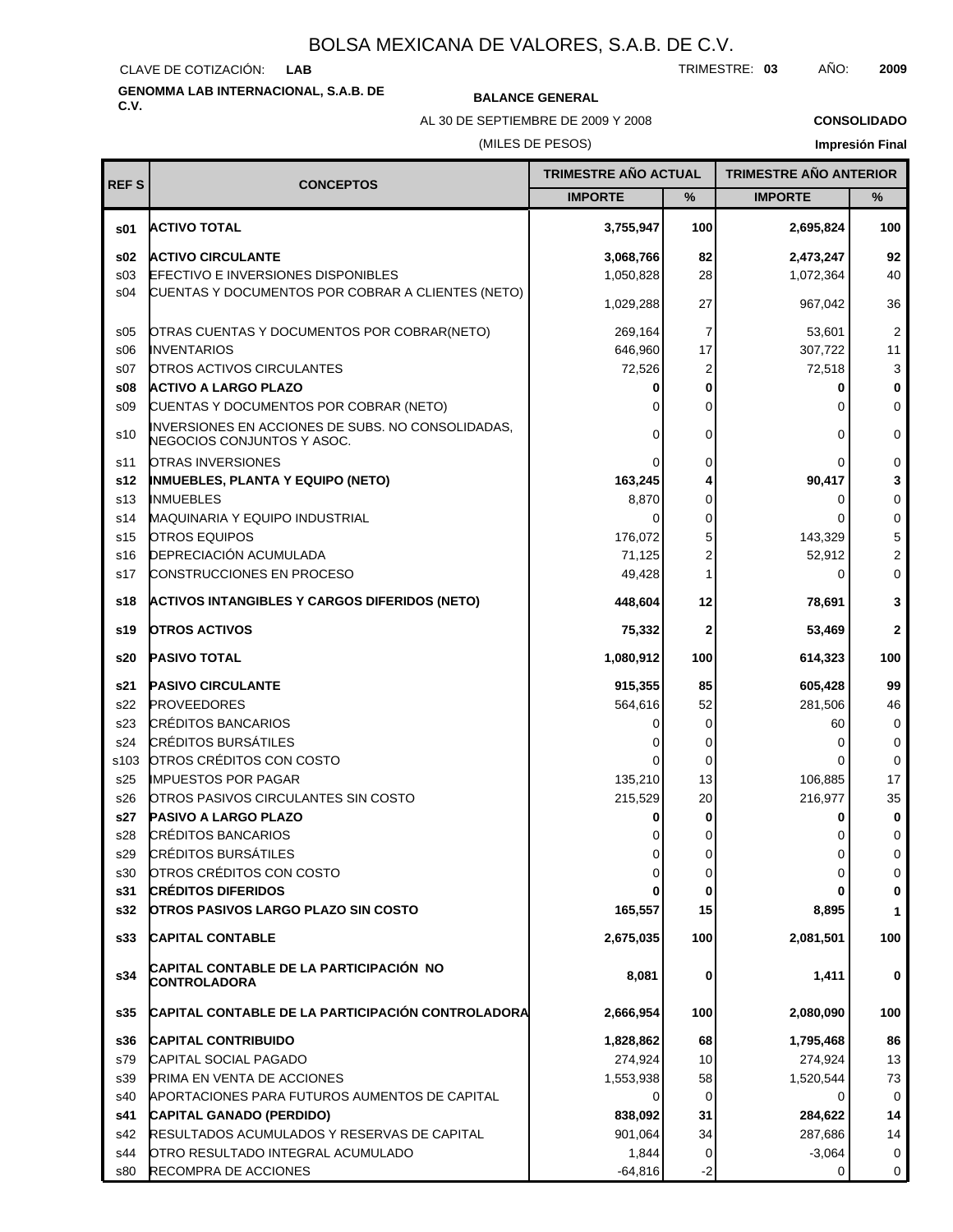# **GENOMMA LAB INTERNACIONAL, S.A.B. DE C.V. BALANCE GENERAL** CLAVE DE COTIZACIÓN: **LAB**

TRIMESTRE: **03** AÑO: **2009**

**CONSOLIDADO**

(MILES DE PESOS) DESGLOSE DE PRINCIPALES CONCEPTOS

| <b>REFS</b> |                                                          |                    | <b>TRIMESTRE AÑO ACTUAL</b> |                    | <b>TRIMESTRE AÑO ANTERIOR</b> |
|-------------|----------------------------------------------------------|--------------------|-----------------------------|--------------------|-------------------------------|
|             | <b>CONCEPTOS</b>                                         | <b>IMPORTE</b>     | %                           | <b>IMPORTE</b>     | %                             |
| \$03        | <b>EFECTIVO E INVERSIONES DISPONIBLES</b>                | 1,050,828          | 100                         | 1,072,364          | 100                           |
| s46         | <b>EFECTIVO</b>                                          | 466,236            | 44                          | 26,174             | $\overline{2}$                |
| s47         | <b>INVERSIONES DISPONIBLES</b>                           | 584,592            | 56                          | 1,046,190          | 98                            |
| s07         | <b>OTROS ACTIVOS CIRCULANTES</b>                         | 72,526             | 100                         | 72,518             | 100                           |
| s81         | INSTRUMENTOS FINANCIEROS DERIVADOS                       | 0                  | 0                           | 0                  | 0                             |
| s82<br>s83  | OPERACIONES DISCONTINUADAS<br><b>OTROS</b>               | 23,191<br>49,335   | 32<br>68                    | 26,253<br>46,265   | 36<br>64                      |
|             |                                                          |                    |                             |                    |                               |
| s18         | <b>ACTIVOS INTANGIBLES Y CARGOS DIFERIDOS (NETO)</b>     | 448,604            | 100                         | 78,691             | 100                           |
| s48         | <b>GASTOS AMORTIZABLES (NETO)</b>                        | 13,094             | 3                           | 0                  | 0                             |
| s49         | <b>CRÉDITO MERCANTIL</b>                                 | O                  | 0                           | 0                  | 0                             |
| s51         | <b>OTROS</b>                                             | 435,510            | 97                          | 78,691             | 100                           |
| s19         | <b>OTROS ACTIVOS</b>                                     | 75,332             | 100                         | 53,469             | 100                           |
| s85         | <b>INSTRUMENTOS FINANCIEROS DERIVADOS</b>                | 0                  | $\mathbf 0$                 | 0                  | 0                             |
| s50         | <b>IMPUESTOS DIFERIDOS</b><br>BENEFICIOS A LOS EMPLEADOS | 29,486             | 39                          | 39,905             | 75                            |
| s104<br>s86 | OPERACIONES DISCONTINUADAS                               | $\Omega$<br>432    | $\mathbf 0$<br>1            | 0<br>1,893         | 0<br>$\overline{4}$           |
| s87         | <b>OTROS</b>                                             | 45,414             | 60                          | 11,671             | 22                            |
|             | <b>PASIVO CIRCULANTE</b>                                 | 915,355            | 100                         |                    | 100                           |
| s21<br>s52  | PASIVO EN MONEDA EXTRANJERA                              | 132,866            | 15                          | 605,428<br>39,887  | $\overline{7}$                |
| s53         | PASIVO EN MONEDA NACIONAL                                | 782,489            | 85                          | 565,541            | 93                            |
| s26         | OTROS PASIVOS CIRCULANTES SIN COSTO                      | 215,529            | 100                         | 216,977            | 100                           |
| s88         | INSTRUMENTOS FINANCIEROS DERIVADOS                       | 0                  | $\mathbf 0$                 | 0                  | 0                             |
| s89         | <b>INTERESES POR PAGAR</b>                               | 0                  | 0                           | 0                  | 0                             |
| s68         | <b>PROVISIONES</b>                                       | 96,777             | 45                          | 92,070             | 42                            |
| s90         | OPERACIONES DISCONTINUADAS                               | 4,335              | $\overline{2}$              | 10,755             | 5                             |
| s58<br>s105 | OTROS PASIVOS CIRCULANTES<br>BENEFICIOS A LOS EMPLEADOS  | 109,253<br>5,164   | 51<br>2                     | 113,372<br>780     | 52<br>$\mathbf 0$             |
|             |                                                          |                    |                             |                    |                               |
| s27         | <b>PASIVO A LARGO PLAZO</b>                              | 0                  | 100                         | 0                  | 100                           |
| s59<br>s60  | PASIVO EN MONEDA EXTRANJERA<br>PASIVO EN MONEDA NACIONAL | 0                  | 0<br>0                      | 0                  | 0<br>0                        |
|             |                                                          | 0                  |                             | 0                  |                               |
| s31         | <b>CRÉDITOS DIFERIDOS</b>                                | 0                  | 100                         | 0                  | 100                           |
| s65         | CRÉDITO MERCANTIL                                        | 0                  | 0                           | 0                  | 0                             |
| s67         | <b>OTROS</b>                                             | 0                  | $\mathbf 0$                 | 0                  | $\mathbf 0$                   |
| s32         | OTROS PASIVOS LARGO PLAZO SIN COSTO                      | 165,557            | 100                         | 8,895              | 100                           |
| s66         | <b>IMPUESTOS DIFERIDOS</b>                               | 0                  | 0                           | 0                  | 0                             |
| s91<br>s92  | BENEFICIOS A LOS EMPLEADOS<br>OPERACIONES DISCONTINUADAS | 0<br>0             | 0<br>0                      | 0<br>0             | 0<br>0                        |
| s69         | OTROS PASIVOS                                            | 165,557            | 100                         | 8,895              | 100                           |
|             |                                                          |                    |                             |                    |                               |
| s79<br>s37  | <b>CAPITAL SOCIAL PAGADO</b><br><b>NOMINAL</b>           | 274,924<br>265,361 | 100<br>97                   | 274,924<br>265,361 | 100<br>97                     |
| s38         | ACTUALIZACIÓN                                            | 9,563              | 3                           | 9,563              | 3                             |
|             |                                                          |                    |                             |                    |                               |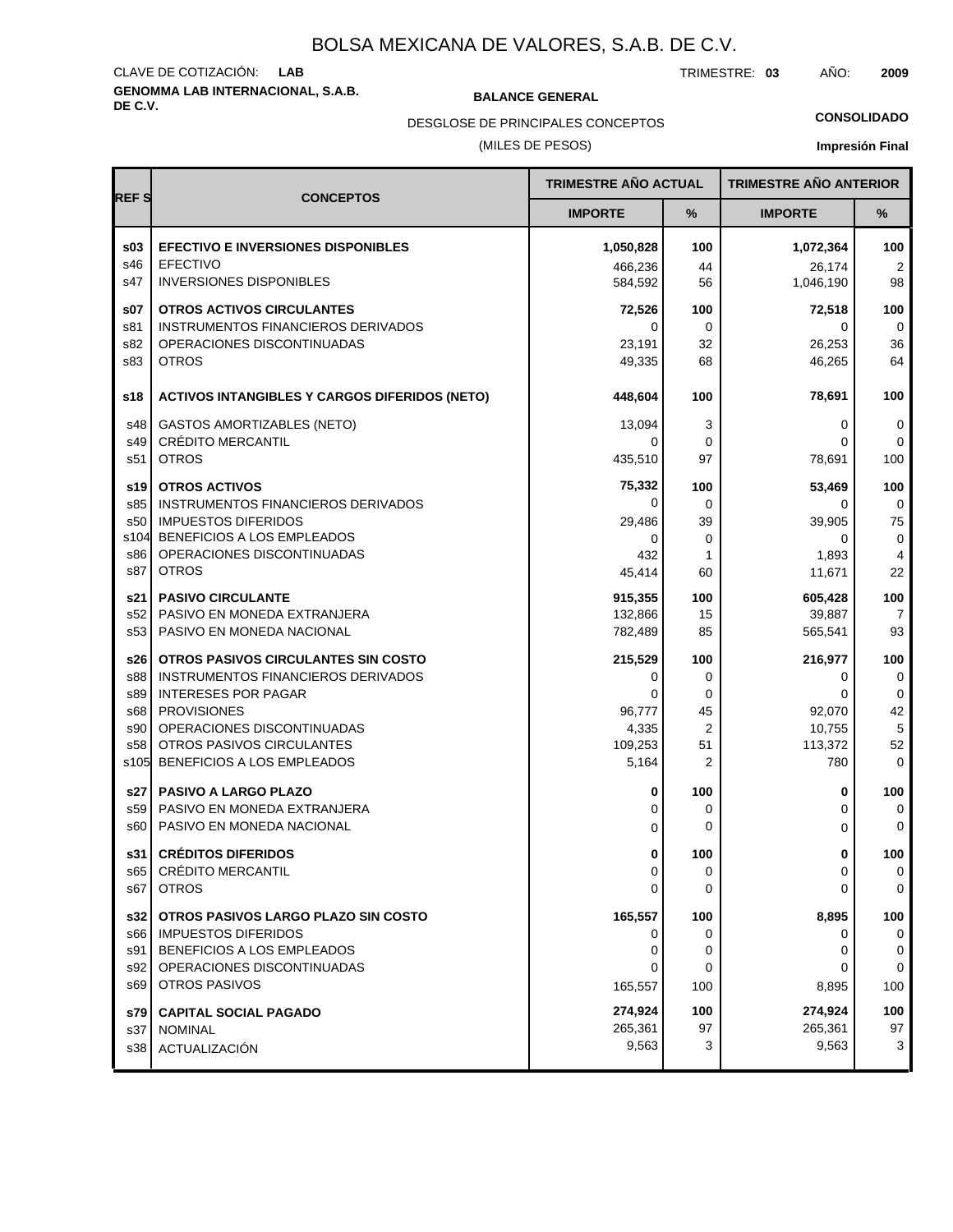# **GENOMMA LAB INTERNACIONAL, S.A.B. DE C.V. BALANCE GENERAL** CLAVE DE COTIZACIÓN: **LAB**

TRIMESTRE: **03** AÑO: **2009**

DESGLOSE DE PRINCIPALES CONCEPTOS

### (MILES DE PESOS)

### **CONSOLIDADO**

| <b>REFS</b> | <b>CONCEPTOS</b>                                                 | <b>TRIMESTRE AÑO ACTUAL</b> |               | <b>TRIMESTRE AÑO ANTERIOR</b> |             |
|-------------|------------------------------------------------------------------|-----------------------------|---------------|-------------------------------|-------------|
|             |                                                                  | <b>IMPORTE</b>              | $\frac{9}{6}$ | <b>IMPORTE</b>                | $\%$        |
| s42         | <b>RESULTADOS ACUMULADOS Y RESERVAS DE CAPITAL</b>               | 901,064                     | 100           | 287,686                       | 100         |
| s93         | RESERVA LEGAL                                                    |                             |               |                               | $\mathbf 0$ |
| s43         | RESERVA PARA RECOMPRA DE ACCIONES                                |                             | 0             | $-37,717$                     | $-13$       |
| s94         | OTRAS RESERVAS                                                   |                             | 0             |                               | $\mathbf 0$ |
| s95         | RESULTADO DE EJERCICIOS ANTERIORES                               | 519,636                     | 58            | 3,862                         |             |
| s45         | RESULTADO DEL EJERCICIO                                          | 381,428                     | 42            | 321,541                       | 112         |
| s44         | OTRO RESULTADO INTEGRAL ACUMULADO                                | 1,844                       | 100           | $-3,064$                      | 100         |
| s70         | RESULTADO ACUMULADO POR POSICIÓN MONETARIA                       |                             |               |                               | $\Omega$    |
| s71         | RESULTADO POR TENENCIA DE ACTIVOS NO MONETARIOS                  |                             | 0             |                               | $\Omega$    |
| s96         | EFECTO ACUMULADO POR CONVERSIÓN                                  | 2,065                       | 112           | $-3,064$                      | 100         |
| s97         | EFECTO ACUMULADO POR VALUACIÓN DE INST. FIN.<br><b>DERIVADOS</b> |                             | 0             | 0                             | $\mathbf 0$ |
| s98         | RESULTADO POR IMPUESTOS DIFERIDOS                                |                             | 0             | O                             | $\mathbf 0$ |
| s100        | <b>OTROS</b>                                                     | $-221$                      | $-12$         | 0                             | $\mathbf 0$ |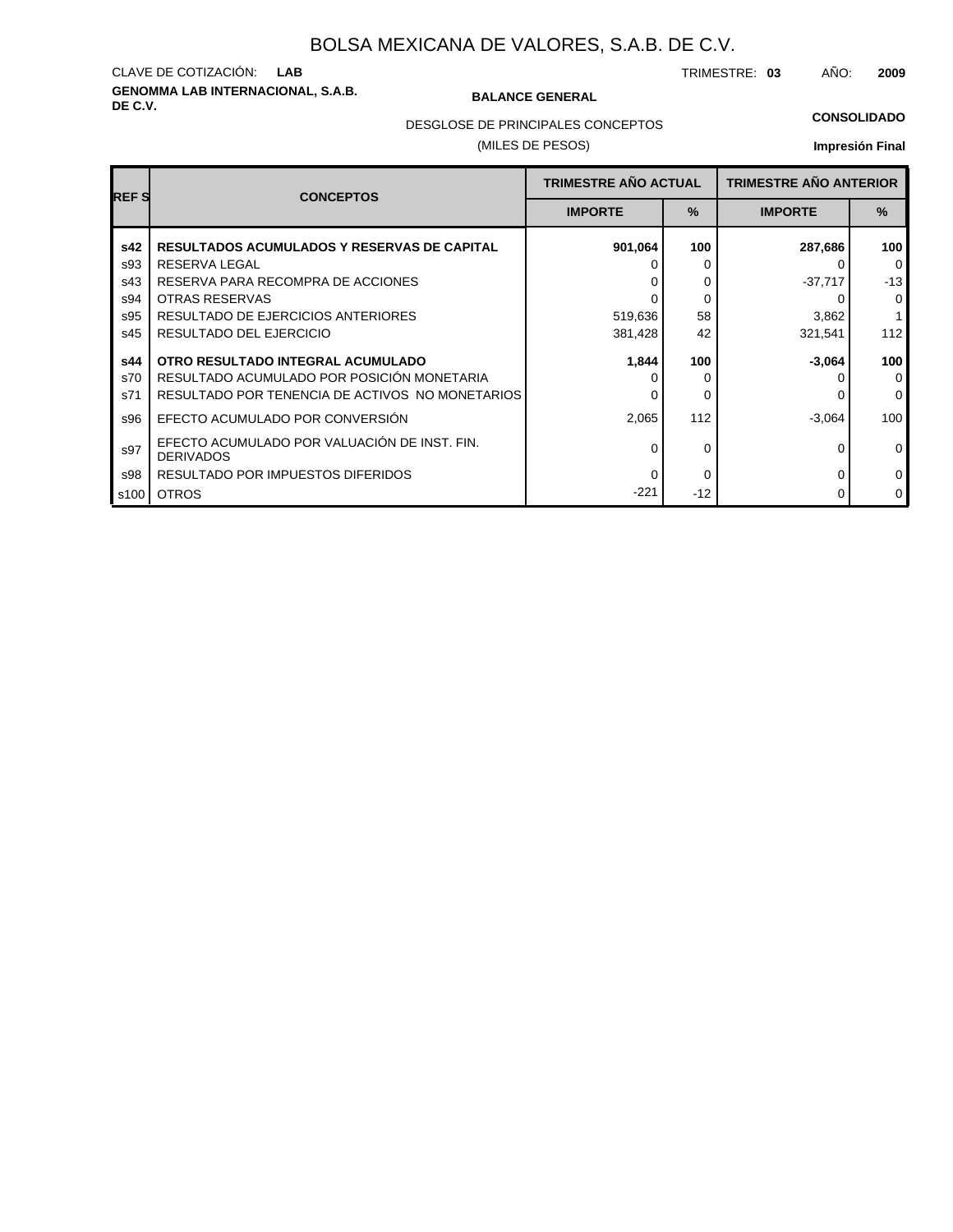# **GENOMMA LAB INTERNACIONAL, S.A.B. DE C.V. BALANCE GENERAL** CLAVE DE COTIZACIÓN: **LAB**

TRIMESTRE: **03** AÑO: **2009**

### **CONSOLIDADO**

(MILES DE PESOS) DATOS INFORMATIVOS

**Impresión Final**

| <b>REFS</b> |                                              | <b>TRIMESTRE AÑO ACTUAL</b> | <b>TRIMESTRE AÑO ANTERIOR</b> |
|-------------|----------------------------------------------|-----------------------------|-------------------------------|
|             | <b>CONCEPTOS</b>                             | <b>IMPORTE</b>              | <b>IMPORTE</b>                |
| s72         | CAPITAL DE TRABAJO                           | 2,153,411                   | 1,867,819                     |
| s73         | FONDO PARA PENSIONES Y PRIMA DE ANTIGÜEDAD   |                             | 0 <sup>1</sup>                |
| s74         | NUMERO DE FUNCIONARIOS (*)                   | 39                          | 17                            |
| s75         | NUMERO DE EMPLEADOS (*)                      | 547                         | 435                           |
| s76         | NUMERO DE OBREROS (*)                        |                             | 0 I                           |
| s77         | NUMERO DE ACCIONES EN CIRCULACIÓN (*)        | 526,632,713                 | 529,240,713                   |
| s78         | NUMERO DE ACCIONES RECOMPRADAS (*)           | 2,608,000                   | 0                             |
| s101        | EFECTIVO RESTRINGIDO                         | 31,630                      | 6,381                         |
| s102        | DEUDA CON COSTO DE ASOCIADAS NO CONSOLIDADAS |                             | $\Omega$                      |

(\*) DATOS EN UNIDADES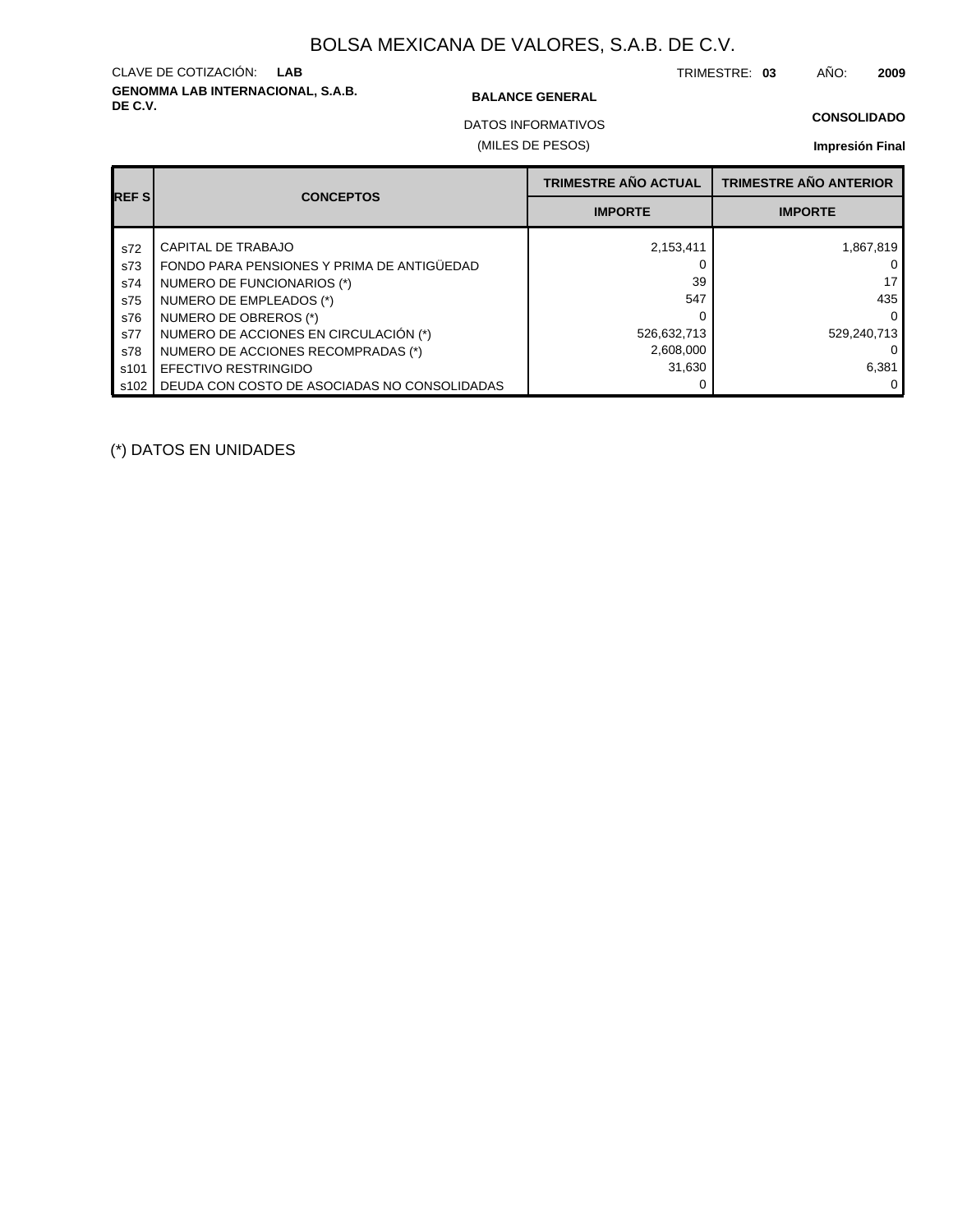# **GENOMMA LAB INTERNACIONAL, S.A.B.** CLAVE DE COTIZACIÓN:

**DE C.V. ESTADO DE RESULTADOS**

TRIMESTRE: AÑO: **LAB 03 2009**

# DEL 1 DE ENERO AL 30 DE SEPTIEMBRE DE 2009 Y 2008 **CONSOLIDADO**

(MILES DE PESOS)

| REF R | <b>CONCEPTOS</b>                                                                             | <b>TRIMESTRE AÑO ACTUAL</b> |          | <b>TRIMESTRE AÑO ANTERIOR</b> |                |
|-------|----------------------------------------------------------------------------------------------|-----------------------------|----------|-------------------------------|----------------|
|       |                                                                                              | <b>IMPORTE</b>              | $\%$     | <b>IMPORTE</b>                | $\%$           |
| r01   | <b>VENTAS NETAS</b>                                                                          | 2,758,296                   | 100      | 1,880,230                     | 100            |
| r02   | <b>COSTO DE VENTAS</b>                                                                       | 772,546                     | 28       | 458,591                       | 24             |
| r03   | UTILIDAD (PÉRDIDA) BRUTA                                                                     | 1,985,750                   | 72       | 1,421,639                     | 76             |
| r04   | <b>GASTOS GENERALES</b>                                                                      | 1,382,952                   | 50       | 955,142                       | 51             |
| r05   | UTILIDAD ( PÉRDIDA) DE OPERACIÓN                                                             | 602,798                     | 22       | 466,497                       | 25             |
| r08   | OTROS INGRESOS Y (GASTOS), NETO.                                                             | $-1,341$                    | 0        | $-7,763$                      | $\mathbf 0$    |
| r06   | RESULTADO INTEGRAL DE FINANCIAMIENTO                                                         | 914                         | 0        | 11,311                        | $\mathbf{1}$   |
| r12   | PARTICIPACIÓN EN LOS RESULTADOS DE SUBS. NO<br>CONSOLIDADAS, NEGOCIOS CONJUNTOS Y ASOCIADAS. | ∩                           | $\Omega$ | $\Omega$                      | 0              |
| r48   | PARTIDAS NO ORDINARIAS                                                                       | $\Omega$                    | $\Omega$ | $\Omega$                      | $\mathbf 0$    |
| r09   | UTILIDAD (PÉRDIDA) ANTES DE IMPUESTOS A LA UTILIDAD                                          | 602,371                     | 22       | 470,045                       | 25             |
| r10   | <b>IMPUESTOS A LA UTILIDAD</b>                                                               | 219,163                     | 8        | 136,082                       | $\overline{7}$ |
| r11   | UTILIDAD (PÉRDIDA) ANTES DE LAS OPERACIONES<br><b>DISCONTINUADAS</b>                         | 383,208                     | 14       | 333,963                       | 18             |
| r14   | OPERACIONES DISCONTINUADAS                                                                   | 738                         | $\Omega$ | $-13,851$                     | $\mathbf 0$    |
| r18   | UTILIDAD (PÉRDIDA) NETA CONSOLIDADA                                                          | 383.946                     | 14       | 320,112                       | 17             |
| r19   | PARTICIPACIÓN NO CONTROLADORA EN LA UTILIDAD<br>(PÉRDIDA) NETA                               | 2,518                       | $\Omega$ | $-1,429$                      | $\mathbf 0$    |
| r20   | PARTICIPACIÓN CONTROLADORA EN LA UTILIDAD<br>(PÉRDIDA) NETA                                  | 381,428                     | 14       | 321,541                       | 17             |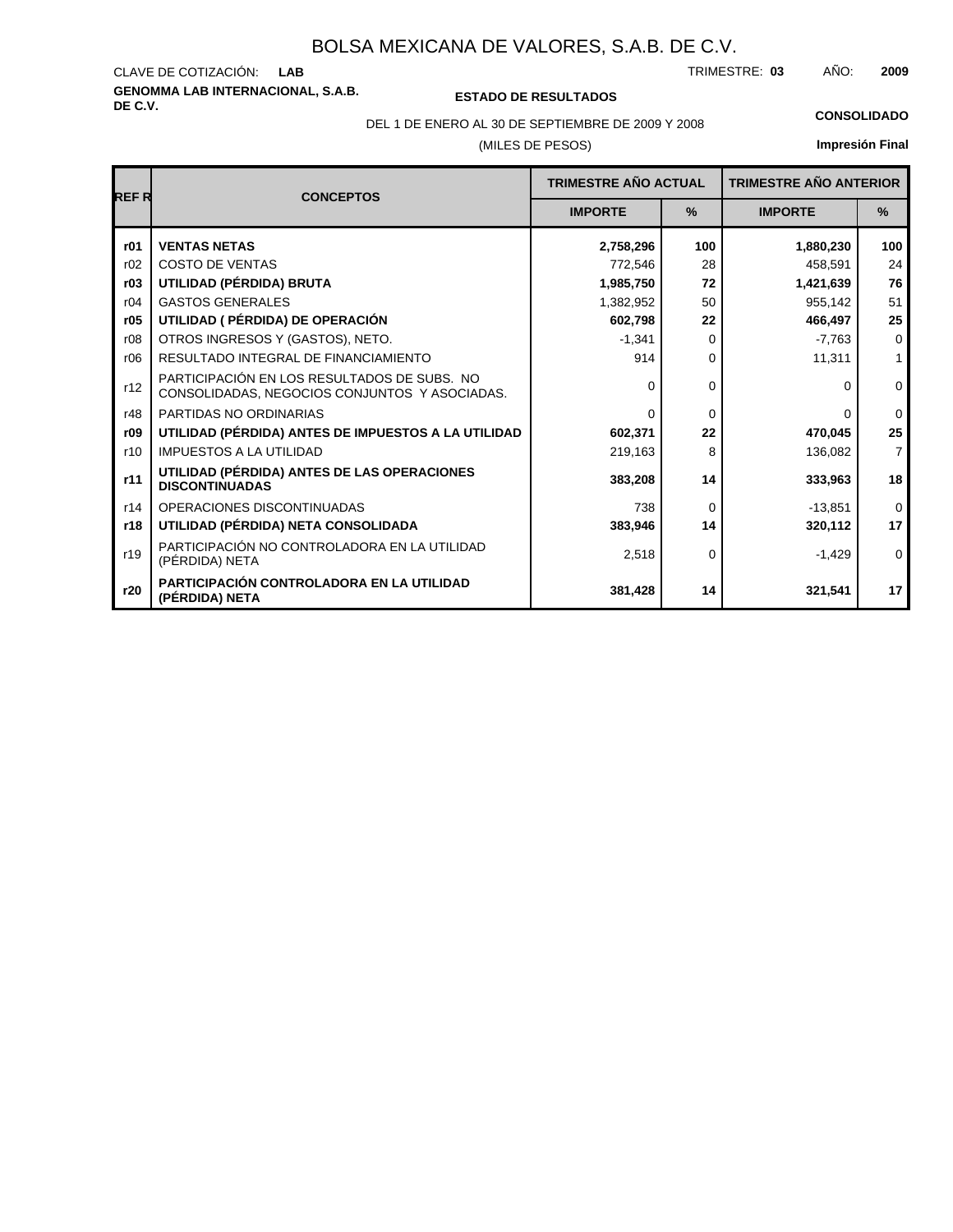# **GENOMMA LAB INTERNACIONAL, S.A.B. DE C.V. ESTADO DE RESULTADOS** CLAVE DE COTIZACIÓN:

TRIMESTRE: AÑO: **LAB 03 2009**

### **CONSOLIDADO**

DESGLOSE DE PRINCIPALES CONCEPTOS

### (MILES DE PESOS)

### **Impresión Final**

| <b>REFR</b> | <b>CONCEPTOS</b>                            | TRIMESTRE AÑO ACTUAL |          | <b>TRIMESTRE AÑO ANTERIOR</b> |                |
|-------------|---------------------------------------------|----------------------|----------|-------------------------------|----------------|
|             |                                             | <b>IMPORTE</b>       | $\%$     | <b>IMPORTE</b>                | %              |
| r01         | <b>VENTAS NETAS</b>                         | 2,758,296            | 100      | 1,880,230                     | 100            |
| r21         | <b>NACIONALES</b>                           | 2,325,915            | 84       | 1,761,844                     | 94             |
| r22         | <b>EXTRANJERAS</b>                          | 432,381              | 16       | 118,386                       | 6              |
| r23         | CONVERSIÓN EN DÓLARES (***)                 | 31,907               |          | 8,736                         | $\mathbf 0$    |
| r08         | OTROS INGRESOS Y (GASTOS), NETO.            | $-1,341$             | 100      | $-7,763$                      | 100            |
| r49         | OTROS INGRESOS Y (GASTOS), NETO.            | 3,563                | $-266$   | $-7,074$                      | 91             |
| r34         | P.T.U. CAUSADA                              | 4,904                | $-366$   | 689                           | -9             |
| r35         | P.T.U. DIFERIDA                             | 0                    | $\Omega$ | 0                             | $\mathbf 0$    |
| r06         | <b>RESULTADO INTEGRAL DE FINANCIAMIENTO</b> | 914                  | 100      | 11,311                        | 100            |
| r24         | <b>INTERESES PAGADOS</b>                    | 6,009                | 657      | 14,009                        | 124            |
| r42         | UTILIDAD (PÉRDIDA) EN ACTUALIZACIÓN DE UDIS | ŋ                    | 0        | 0                             | $\Omega$       |
| r45         | OTROS GASTOS FINANCIEROS                    | 0                    | $\Omega$ | 1,110                         | 10             |
| r26         | <b>INTERESES GANADOS</b>                    | 33,731               | 3690     | 24,762                        | 219            |
| r46         | OTROS PRODUCTOS FINANCIEROS                 | 328                  | 36       | 276                           | $\overline{2}$ |
| r25         | UTILIDAD (PÉRDIDA) EN CAMBIOS NETO          | $-23,074$            | $-2525$  | 3,199                         | 28             |
| r28         | RESULTADO POR POSICIÓN MONETARIA            | $-4,062$             | $-444$   | $-1,807$                      | $-16$          |
| r10         | <b>IMPUESTOS A LA UTILIDAD</b>              | 219,163              | 100      | 136,082                       | 100            |
| r32         | <b>IMPUESTO CAUSADO</b>                     | 247,166              | 113      | 196,029                       | 144            |
| r33         | <b>IMPUESTO DIFERIDO</b>                    | $-28,003$            | $-13$    | $-59,947$                     | $-44$          |

(\*\*\*) DATOS EN MILES DE DOLARES AL TIPO DE CAMBIO DE CIERRE DEL TRIMESTRE QUE SE REPORTA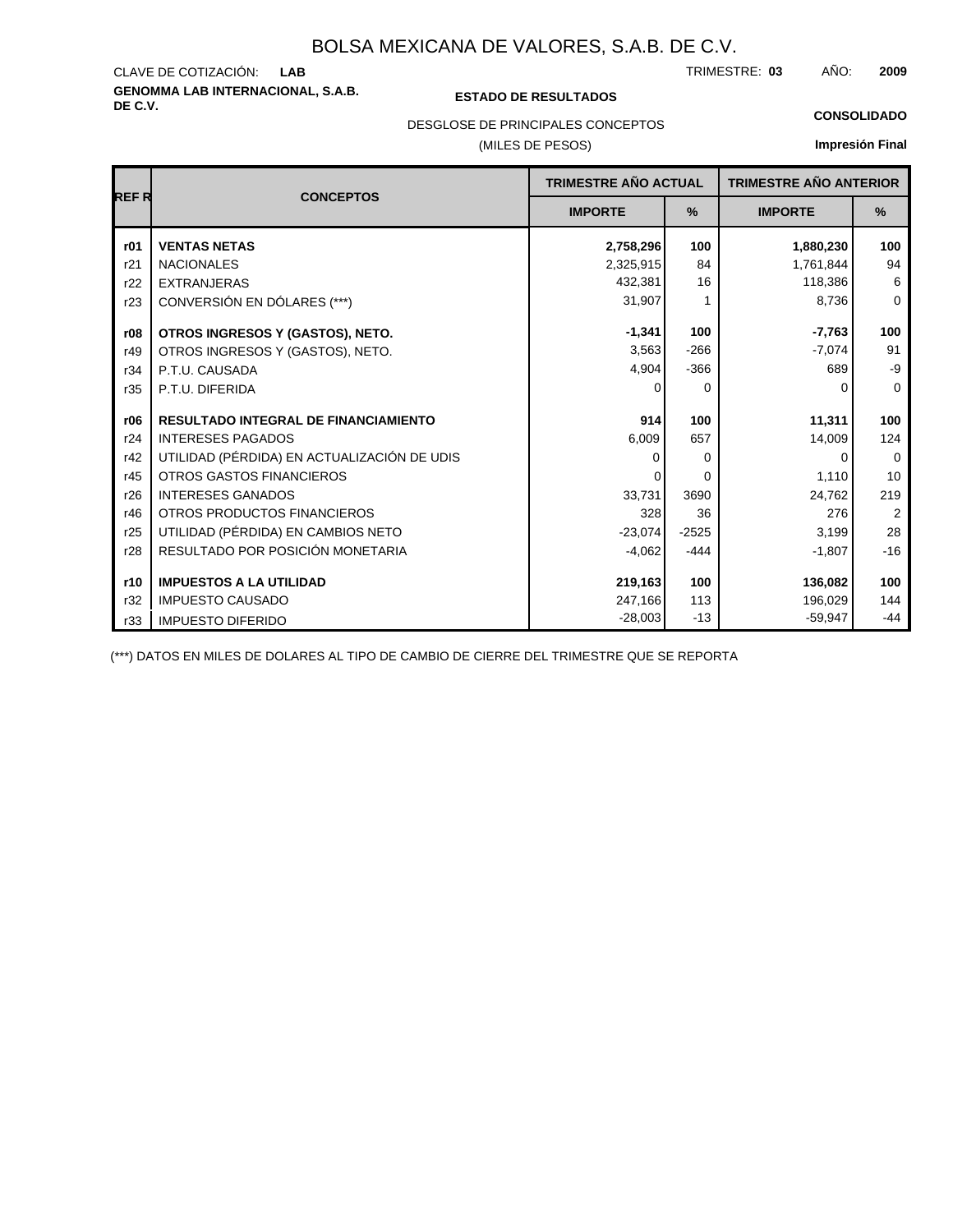**GENOMMA LAB INTERNACIONAL, S.A.B.** CLAVE DE COTIZACIÓN:

### **DE C.V. ESTADO DE RESULTADOS**

TRIMESTRE: AÑO: **LAB 03 2009**

### **CONSOLIDADO**

OTROS CONCEPTOS DE RESULTADOS

### (MILES DE PESOS)

### **Impresión Final**

| REF R |                                                                 | <b>TRIMESTRE AÑO ACTUAL</b> | <b>TRIMESTRE AÑO ANTERIOR</b> |
|-------|-----------------------------------------------------------------|-----------------------------|-------------------------------|
|       | <b>CONCEPTOS</b>                                                | <b>IMPORTE</b>              | <b>IMPORTE</b>                |
| r36   | <b>VENTAS TOTALES</b>                                           | 3,284,541                   | 2,260,857                     |
| r37   | RESULTADO FISCAL DEL EJERCICIO                                  | 752,093                     | 688,862                       |
| r38   | VENTAS NETAS (**)                                               | 3,507,496                   | 2,440,509                     |
| r39   | RESULTADO DE OPERACIÓN (**)                                     | 808.958                     | 630.847                       |
| r40   | PARTICIPACIÓN CONTROLADORA EN LA UTILIDAD<br>(PERDIDA) NETA(**) | 575,663                     | 422,140                       |
| r41   | UTILIDAD (PÉRDIDA) NETA CONSOLIDADA (**)                        | 576,670                     | 420,050                       |
| r47   | DEPRECIACIÓN Y AMORTIZACIÓN OPERATIVA                           | 27,158                      | 12.447                        |

(\*\*) INFORMACIÓN ÚLTIMOS DOCE MESES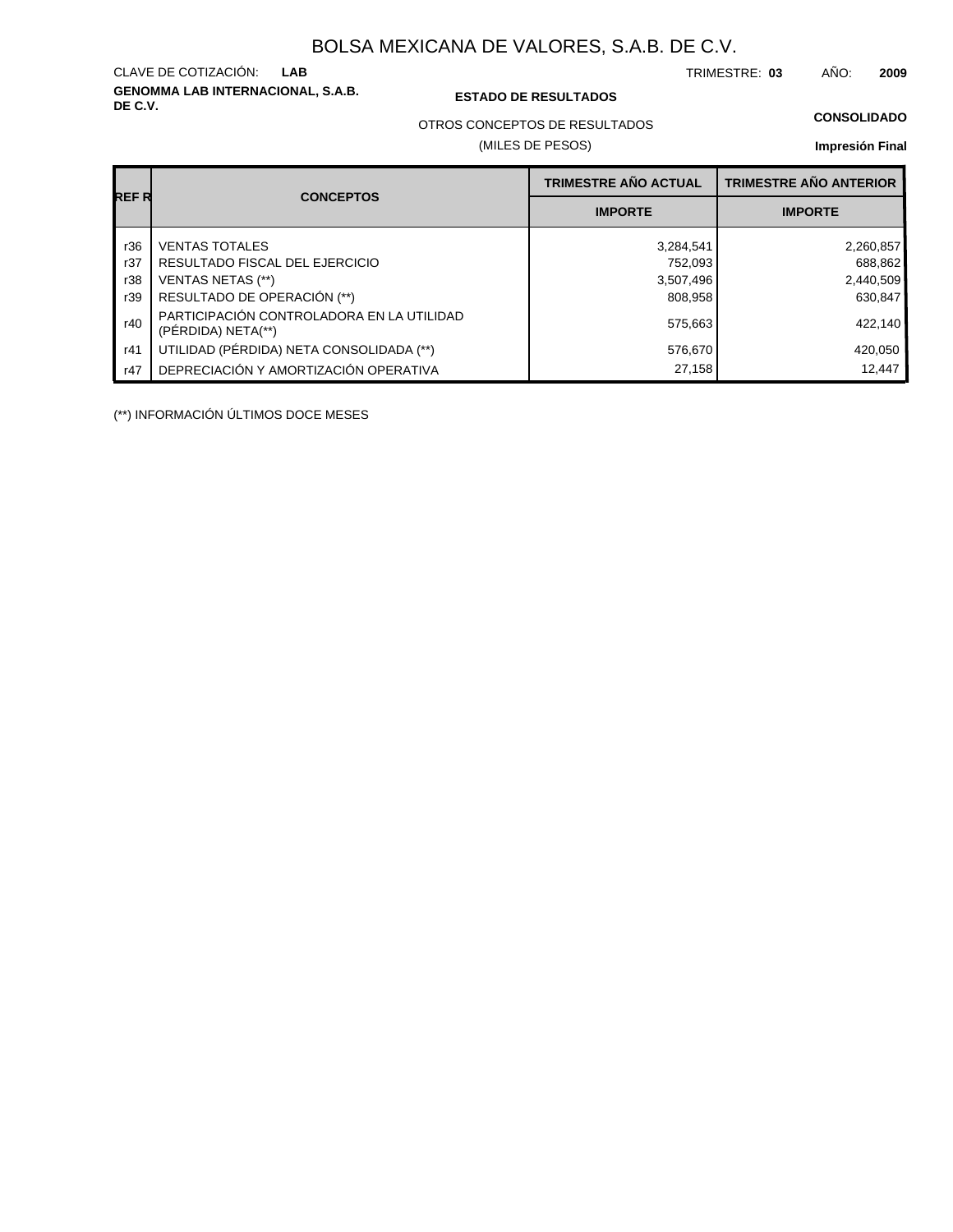**GENOMMA LAB INTERNACIONAL, S.A.B.** CLAVE DE COTIZACIÓN: TRIMESTRE: AÑO: **LAB 03 2009**

### **ESTADO DE RESULTADOS TRIMESTRAL**

DEL 1 DE JULIO AL 30 DE SEPTIEMBRE DE 2009 **CONSOLIDADO**

### (MILES DE PESOS)

| <b>REF</b>       | <b>TRIMESTRE AÑO ACTUAL</b><br><b>CONCEPTOS</b>                                              |                | <b>TRIMESTRE AÑO ANTERIOR</b> |                |             |
|------------------|----------------------------------------------------------------------------------------------|----------------|-------------------------------|----------------|-------------|
| <b>RT</b>        |                                                                                              | <b>IMPORTE</b> | %                             | <b>IMPORTE</b> | %           |
| rt <sub>01</sub> | <b>IVENTAS NETAS</b>                                                                         | 1,123,719      | 100                           | 711,772        | 100         |
| rt02             | <b>COSTO DE VENTAS</b>                                                                       | 340,051        | 30                            | 173,643        | 24          |
| rt <sub>03</sub> | UTILIDAD (PÉRDIDA) BRUTA                                                                     | 783,668        | 70                            | 538,129        | 76          |
| rt04             | <b>IGASTOS GENERALES</b>                                                                     | 509,910        | 45                            | 336,483        | 47          |
| rt05             | UTILIDAD ( PÉRDIDA) DE OPERACIÓN                                                             | 273,758        | 24                            | 201,646        | 28          |
| rt <sub>08</sub> | OTROS INGRESOS Y (GASTOS), NETO.                                                             | $-1,278$       | 0                             | $-8,713$       | $-1$        |
| rt06             | <b>IRESULTADO INTEGRAL DE FINANCIAMIENTO</b>                                                 | 19,795         | 2                             | 26,489         | 4           |
| rt12             | PARTICIPACIÓN EN LOS RESULTADOS DE SUBS. NO<br>CONSOLIDADAS, NEGOCIOS CONJUNTOS Y ASOCIADAS. | $\Omega$       | 0                             | 0              | $\mathbf 0$ |
| rt48             | <b>PARTIDAS NO ORDINARIAS</b>                                                                | $\Omega$       | $\Omega$                      | <sup>0</sup>   | $\Omega$    |
| rt <sub>09</sub> | UTILIDAD (PÉRDIDA) ANTES DE IMPUESTOS A LA UTILIDAD                                          | 292,275        | 26                            | 219,422        | 31          |
| rt10             | <b>IIMPUESTOS A LA UTILIDAD</b>                                                              | 107,969        | 10                            | 61,749         | 9           |
| rt11             | UTILIDAD (PÉRDIDA) ANTES DE LAS OPERACIONES<br><b>DISCONTINUADAS</b>                         | 184,306        | 16                            | 157,673        | 22          |
| rt14             | <b>IOPERACIONES DISCONTINUADAS</b>                                                           | 1,799          | $\Omega$                      | $-6,939$       | $\mathbf 0$ |
| rt18             | UTILIDAD (PÉRDIDA) NETA CONSOLIDADA                                                          | 186,105        | 17                            | 150,734        | 21          |
| rt19             | PARTICIPACIÓN NO CONTROLADORA EN LA UTILIDAD<br>(PÉRDIDA) NETA                               | 1,626          | 0                             | $-615$         | $\mathbf 0$ |
| rt20             | IPARTICIPACIÓN CONTROLADORA EN LA UTILIDAD<br>(PÉRDIDA) NETA                                 | 184,479        | 16                            | 151,349        | 21          |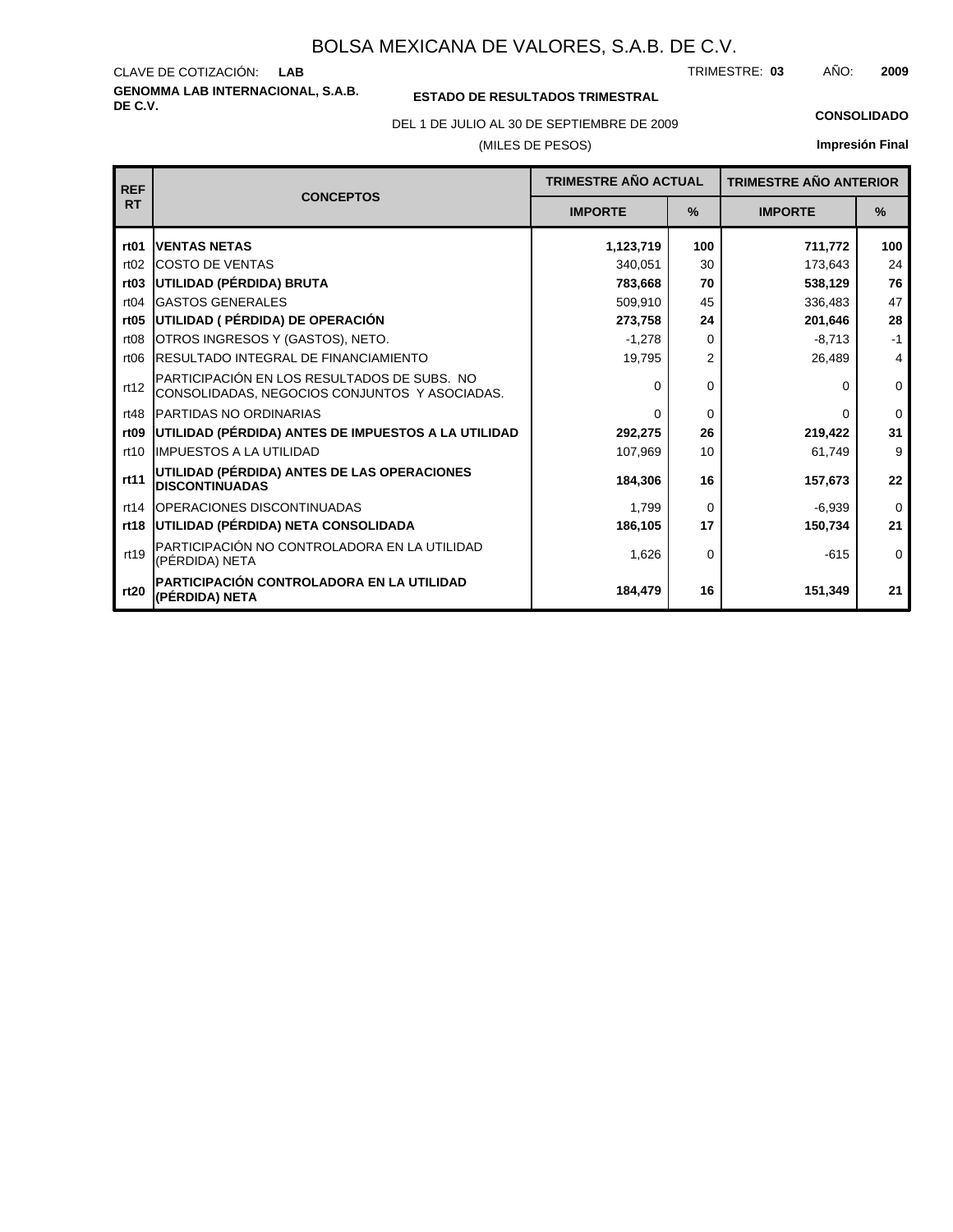**GENOMMA LAB INTERNACIONAL, S.A.B.** CLAVE DE COTIZACIÓN: TRIMESTRE: AÑO: **LAB 03 2009**

### **ESTADO DE RESULTADOS TRIMESTRAL**

DESGLOSE DE PRINCIPALES CONCEPTOS

(MILES DE PESOS)

#### **CONSOLIDADO**

**Impresión Final**

| <b>REF</b>       | <b>CONCEPTOS</b>                            | <b>TRIMESTRE AÑO ACTUAL</b> |        | <b>TRIMESTRE AÑO ANTERIOR</b> |                |
|------------------|---------------------------------------------|-----------------------------|--------|-------------------------------|----------------|
| <b>RT</b>        |                                             | <b>IMPORTE</b>              | $\%$   | <b>IMPORTE</b>                | $\%$           |
| rt <sub>01</sub> | <b>VENTAS NETAS</b>                         | 1,123,719                   | 100    | 711,772                       | 100            |
| rt21             | <b>NACIONALES</b>                           | 934,729                     | 83     | 664,325                       | 93             |
| rt22             | <b>EXTRANJERAS</b>                          | 188,990                     | 17     | 47,447                        | $\overline{7}$ |
| rt23             | CONVERSIÓN EN DÓLARES (***)                 | 13,327                      | 1      | 3,346                         | $\mathbf 0$    |
| rt <sub>08</sub> | OTROS INGRESOS Y (GASTOS), NETO.            | $-1,278$                    | 100    | $-8,713$                      | 100            |
| rt49             | OTROS INGRESOS Y (GASTOS), NETO.            | 304                         | $-24$  | $-8,479$                      | 97             |
| rt34             | P.T.U. CAUSADA                              | 1,582                       | $-124$ | 234                           | $-3$           |
| rt35             | P.T.U. DIFERIDA                             | 0                           | 0      | O                             | $\Omega$       |
| rt <sub>06</sub> | <b>RESULTADO INTEGRAL DE FINANCIAMIENTO</b> | 19,795                      | 100    | 26,489                        | 100            |
| rt24             | <b>INTERESES PAGADOS</b>                    | 1,783                       | 9      | $-1,275$                      | $-5$           |
| rt42             | UTILIDAD (PÉRDIDA) EN ACTUALIZACIÓN DE UDIS | $\Omega$                    | 0      | O                             | $\mathbf 0$    |
| rt45             | <b>OTROS GASTOS FINANCIEROS</b>             | $-790$                      | $-4$   | $-653$                        | $-2$           |
| rt26             | <b>INTERESES GANADOS</b>                    | 6,352                       | 32     | 21,882                        | 83             |
| rt46             | OTROS PRODUCTOS FINANCIEROS                 | 328                         | 2      | 276                           | $\mathbf{1}$   |
| rt25             | UTILIDAD (PÉRDIDA) EN CAMBIOS NETO          | 15,531                      | 78     | 2,823                         | 11             |
| rt28             | RESULTADO POR POSICIÓN MONETARIA            | $-1,423$                    | $-7$   | $-420$                        | $-2$           |
|                  |                                             |                             |        |                               |                |
| rt10             | <b>IMPUESTOS A LA UTILIDAD</b>              | 107,969                     | 100    | 61,749                        | 100            |
| rt32             | <b>IMPUESTO CAUSADO</b>                     | 103,070                     | 95     | 87,094                        | 141            |
| rt33             | <b>IMPUESTO DIFERIDO</b>                    | 4,899                       | 5      | $-25,345$                     | $-41$          |

(\*\*\*) DATOS EN MILES DE DOLARES AL TIPO DE CAMBIO DE CIERRE DEL TRIMESTRE QUE SE REPORTA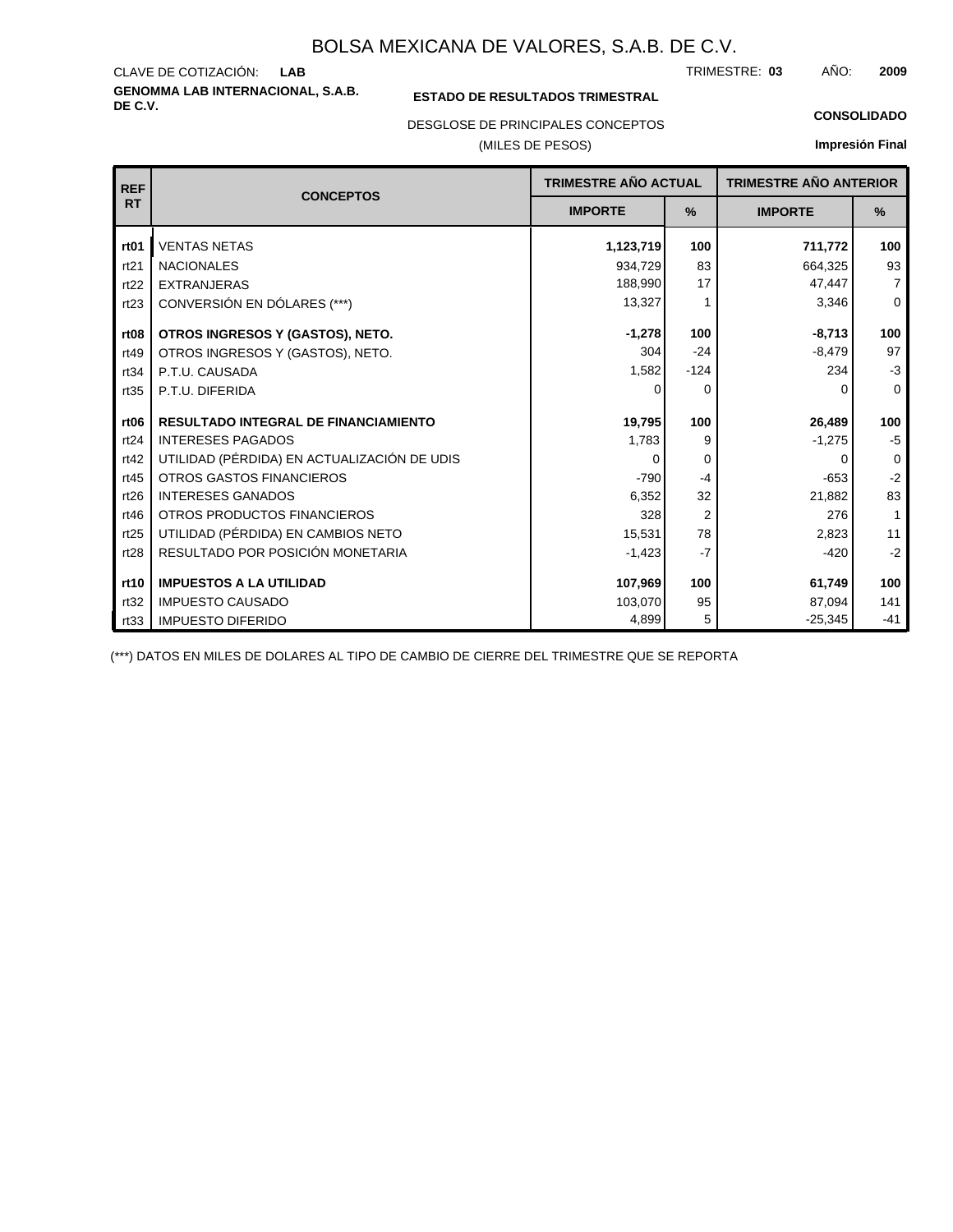**GENOMMA LAB INTERNACIONAL, S.A.B.** CLAVE DE COTIZACIÓN: **LAB**

**ESTADO DE RESULTADOS TRIMESTRAL** 

### OTROS CONCEPTOS DE RESULTADOS

(MILES DE PESOS)

#### **CONSOLIDADO**

**Impresión Final**

| <b>REF</b> | <b>CONCEPTOS</b>                      | <b>TRIMESTRE AÑO ACTUAL</b> | <b>TRIMESTRE AÑO ANTERIOR</b> |  |
|------------|---------------------------------------|-----------------------------|-------------------------------|--|
| <b>RT</b>  |                                       | <b>IMPORTE</b>              | <b>IMPORTE</b>                |  |
| rt47       | DEPRECIACIÓN Y AMORTIZACIÓN OPERATIVA | 12,131                      | 5.047                         |  |

TRIMESTRE: **03** AÑO: **2009**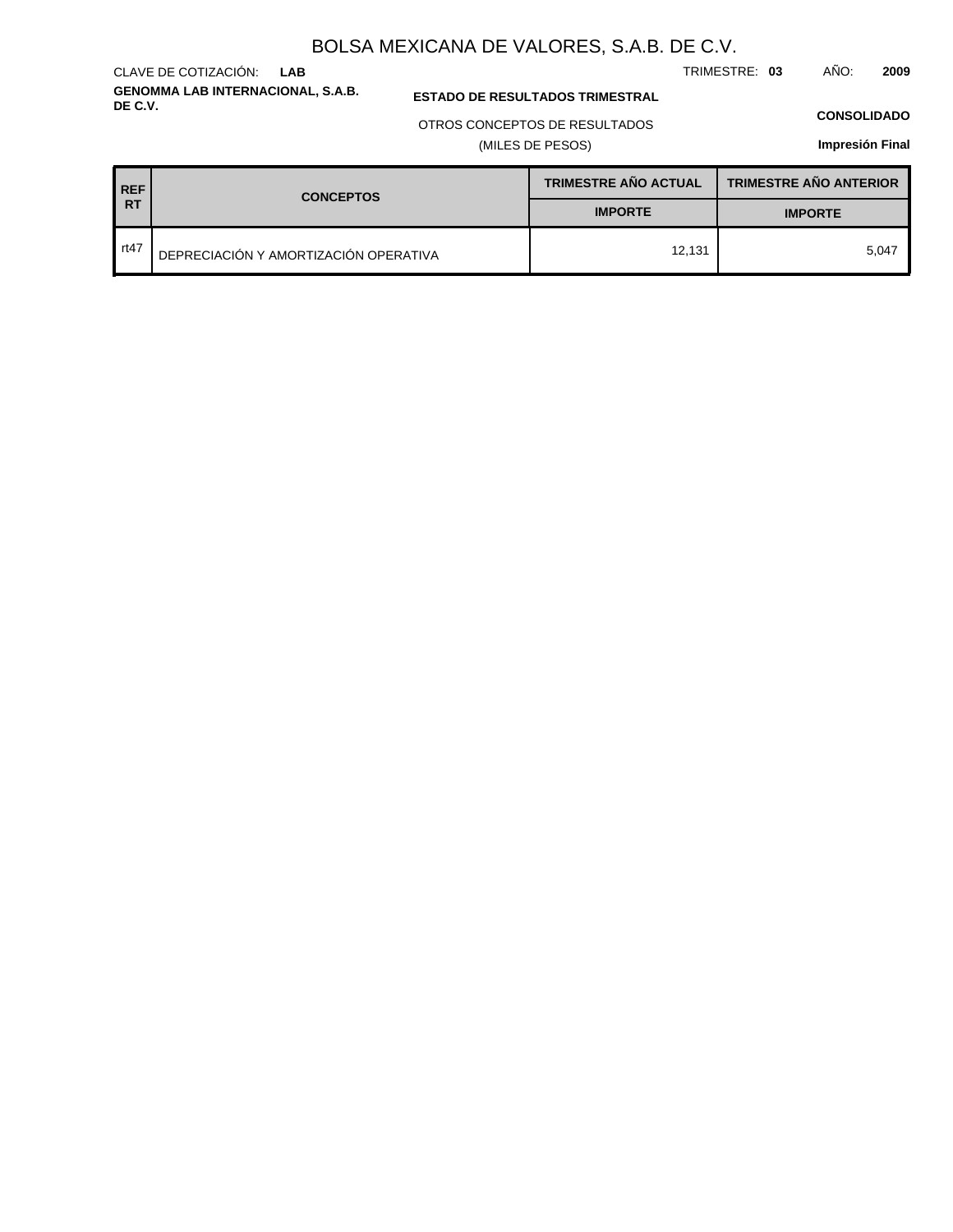CLAVE DE COTIZACIÓN: **LAB**

> **ESTADO DE FLUJO DE EFECTIVO (MÉTODO INDIRECTO)**

TRIMESTRE: **03** AÑO: **2009**

**GENOMMA LAB INTERNACIONAL, S.A.B. DE C.V.**

### PRINCIPALES CONCEPTOS

**Impresión Final**

### (MILES DE PESOS)

**CONSOLIDADO**

| <b>REFE</b> | <b>CONCEPTOS</b>                                                                       | <b>TRIMESTRE AÑO</b><br><b>ACTUAL</b> | <b>TRIMESTRE AÑO</b><br><b>ANTERIOR</b> |
|-------------|----------------------------------------------------------------------------------------|---------------------------------------|-----------------------------------------|
|             |                                                                                        | <b>IMPORTE</b>                        | <b>IMPORTE</b>                          |
|             | <b>ACTIVIDADES DE OPERACIÓN</b>                                                        |                                       |                                         |
| e01         | UTILIDAD (PÉRDIDA) ANTES DE IMPUESTOS A LA UTILIDAD                                    | 602,371                               | 470,045                                 |
| e02         | +(-) PARTIDAS SIN IMPACTO EN EL EFECTIVO                                               |                                       | $\mathbf 0$                             |
| e03         | +(-) PARTIDAS RELACIONADAS CON ACTIVIDADES DE INVERSIÓN                                | 143,355                               | $-63,660$                               |
| e04         | +(-) PARTIDAS RELACIONADAS CON ACTIVIDADES DE FINANCIAMIENTO                           | 4,805                                 | 14,009                                  |
| e05         | <b>FLUJO DERIVADO DEL RESULTADO ANTES DE IMPUESTOS A LA UTILIDAD</b>                   | 750,531                               | 420,394                                 |
| e06         | FLUJOS GENERADOS O UTILIZADOS EN LA OPERACIÓN                                          | $-651,700$                            | $-499,286$                              |
| e07         | <b>FLUJOS NETOS DE EFECTIVO DE ACTIVIDADES DE OPERACIÓN</b>                            | 98,831                                | $-78.892$                               |
|             | <b>ACTIVIDADES DE INVERSIÓN</b>                                                        |                                       |                                         |
| e08         | FLUJOS NETOS DE EFECTIVO DE ACTIVIDADES DE INVERSIÓN                                   | $-307,236$                            | $-80,453$                               |
| e09         | EFECTIVO EXCEDENTE (REQUERIDO) PARA APLICAR EN ACTIVIDADES DE<br><b>FINANCIAMIENTO</b> | $-208,405$                            | $-159,345$                              |
|             | <b>ACTIVIDADES DE FINANCIAMIENTO</b>                                                   |                                       |                                         |
| e10         | FLUJOS NETOS DE EFECTIVO DE ACTIVIDADES DE FINANCIAMIENTO                              | $-53,177$                             | 1,170,807                               |
| e11         | INCREMENTO (DISMINUCIÓN) NETO DE EFECTIVO Y DEMÁS EQUIVALENTES DE<br><b>EFECTIVO</b>   | $-261,582$                            | 1,011,462                               |
| e12         | DIFERENCIA EN CAMBIOS EN EL EFECTIVO Y EQUIVALENTES DE EFECTIVO                        | $-2,722$                              | -449                                    |
| e13         | EFECTIVO Y EQUIVALENTES DE EFECTIVO AL PRINCIPIO DEL PERIODO                           | 1,315,132                             | 61,351                                  |
| e14         | EFECTIVO Y EQUIVALENTES DE EFECTIVO AL FINAL DEL PERIODO                               | 1,050,828                             | 1,072,364                               |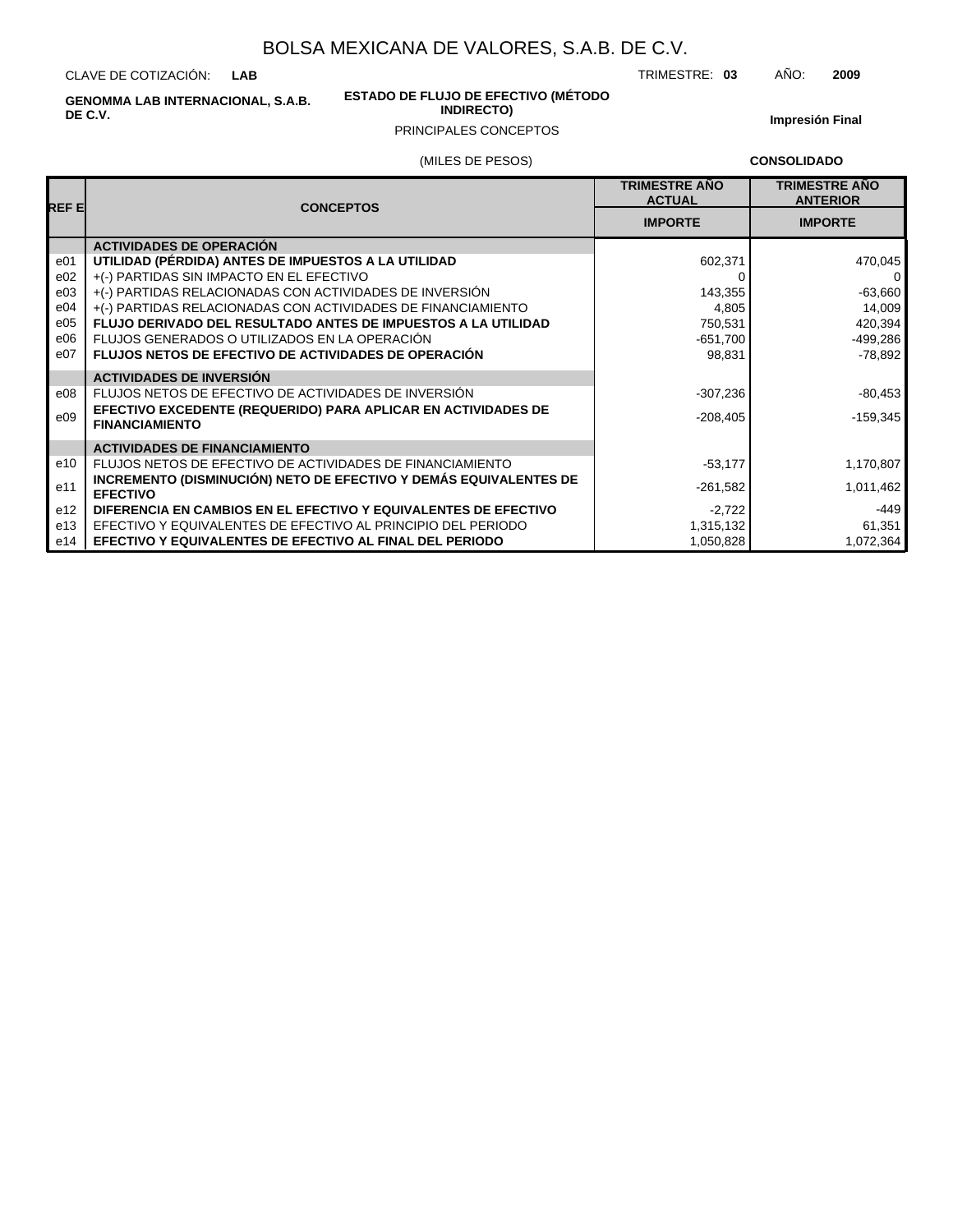CLAVE DE COTIZACIÓN: **LAB**

**DE C.V.**

**ESTADO DE FLUJO DE EFECTIVO (MÉTODO**

**INDIRECTO)**

TRIMESTRE: **03** AÑO: **2009**

**Impresión Final**

# (MILES DE PESOS) DESGLOSE DE PRINCIPALES CONCEPTOS

|  | <b>CONSOLIDADO</b> |
|--|--------------------|
|  |                    |

|             |                                                                                                                   | <b>TRIMESTRE AÑO</b><br><b>ACTUAL</b> | <b>TRIMESTRE AÑO</b><br><b>ANTERIOR</b> |
|-------------|-------------------------------------------------------------------------------------------------------------------|---------------------------------------|-----------------------------------------|
| <b>REFE</b> | <b>CONCEPTOS</b>                                                                                                  | <b>IMPORTE</b>                        | <b>IMPORTE</b>                          |
| e02         | +(-) PARTIDAS SIN IMPACTO EN EL EFECTIVO                                                                          | 0                                     | 0                                       |
| e15<br>e16  | +ESTIMACIÓN DEL EJERCICIO<br>+PROVISIÓN DEL EJERCICIO                                                             | 0<br>0                                | 0<br>0                                  |
| e17         | + (-) OTRAS PARTIDAS NO REALIZADAS                                                                                | $\Omega$                              | 0                                       |
|             |                                                                                                                   |                                       |                                         |
| e03<br>e18  | +(-) PARTIDAS RELACIONADAS CON ACTIVIDADES DE INVERSIÓN<br>+ DEPRECIACIÓN Y AMORTIZACIÓN DEL EJERCICIO *          | 143,355<br>27,158                     | $-63,660$<br>12,447                     |
| e19         | (-) + UTILIDAD O PÉRDIDA EN VENTA DE INMUEBLES, MAQUINARIA Y EQUIPO                                               | -11                                   | 0                                       |
| e20         | + PÉRDIDA POR DETERIORO                                                                                           | 0                                     | 0                                       |
| e21         | (-)+PARTICIPACIÓN EN ASOCIADAS Y NEGOCIOS CONJUNTOS                                                               | 0                                     | 0                                       |
| e22         | (-)DIVIDENDOS COBRADOS                                                                                            | $\Omega$                              | 0                                       |
| e23         | (-)INTERESES A FAVOR                                                                                              | ი                                     | 0                                       |
| e24         | (-) +OTRAS PARTIDAS                                                                                               | 116,208                               | $-76,107$                               |
| e04         | +(-) PARTIDAS RELACIONADAS CON ACTIVIDADES DE FINANCIAMIENTO                                                      | 4,805                                 | 14,009                                  |
| e25         | +INTERESES DEVENGADOS                                                                                             | 4,805                                 | 14,009                                  |
| e26         | + (-) OTRAS PARTIDAS                                                                                              | $\Omega$                              | 0                                       |
| e06         | FLUJOS GENERADOS O UTILIZADOS EN LA OPERACIÓN                                                                     | $-651,700$                            | $-499,286$                              |
| e27         | + (-) DECREMENTO (INCREMENTO) EN CUENTAS POR COBRAR                                                               | $-708,055$                            | -499,675                                |
| e28         | + (-) DECREMENTO (INCREMENTO) EN INVENTARIOS<br>+ (-) DECREMENTO (INCREMENTO) EN OTRAS CUENTAS POR COBRAR Y OTROS | $-238,728$                            | -91,368                                 |
| e29         | <b>ACTIVOS</b>                                                                                                    | $-19,158$                             | $-20,907$                               |
| e30         | + (-) INCREMENTO (DECREMENTO) EN PROVEEDORES                                                                      | 335,263                               | 210,470                                 |
| e31<br>e32  | + (-) INCREMENTO (DECREMENTO) EN OTROS PASIVOS<br>+ (-)IMPUESTOS A LA UTILIDAD PAGADOS O DEVUELTOS                | 24,206                                | 31,483                                  |
|             |                                                                                                                   | $-45,228$                             | $-129,289$                              |
| e08         | FLUJOS NETOS DE EFECTIVO DE ACTIVIDADES DE INVERSIÓN                                                              | $-307,236$                            | $-80,453$                               |
| e33<br>e34  | - INVERSIÓN DE ACCS. CON CARÁCTER PERMANENTE<br>+DISPOSICIÓN DE ACCIONES CON CARÁCTER PERMANENTE                  | -2,450<br>$\Omega$                    | 0<br>0                                  |
| e35         | -INVERSIÓN EN INMUEBLES, PLANTA Y EQUIPO                                                                          | $-75,209$                             | $-66,178$                               |
| e36         | +VENTA DE INMUEBLES, PLANTA Y EQUIPO                                                                              | 0                                     | 0                                       |
| e37         | -INVERSIÓN EN ACTIVOS INTANGIBLES                                                                                 | $-193,299$                            | 0                                       |
| e38         | +DISPOSICIÓN DE ACTIVOS INTANGIBLES                                                                               | 0                                     | 0                                       |
| e39         | -OTRAS INVERSIONES CON CARÁCTER PERMANENTE                                                                        | 0                                     | 0                                       |
| e40<br>e41  | +DISPOSICIÓN DE OTRAS INVERSIONES CON CARÁCTER PERMANENTE<br>+DIVIDENDOS COBRADOS                                 | ი<br>0                                | 0<br>0                                  |
| e42         | <b>+INTERESES COBRADOS</b>                                                                                        | ი                                     | 0                                       |
| e43         | +(-) DECREMENTO (INCREMENTO) ANTICIPOS Y PRESTAMOS A TERCEROS                                                     | $\Omega$                              | 0                                       |
| e44         | + (-) OTRAS PARTIDAS                                                                                              | $-36,278$                             | $-14,275$                               |
| e10         | FLUJOS NETOS DE EFECTIVO DE ACTIVIDADES DE FINANCIAMIENTO                                                         | $-53,177$                             | 1,170,807                               |
| e45         | + FINANCIAMIENTOS BANCARIOS                                                                                       | 0                                     | 431,985                                 |
| e46         | + FINANCIAMIENTOS BURSÁTILES                                                                                      | 0                                     | $\overline{0}$                          |
| e47<br>e48  | + OTROS FINANCIAMIENTOS<br>(-) AMORTIZACIÓN DE FINANCIAMIENTOS BANCARIOS                                          | 0                                     | 0                                       |
| e49         | (-) AMORTIZACIÓN DE FINANCIAMIENTOS BURSÁTILES                                                                    | 0<br>0                                | $-688,121$<br>0                         |
| e50         | (-) AMORTIZACIÓN DE OTROS FINANCIAMIENTOS                                                                         | 0                                     | 0                                       |
| e51         | + (-) INCREMENTO (DECREMENTO) EN EL CAPITAL SOCIAL                                                                | 0                                     | 1,574,466                               |
| e52         | (-) DIVIDENDOS PAGADOS                                                                                            | 0                                     | $-95,797$                               |
| e53         | + PRIMA EN VENTA DE ACCIONES                                                                                      | 0                                     | 0                                       |
| e54         | + APORTACIONES PARA FUTUROS AUMENTOS DE CAPITAL<br>-INTERESES PAGADOS                                             | 0                                     | 0                                       |
| e55<br>e56  | -RECOMPRA DE ACCIONES                                                                                             | $-4,805$<br>$-52,938$                 | -14,009<br>$-37,717$                    |
| e57         | + (-) OTRAS PARTIDAS                                                                                              | 4,566                                 | 0                                       |

\* EN CASO DE QUE DICHO IMPORTE SEA DIFERENTE A LA CUENTA R47 DEBERÁ EXPLICAR EN NOTAS.

**GENOMMA LAB INTERNACIONAL, S.A.B.**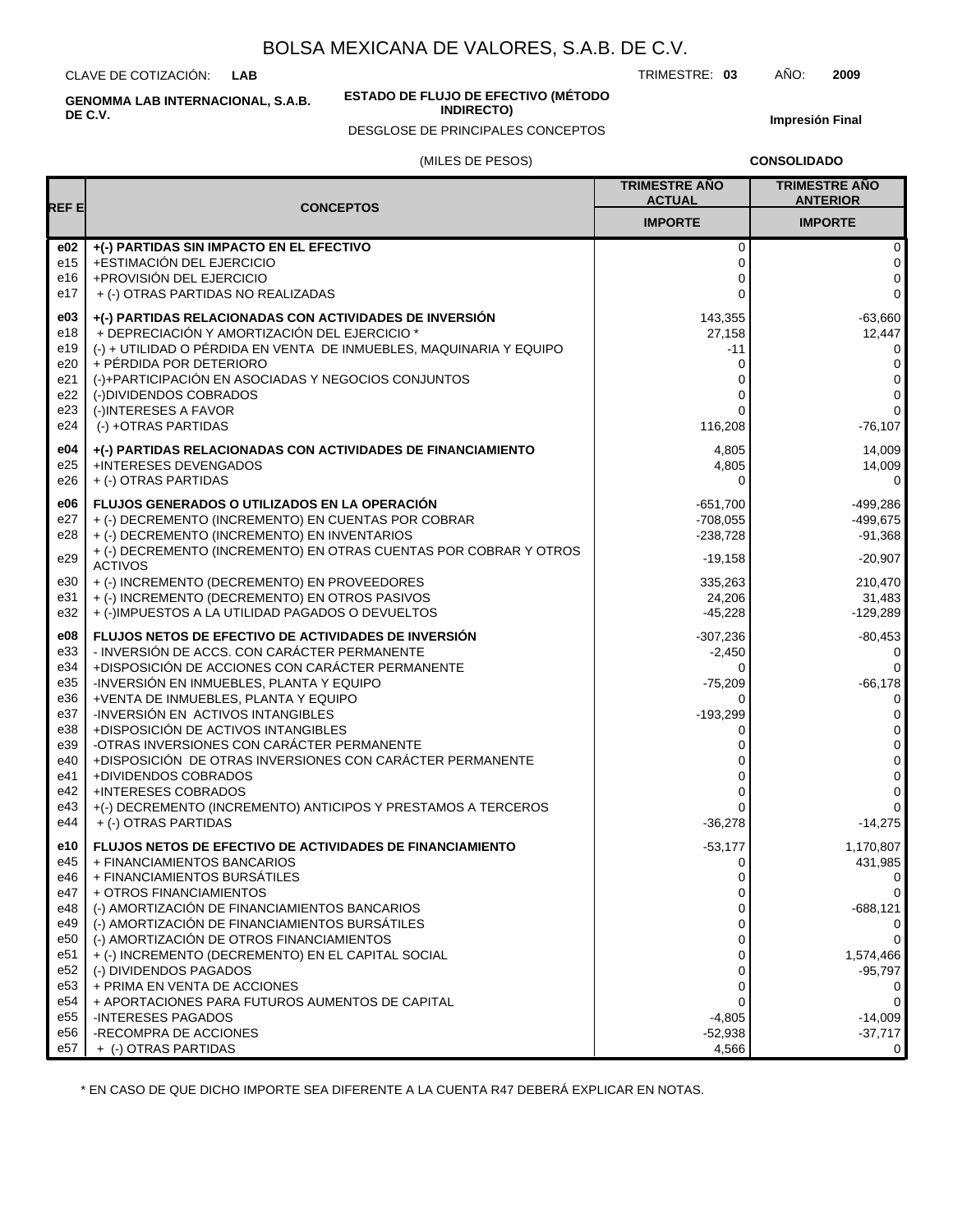**GENOMMA LAB INTERNACIONAL, S.A.B.** CLAVE DE COTIZACIÓN: TRIMESTRE: **03** AÑO: **2009 LAB**

### **DE C.V. DATOS POR ACCIÓN**

### **CONSOLIDADO**

## **Impresión Final**

|                 |                                                                                     | <b>TRIMESTRE AÑO ACTUAL</b> | <b>TRIMESTRE AÑO ANTERIOR</b> |  |  |
|-----------------|-------------------------------------------------------------------------------------|-----------------------------|-------------------------------|--|--|
| <b>REFD</b>     | <b>CONCEPTOS</b>                                                                    | <b>IMPORTE</b>              | <b>IMPORTE</b>                |  |  |
| d <sub>01</sub> | UTILIDAD BÁSICA POR ACCIÓN ORDINARIA (**)                                           | \$<br>1.09                  | \$<br>0.93                    |  |  |
| d02             | UTILIDAD BÁSICA POR ACCIÓN PREFERENTE (**)                                          | \$<br>0                     | \$<br>0.00                    |  |  |
| d03             | UTILIDAD DILUIDA POR ACCIÓN (**)                                                    | \$<br>0                     | \$<br>0.00                    |  |  |
| d04             | UTILIDAD (PÉRDIDA) ANTES DE OPERACIONES<br>DISCONTINUADAS POR ACCIÓN ORDINARIA (**) | \$<br>1.11                  | \$<br>1.01                    |  |  |
| d05             | EFECTO DE OPERACIONES DISCONTINUADAS SOBRE LA<br>UTILIDAD (PÉRDIDA) POR ACCIÓN (**) | \$<br>$-0.02$               | \$<br>$-0.08$                 |  |  |
| d08             | VALOR EN LIBROS POR ACCIÓN                                                          | \$<br>5.06                  | \$<br>3.93                    |  |  |
| d09             | DIVIDENDO EN EFECTIVO ACUMULADO POR ACCIÓN                                          | \$<br>0.00                  | \$<br>0.23                    |  |  |
| d10             | DIVIDENDO EN ACCIONES POR ACCIÓN                                                    | 0 acciones                  | $0.00$ acciones               |  |  |
| d11             | PRECIO DE MERCADO (ULTIMO HECHO) A VALOR EN<br>LIBROS.                              | 3.58<br>veces               | veces<br>3.56                 |  |  |
| d12             | PRECIO DE MERCADO (ULTIMO HECHO) A UTILIDAD<br>BÁSICA POR ACCIÓN ORDINARIA (**)     | 16.64<br>veces              | 14.99<br>veces                |  |  |
| d13             | PRECIO DE MERCADO (ULTIMO HECHO) A UTILIDAD<br>BÁSICA POR ACCIÓN PREFERENTE (**)    | 0<br>veces                  | $0.00 -$<br>veces             |  |  |

(\*\*) INFORMACIÓN ULTIMOS DOCE MESES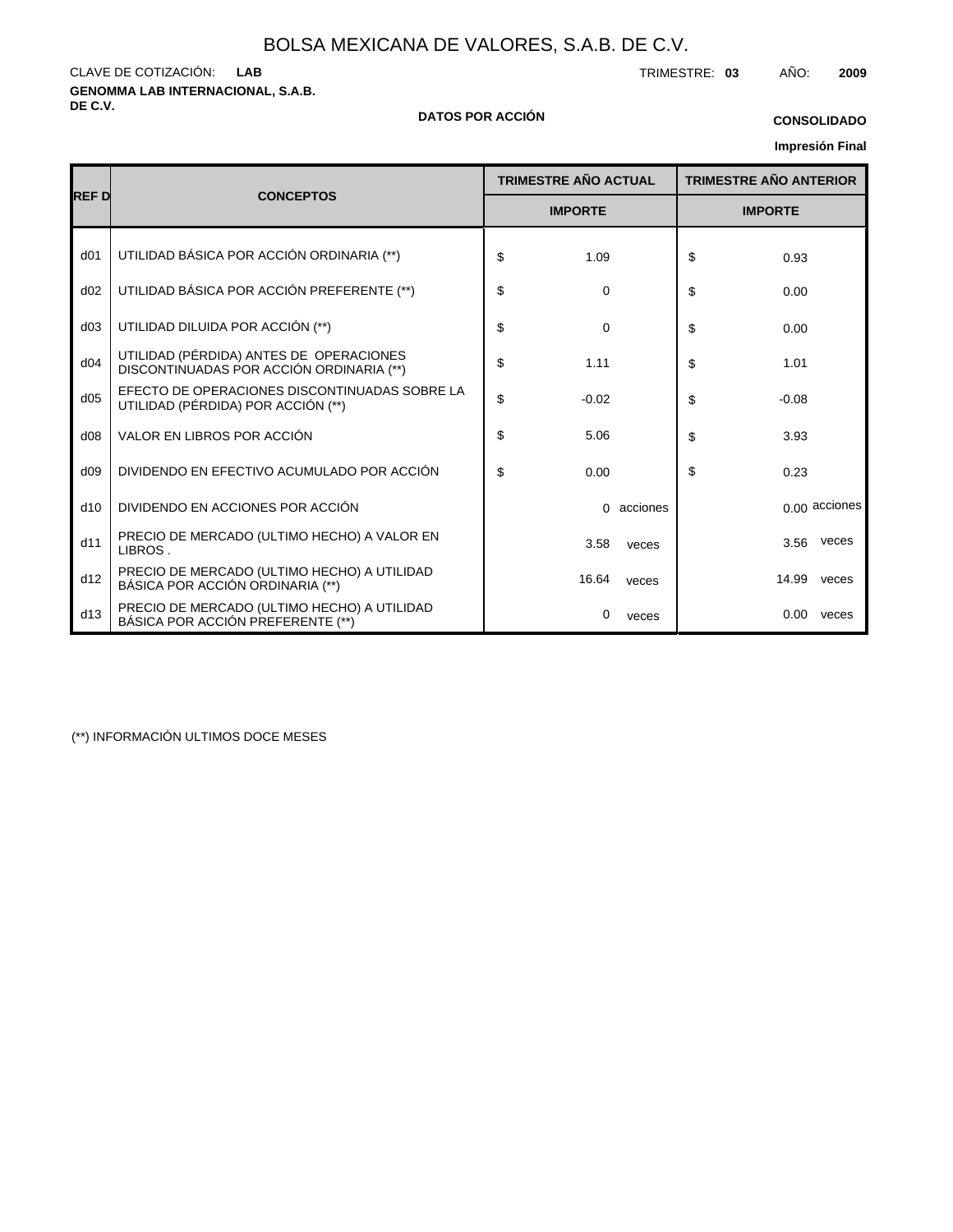**GENOMMA LAB INTERNACIONAL, S.A.B. DE C.V.** CLAVE DE COTIZACIÓN: TRIMESTRE: **03** AÑO: **2009 LAB**

### **RAZONES Y PROPORCIONES**

### **CONSOLIDADO**

**Impresión Final**

| REF P | <b>CONCEPTOS</b>                                                          | <b>TRIMESTRE AÑO ACTUAL</b> |       | <b>TRIMESTRE AÑO ANTERIOR</b> |               |
|-------|---------------------------------------------------------------------------|-----------------------------|-------|-------------------------------|---------------|
| p01   | <b>RENDIMIENTO</b><br>UTILIDAD (PÉRDIDA) NETA CONSOLIDADA A VENTAS NETAS  | 13.92                       | $\%$  | 17.03                         | %             |
| p02   | UTILIDAD (PÉRDIDA) NETA CONSOLIDADA A CAPITAL<br>CONTABLE (**)            | 21.56                       | ℅     | 20.18                         | %             |
| p03   | UTILIDAD (PÉRDIDA) NETA CONSOLIDADA A ACTIVO TOTAL (**)                   | 15.35                       | %     | 15.58                         | %             |
| p04   | DIVIDENDOS EN EFECTIVO A RESULTADO NETO DEL<br><b>EJERCICIO ANTERIOR</b>  | $\mathbf 0$                 | %     | 31.41                         | %             |
| p05   | RESULTADO POR POSICIÓN MONETARIA A UTILIDAD<br>(PÉRDIDA) NETA CONSOLIDADA | $-1.06$                     | %     | $-0.56$                       | %             |
|       | <b>ACTIVIDAD</b>                                                          |                             |       |                               |               |
| p06   | VENTAS NETAS A ACTIVO TOTAL (**)                                          | 0.93                        | veces | 0.91                          | veces         |
| p07   | VENTAS NETAS A INMUEBLES, PLANTA Y EQUIPO (NETO) (**)                     | 21.49                       | veces | 26.99                         | veces         |
| p08   | ROTACIÓN DE INVENTARIOS(**)                                               | 1.51                        | veces | 2.39                          | veces         |
| p09   | DÍAS DE VENTAS POR COBRAR                                                 | 88                          | dias  | 121                           | dias          |
| p10   | INTERESES PAGADOS A PASIVO TOTAL CON COSTO (**)                           | 0.00                        | $\%$  | 2,871.20                      | $\%$          |
|       | <b>APALACAMIENTO</b>                                                      |                             |       |                               |               |
| p11   | PASIVO TOTAL A ACTIVO TOTAL                                               | 28.78                       | $\%$  | 22.79                         | %             |
| p12   | PASIVO TOTAL A CAPITAL CONTABLE                                           | 0.40                        | veces | 0.30                          | veces         |
| p13   | PASIVO EN MONEDA EXTRANJERA A PASIVO TOTAL                                | 12.29                       | $\%$  | 6.49                          | $\frac{0}{0}$ |
| p14   | PASIVO A LARGO PLAZO A INMUEBLES, PLANTA Y EQUIPO<br>(NETO)               | 0.00                        | $\%$  | 0.00                          | %             |
| p15   | UTILIDAD (PÉRDIDA) DESPUÉS DE GTOS. GRALES. A<br><b>INTERESES PAGADOS</b> | 100.32                      | veces | 33.30                         | veces         |
| p16   | VENTAS NETAS A PASIVO TOTAL (**)                                          | 3.24                        | veces | 3.97                          | veces         |
|       | <b>LIQUIDEZ</b>                                                           |                             |       |                               |               |
| p17   | ACTIVO CIRCULANTE A PASIVO CIRCULANTE                                     | 3.35                        | veces | 4.09                          | veces         |
| p18   | ACTIVO CIRCULANTE MENOS INVENTARIOS A PASIVO<br><b>CIRCULANTE</b>         | 2.65                        | veces | 3.58                          | veces         |
| p19   | ACTIVO CIRCULANTE A PASIVO TOTAL                                          | 2.84                        | veces | 4.03                          | veces         |
| p20   | EFECTIVO E INVERSIONES TEMPORALES A PASIVO<br><b>CIRCULANTE</b>           | 114.80                      | $\%$  | 177.12                        | $\%$          |

(\*\*) INFORMACIÓN ULTIMOS DOCE MESES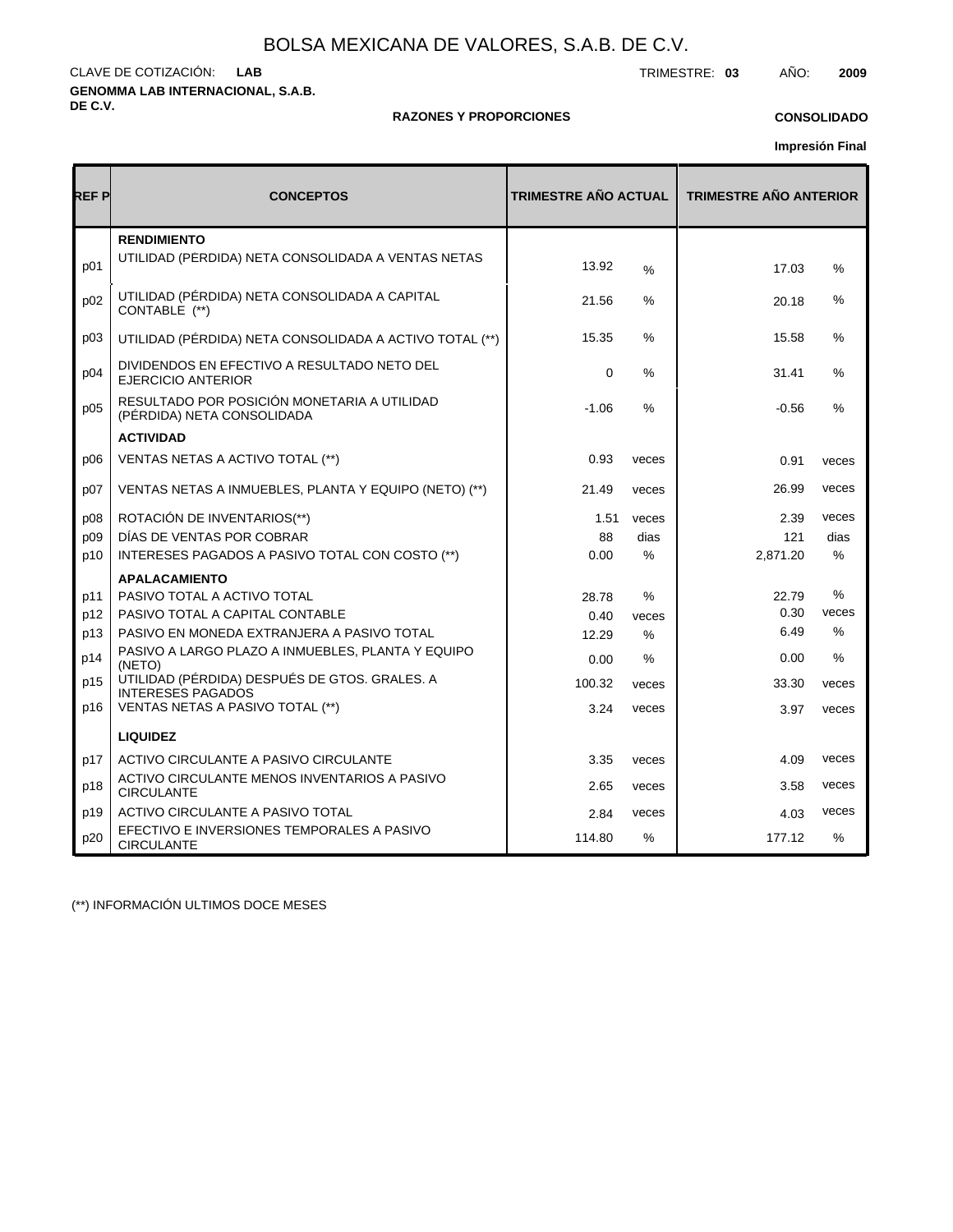CLAVE DE COTIZACIÓN: **LAB**

**GENOMMA LAB INTERNACIONAL,**

**COMENTARIOS Y ANALISIS DE LA ADMINISTRACIÓN SOBRE LOS RESULTADOS DE PAGINA 1/7 OPERACIÓN Y SITUACIÓN FINANCIERA DE LA COMPAÑÍA**

TRIMESTRE: **03** AÑO: **2009**

 $1/7$ **CONSOLIDADO Impresión Final**

GENOMMA LAB INTERNACIONAL REPORTA RESULTADOS DEL TERCER TRIMESTRE 2009

MÉXICO D.F. A 26 DE OCTUBRE DE 2009.

EL DÍA DE HOY GENOMMA LAB INTERNACIONAL, S.A.B. DE C.V. (BMV: LAB) ("GENOMMA LAB" O "LA COMPAÑÍA"), DIO A CONOCER LOS RESULTADOS CORRESPONDIENTES AL TERCER TRIMESTRE TERMINADO EL 30 DE SEPTIEMBRE DE 2009. TODAS LAS CIFRAS INCLUIDAS EN ESTE REPORTE SE ENCUENTRAN PRESENTADAS DE ACUERDO A LAS NORMAS DE INFORMACIÓN FINANCIERA ("NIF") APLICABLES EN MÉXICO Y SE ENCUENTRAN EN PESOS MEXICANOS NOMINALES. ASIMISMO, LAS SIGUIENTES CIFRAS CONSOLIDADAS MUESTRAN LAS OPERACIONES DE LA COMPAÑÍA EN EL MERCADO ESPAÑOL RECLASIFICADAS COMO OPERACIONES DISCONTINUAS DE ACUERDO A LAS NIF. RESULTADOS Y HECHOS RELEVANTES DEL 3T09 (VS. 3T08)

 DURANTE EL TERCER TRIMESTRE DE 2009, LA COMPAÑÍA HIZO EL LANZAMIENTO DE LA MARCA DE MEDICAMENTOS GENÉRICOS PRIMER NIVEL POR TU SALUD, EL CUAL INCLUYÓ 167 PRODUCTOS DE VENTA CON PRESCRIPCIÓN MÉDICA DE ("RX") Y MEDICAMENTOS DE LIBRE VENTA ("OTC"). ASIMISMO, DURANTE EL TERCER TRIMESTRE, GENOMMA LAB FIRMÓ UN ACUERDO DE ALIANZA ESTRATÉGICA CON GRUPO TELEVISA S.A.B. DE C.V. (NYSE: TV) PARA COMERCIALIZAR Y

DISTRIBUIR PRODUCTOS OTC Y DE CUIDADO PERSONAL EN ESTADOS UNIDOS Y PUERTO RICO. LAS VENTAS NETAS PARA EL TRIMESTRE ALCANZARON PS. 1,123.7 MILLONES, UN INCREMENTO DE 57.9%.

 EL EBITDA ALCANZÓ PS. 296.8 MILLONES, UN INCREMENTO DE 43.6%. ESTO REPRESENTA UN MARGEN DE 26.4% DURANTE EL PERIODO.

 LA UTILIDAD POR ACCIÓN FUE DE PS. 1.09, UN INCREMENTO DE 37.5%.

 LAS VENTAS NETAS INTERNACIONALES ALCANZARON PS. 187.8 MILLONES, UN INCREMENTO DE 295.9%.

 DURANTE EL TERCER TRIMESTRE, GENOMMA LAB LANZÓ EXITOSAMENTE CUATRO PRODUCTOS NUEVOS BAJO TRES MARCAS EXISTENTES (LÍNEA BASE O LANZAMIENTOS DEL AÑO ANTERIOR ) COMO PARTE DE LA ESTRATEGIA DE EXTENSIÓN DE LÍNEAS.

 DURANTE EL TRIMESTRE LA COMPAÑÍA LANZÓ SEIS PRODUCTOS BAJO CUATRO MARCAS NUEVAS , DE ACUERDO CON EL PLAN DE LANZAMIENTO DE NUEVOS PRODUCTOS.

COMENTARIOS DEL PRESIDENTE Y DIRECTOR GENERAL:

EL SR. RODRIGO HERRERA, PRESIDENTE DEL CONSEJO DE ADMINISTRACIÓN Y DIRECTOR GENERAL DE LA COMPAÑÍA MENCIONÓ: "NOS COMPLACE REPORTAR LOS RESULTADOS DE GENOMMA LAB AL TERCER TRIMESTRE DE 2009, LOS CUALES MUESTRAN UN IMPORTANTE CRECIMIENTO Y RENTABILIDAD. UNA VEZ MÁS NOS SATISFACE SABER QUE LA DEMANDA DE LOS CONSUMIDORES POR NUESTROS PRODUCTOS SE HA MANTENIDO SÓLIDA DURANTE EL TERCER TRIMESTRE. PERMANECEREMOS CAUTELOSOS HASTA QUE ESTEMOS SEGUROS QUE LA SITUACIÓN ECONÓMICA Y SUS EFECTOS EN EL CONSUMO HAYAN TERMINADO.

ESTAMOS PARTICULARMENTE ENTUSIASMADOS CON EL LANZAMIENTO DE PRIMER NIVEL POR TU SALUD, NUESTRA MARCA DE PRODUCTOS GENÉRICOS, YA QUE CREEMOS QUE LA PENETRACIÓN DE MERCADO DE LA INDUSTRIA FARMACÉUTICA DE GENÉRICOS EN MÉXICO ES BAJA Y NOSOTROS PLANEAMOS CAPITALIZAR LAS TASAS DE CRECIMIENTO ACELERADO ESTIMADAS EN LA INDUSTRIA PARA LOS PRÓXIMOS AÑOS. ASIMISMO, CREEMOS QUE HEMOS CONSOLIDADO NUESTRO MODELO DE NEGOCIOS Y ESTAMOS LISTOS PARA ENTRAR AL MERCADO DE LOS ESTADOS UNIDOS Y PUERTO RICO A TRAVÉS DE NUESTRA ALIANZA ESTRATÉGICA CON TELEVISA.

EN GENOMMA LAB ESTAMOS COMPROMETIDOS A CONTINUAR DESARROLLANDO Y LANZANDO PRODUCTOS INNOVADORES BAJO MARCAS PREMIUM, APOYADOS POR NUESTRA CONTINUA ESTRATEGIA DE PUBLICIDAD PARA GENERAR CRECIMIENTO EN INGRESOS, UTILIDAD Y GENERACIÓN DE EFECTIVO."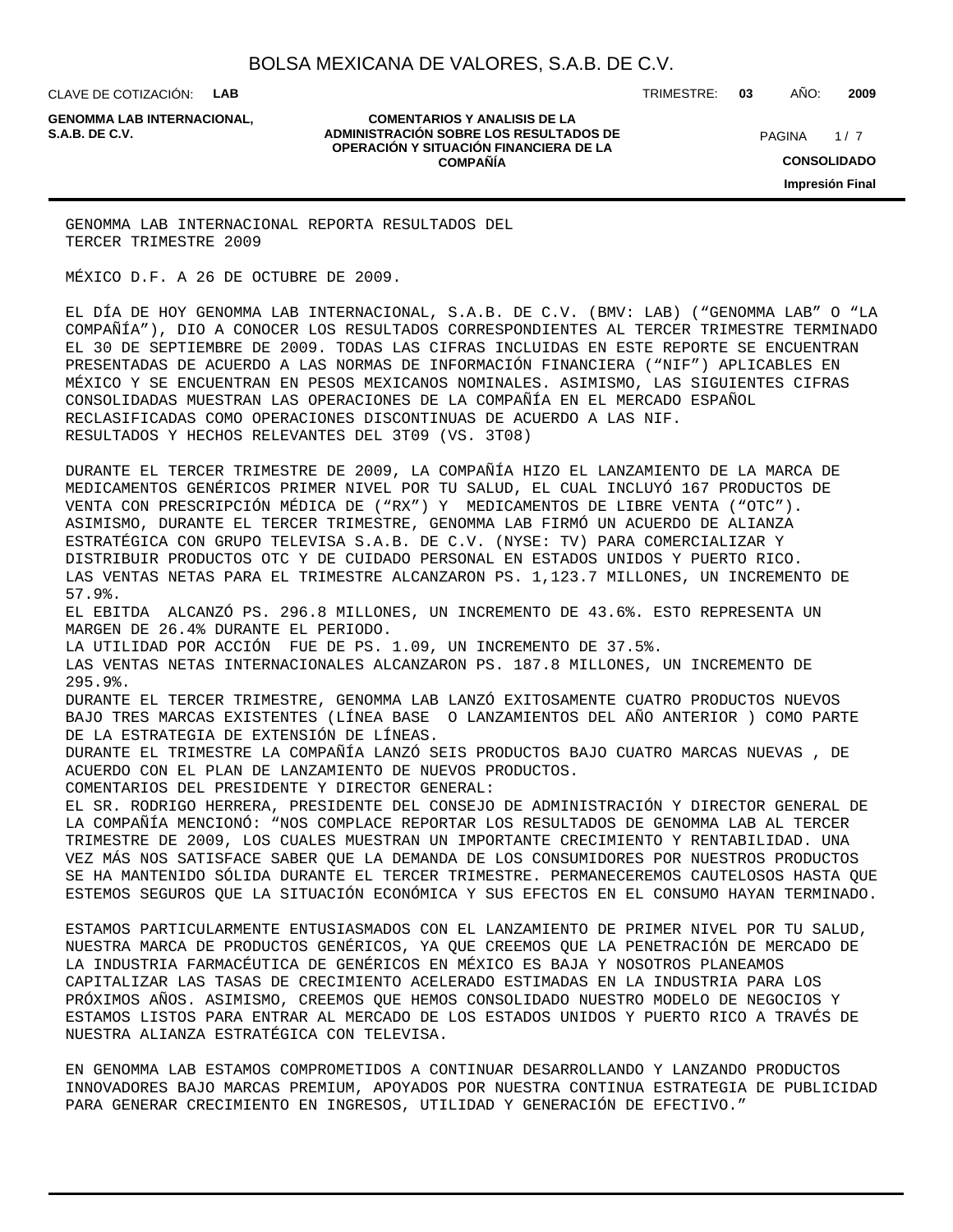CLAVE DE COTIZACIÓN: **LAB**

**GENOMMA LAB INTERNACIONAL,**

#### **COMENTARIOS Y ANALISIS DE LA ADMINISTRACIÓN SOBRE LOS RESULTADOS DE PAGINA 2/7 PAGINA 2/7 OPERACIÓN Y SITUACIÓN FINANCIERA DE LA COMPAÑÍA**

TRIMESTRE: **03** AÑO: **2009**

 $2/7$ 

**CONSOLIDADO**

**Impresión Final**

RESULTADOS CONSOLIDADOS DEL 3T09

LA SIGUIENTE TABLA PRESENTA EL ESTADO DE RESULTADOS CONDENSADOS Y CONSOLIDADOS, EN MILLONES DE PESOS (EXCEPTO LA UTILIDAD POR ACCIÓN), MOSTRANDO EL MARGEN DE CADA CONCEPTO COMO PORCENTAJE DE VENTAS NETAS, ASÍ COMO LA VARIACIÓN PORCENTUAL DEL TRIMESTRE PARA LOS SIGUIENTES PERIODOS:

PARA EL PERIODO DE NUEVE MESES TERMINADO AL 30 DE SEPTIEMBRE DE 2009 Y 2008 (EN MILLONES DE PESOS NOMINALES)

1 EL EBITDA ESTÁ CALCULADO MEDIANTE LA SUMA DE LOS GASTOS PRE-OPERATIVOS, LA DEPRECIACIÓN Y LA AMORTIZACIÓN A LA UTILIDAD DE OPERACIÓN. VER SECCIÓN DE RECONCILIACIÓN DEL EBITDA 2LA UTILIDAD POR ACCIÓN SE CALCULÓ DIVIDIENDO LA UTILIDAD NETA CONSOLIDADA DE LOS

ÚLTIMOS 12 MESES ENTRE EL PROMEDIO PONDERADO DEL NÚMERO DE ACCIONES QUE HABÍA EN LA SOCIEDAD DURANTE EL PERIODO.

EL NÚMERO TOTAL DE ACCIONES EN CIRCULACIÓN AL 30 DE SEPTIEMBRE DE 2009 ERA 526, 632,713.

LAS VENTAS NETAS AUMENTARON 57.9%, ALCANZANDO PS. 1,123.7 MILLONES EN EL TERCER TRIMESTRE DE 2009 EN COMPARACIÓN CON PS. 711.8 MILLONES EN EL MISMO TRIMESTRE DE 2008. ESTE INCREMENTO ES EL RESULTADO DE LA COMBINACIÓN DE LOS SIGUIENTES FACTORES: I) UNA DISMINUCIÓN DE 28.0% (PS. 175.3 MILLONES) DE LA LÍNEA BASE EN MÉXICO, INCLUYENDO LAS EXTENSIONES DE LÍNEA DE ESTAS MARCAS, ALCANZANDO PS. 451.0 MILLONES; II) UN INCREMENTO DE 45.0% (PS. 17.1 MILLONES) DEBIDO AL EFECTO DE LOS LANZAMIENTOS DEL AÑO ANTERIOR EN MÉXICO, INCLUYENDO LAS RECIENTES EXTENSIONES DE LÍNEA EN DICHAS MARCAS LANZADAS DURANTE EL 2008, QUE ALCANZARON PS. 55.2 MILLONES; III) PS. 429.7 MILLONES DURANTE EL TERCER TRIMESTRE DE 2009 DE MARCAS NUEVAS EN MÉXICO, DEBIDO AL LANZAMIENTO DE 181 NUEVOS PRODUCTOS BAJO 13 MARCAS NUEVAS DURANTE EL AÑO; Y IV) UN CRECIMIENTO DE 295.9% (PS. 140.4 MILLONES) DE LAS OPERACIONES INTERNACIONALES PARA ALCANZAR PS. 187.8 MILLONES. LA COMPAÑÍA CLASIFICA LAS VENTAS NETAS DE LAS MARCAS DE LA SIGUIENTE MANERA: 1) LÍNEA BASE = MARCAS LANZADAS AL MENOS 2 AÑOS ANTES DEL AÑO FISCAL (2007, 2006, 2005  $ETC.$ ),

2) LANZAMIENTOS DEL AÑO ANTERIOR = MARCAS LANZADAS DURANTE EL AÑO FISCAL ANTERIOR (2008),

3) MARCAS NUEVAS = MARCAS LANZADAS DURANTE EL AÑO FISCAL EN CURSO (2009), E

4) INTERNACIONALES = VENTAS NETAS DE LAS OPERACIONES INTERNACIONALES.

LA SIGUIENTE TABLA MUESTRA EL DESGLOSE DE LAS VENTAS NETAS DEL TRIMESTRE POR MARCA:

(EN MILLONES DE PESOS)

INDEPENDIENTEMENTE A LA FLUCTUACIÓN EN VENTAS DE NUESTRAS DIFERENTES MARCAS, PRODUCTO DE LA ACUMULACIÓN Y DECREMENTOS DE TIEMPO EN TIEMPO EN LOS INVENTARIOS DE LOS CLIENTES DE LA COMPAÑÍA, EL INCREMENTO EN EL DESPLAZAMIENTO EN MÉXICO DEL TERCER TRIMESTRE DEL 2009 FUE DE 49.8%, COMPARADO CON EL MISMO PERIODO DEL 2008.

LA UTILIDAD BRUTA AUMENTÓ 45.6% PARA LLEGAR A PS. 783.7 MILLONES EN EL TERCER TRIMESTRE DE 2009, EN COMPARACIÓN CON PS. 538.1 MILLONES EN EL TERCER TRIMESTRE DE 2008. EL MARGEN BRUTO DISMINUYÓ 5.9 PUNTOS PORCENTUALES, COMO PORCENTAJE DE VENTAS NETAS, AL ALCANZAR 69.7% EN EL TERCER TRIMESTRE DE 2009 COMPARADO CON 75.6% DURANTE EL MISMO PERIODO DE 2008. ESTA DISMINUCIÓN DE MARGEN SE ATRIBUYE PRINCIPALMENTE AL LANZAMIENTO DE PRODUCTOS BAJO LA MARCA PRIMER NIVEL POR TU SALUD, LOS CUALES TIENEN UN COSTO, COMO PORCENTAJE DE VENTAS, MAYOR AL RESTO DE LOS PRODUCTOS DE LA COMPAÑÍA. ADEMÁS, DEL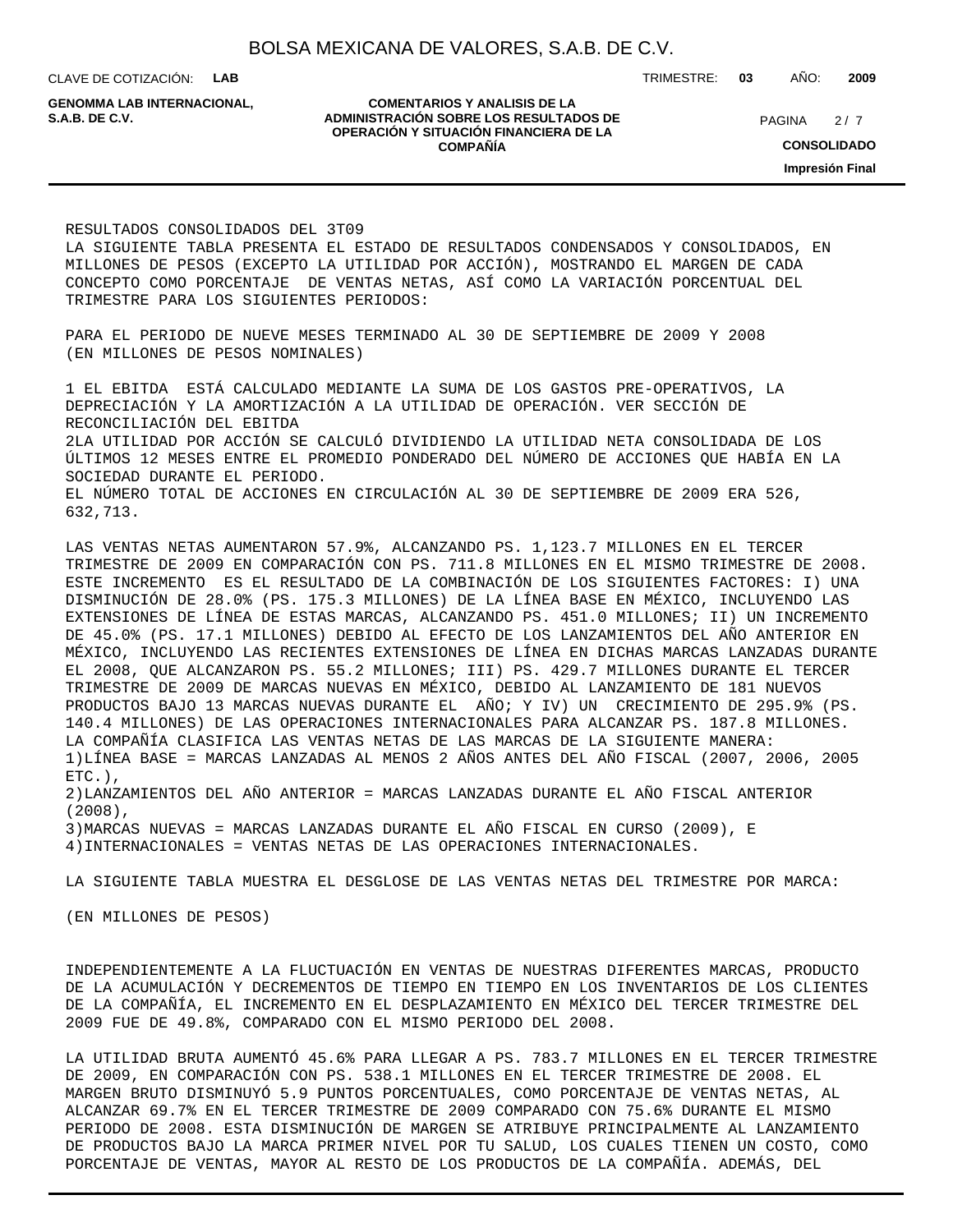CLAVE DE COTIZACIÓN: **LAB**

\_\_\_\_\_\_\_\_\_\_\_\_

**GENOMMA LAB INTERNACIONAL,**

**COMENTARIOS Y ANALISIS DE LA ADMINISTRACIÓN SOBRE LOS RESULTADOS DE S.A.B. DE C.V.** PAGINA / 7 **OPERACIÓN Y SITUACIÓN FINANCIERA DE LA COMPAÑÍA**

 $3/7$ 

**CONSOLIDADO**

**Impresión Final**

TERCER TRIMESTRE DE 2008 AL TERCER TRIMESTRE DEL 2009, HUBO UN CAMBIO EN LA MEZCLA DE VENTAS POR EL INCREMENTO EN LAS VENTAS DE PRODUCTOS DE CUIDADO PERSONAL COMO PORCENTAJE DE VENTAS NETAS, LAS CUALES TRADICIONALMENTE TIENEN UN MARGEN BRUTO MÁS BAJO.

6EL DESPLAZAMIENTO REPRESENTA LAS VENTAS DE LOS CLIENTES DE GENOMMA LAB EN EL PUNTO DE VENTA. ESTAS ESTADÍSTICAS SON MEDIDAS INTERNAMENTE Y SE DERIVAN DE INFORMACIÓN OBTENIDA DE UNA MUESTRA REPRESENTATIVA DE CLIENTES SOBRE UNA BASE REGULAR.

 LOS GASTOS GENERALES, DE VENTA Y ADMINISTRACIÓN, COMO PORCENTAJE DE VENTAS NETAS, DISMINUYERON 1.9 PUNTOS PORCENTUALES PARA ALCANZAR 45.4% EN EL TERCER TRIMESTRE DE 2009, COMPARADO CON 47.3% EN EL TERCER TRIMESTRE DE 2008. ESTA DISMINUCIÓN SE DEBIÓ PRINCIPALMENTE A UNA BAJA EN LAS RESERVAS DE CUENTAS POR COBRAR, COMO PORCENTAJE DE VENTAS NETAS, DEBIDO PRINCIPALMENTE A UNA MEJORA EN NUESTRAS CUENTAS POR COBRAR VENCIDAS. ESTA DISMINUCIÓN FUE PARCIALMENTE CONTRARRESTADA POR UN INCREMENTO EN LOS GASTOS DE PUBLICIDAD, DERIVADO DEL LANZAMIENTO DE LA MARCA PRIMER NIVEL POR TU SALUD, ASÍ COMO UN INCREMENTO EN GASTOS COMERCIALES INTERNACIONALES DERIVADOS DEL LANZAMIENTO DE NUEVOS PRODUCTOS EN COLOMBIA, LOS CUALES REQUIEREN ESPECIAL APOYO COMERCIAL. ADEMÁS HUBO UN INCREMENTO EN LOS GASTOS DE DISTRIBUCIÓN DE LA COMPAÑÍA, DEBIDO AL ARRANQUE DE VENTAS DE PRIMER NIVEL POR TU SALUD, CON LA QUE SE LOGRÓ UNA CONSTRUCCIÓN DE INVENTARIO DE PRODUCTOS EN LAS TIENDAS DE NUESTROS CLIENTES.

EL EBITDA AUMENTÓ 43.6%, ALCANZANDO PS. 296.8 MILLONES DURANTE EL TERCER TRIMESTRE DE 2009, COMPARADO CON PS. 206.7 MILLONES EN EL MISMO PERIODO DE 2008. EL MARGEN EBITDA DISMINUYÓ 2.6 PUNTOS PORCENTUALES, COMO PORCENTAJE DE VENTAS NETAS, PARA ALCANZAR 26.4% EN EL TERCER TRIMESTRE DE 2009, COMPARADO CON 29.0% EN EL TERCER TRIMESTRE DE 2008. LA DISMINUCIÓN EN EL MARGEN EBITDA SE DEBE PRINCIPALMENTE AL INCREMENTO EN COSTOS COMO PORCENTAJE DE VENTAS NETAS DERIVADAS DEL LANZAMIENTO DE PRIMER NIVEL POR TU SALUD, EL CUAL FUE PARCIALMENTE COMPENSADO POR LA CAÍDA EN GASTOS GENERALES, DE VENTA Y ADMINISTRACIÓN COMO PORCENTAJE DE LAS VENTAS NETAS, POR LAS RAZONES PREVIAMENTE MENCIONADAS.

RECONCILIACIÓN DEL EBITDA

PARA EL TERCER TRIMESTRE TERMINADO AL 30 DE SEPTIEMBRE DE 2009 Y 2008 (CIFRAS EN MILLONES DE PESOS CONSTANTES)

LA UTILIDAD OPERATIVA AUMENTÓ 35.8% ALCANZANDO PS. 273.8 MILLONES EN EL TERCER TRIMESTRE DE 2009 COMPARADO CON PS. 201.6 MILLONES EN EL TERCER TRIMESTRE DE 2008. EL MARGEN OPERATIVO DISMINUYÓ 4.0 PUNTOS PORCENTUALES, COMO PORCENTAJE DE VENTAS NETAS, ALCANZANDO 24.3% DURANTE EL TERCER TRIMESTRE DE 2009, COMPARADO CON 28.3% DURANTE EL MISMO PERIODO DE 2008. ESTA DISMINUCIÓN SE DEBE PRINCIPALMENTE A LOS INCREMENTOS EN COSTOS COMO, PORCENTAJE DE VENTAS NETAS, MENCIONADOS ANTERIORMENTE Y A UN INCREMENTO EN LA DEPRECIACIÓN Y AMORTIZACIÓN DERIVADO DE LA ADQUISICIÓN DE ACTIVO FIJO DURANTE EL CUARTO TRIMESTRE DE 2008 Y 2009, TALES COMO MEJORAS A INMUEBLES ARRENDADOS, EQUIPO DE OFICINA, EQUIPO DE CÓMPUTO Y EQUIPO DE TRANSPORTE.

EL RESULTADO INTEGRAL DE FINANCIAMIENTO FUE DE PS. 19.8 MILLONES EN EL TERCER TRIMESTRE DE 2009, UN DECREMENTO DE PS. 6.7 MILLONES COMPARADO CON PS. 26.5 MILLONES EN EL TERCER TRIMESTRE DE 2008. LA DISMINUCIÓN SE DEBE PRINCIPALMENTE A: I) UN MENOR INGRESO FINANCIERO DE PS. 6.3 MILLONES DURANTE DEL TERCER TRIMESTRE DE 2009, COMPARADO CON PS. 21.9 MILLONES EN EL TERCER TRIMESTRE DE 2008, DERIVADO PRINCIPALMENTE DE UN MAYOR NIVEL DE CAJA PROMEDIO DURANTE 2008 Y UNA CAÍDA EN LA TASA DE INTERÉS PAGADA A CUENTAS DE BANCO; II) UN INCREMENTO EN LA PÉRDIDA POR POSICIÓN MONETARIA, ALCANZANDO PS. 1.4 MILLONES EN EL TERCER TRIMESTRE DEL 2009, COMPARADO CON PS. 0.4 MILLONES EN EL TERCER

TRIMESTRE: **03** AÑO: **2009**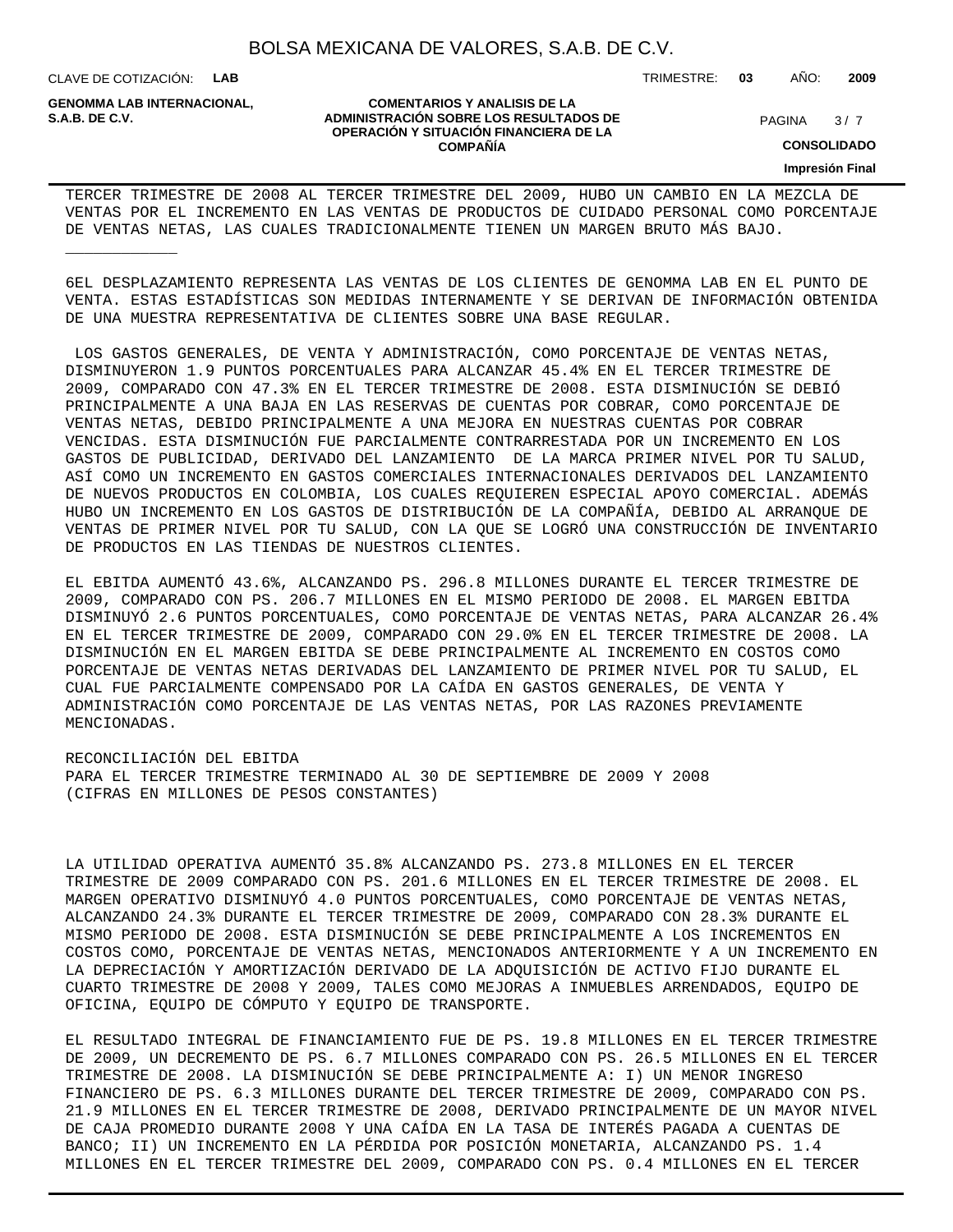CLAVE DE COTIZACIÓN: **LAB**

**GENOMMA LAB INTERNACIONAL,**

#### **COMENTARIOS Y ANALISIS DE LA ADMINISTRACIÓN SOBRE LOS RESULTADOS DE PAGINA 1997 E PAGINA 2018 OPERACIÓN Y SITUACIÓN FINANCIERA DE LA COMPAÑÍA**

 $4/7$ 

TRIMESTRE: **03** AÑO: **2009**

**CONSOLIDADO**

**Impresión Final**

TRIMESTRE DEL 2008; III) UNA GANANCIA CAMBIARIA DE PS. 15.5 MILLONES EN EL TERCER TRIMESTRE DEL 2009, COMPARADO CON UNA GANANCIA DE PS. 2.0 MILLONES EN EL TERCER TRIMESTRE DEL 2008, DEBIDO PRINCIPALMENTE A LA APRECIACIÓN DEL DÓLAR AMERICANO FRENTE AL PESO MEXICANO DURANTE EL PERIODO; IV) UN INCREMENTO EN GASTOS FINANCIEROS DE PS. 2.1 MILLONES DURANTE EL TERCER TRIMESTRE DEL 2009, COMPARADO CON PS. 0.2 MILLONES EN EL TERCER TRIMESTRE DEL 2008.; Y V) UNA DISMINUCIÓN EN EL EFECTO DE CONVERSIÓN CAMBIARIO EN OPERACIONES INTERNACIONALES, RESULTANDO EN UNA GANANCIA DE PS. 1.3 MILLONES EN EL TERCER TRIMESTRE DE 2009, COMPARADO CON PS. 2.8 MILLONES EN EL TERCER TRIMESTRE DEL 2008, RESULTADO DE LA APRECIACIÓN DE LA MONEDA EN NUESTRAS OPERACIONES CORRESPONDIENTES A CADA PERIODO. AL 30 DE SEPTIEMBRE DE 2009, LA COMPAÑÍA REGISTRÓ EN TESORERÍA UNA POSICIÓN EN DÓLARES DE US\$ 22.7 MILLONES.

AL 30 DE SEPTIEMBRE DE 2009, GENOMMA LAB REGISTRÓ UNA POSICIÓN TOTAL EN EFECTIVO DE PS. 1,019.2 MILLONES.

LA UTILIDAD NETA CONSOLIDADA AUMENTÓ 23.5%, ALCANZANDO PS. 186.1 MILLONES DURANTE EL TERCER TRIMESTRE DE 2009 COMPARADO CON PS. 150.7 MILLONES DURANTE EL MISMO PERIODO DE 2008. BALANCE GENERAL

EFECTIVO Y EQUIVALENTES DISMINUYÓ 4.4% (PS. 46.8 MILLONES) ALCANZANDO PS. 1,019.2 MILLONES AL 30 DE SEPTIEMBRE DE 2009, COMPARADO CON PS. 1,066.0 MILLONES AL 30 DE SEPTIEMBRE DE 2008. ESTA DISMINUCIÓN SE DEBIÓ PRINCIPALMENTE AL USO DE EFECTIVO RELACIONADO CON: I) LA ADQUISICIÓN DE 6 MARCAS DURANTE LOS ÚLTIMOS 12 MESES POR UN MONTO TOTAL DE PS. 431.6 MILLONES, DE LOS CUALES PS. 281.6 MILLONES HAN SIDO PAGADOS; II) EL TRASPASO AL FONDO DE RECOMPRA DE ACCIONES DE LA COMPAÑÍA POR PS. 40.0 MILLONES; Y III) EL FONDEO DEL PROGRAMA DE COMPENSACIÓN DE EMPLEADOS POR PS. 95.0 MILLONES. ESTE USO DE CAJA FUE PARCIALMENTE CONTRARRESTADO POR LA GENERACIÓN DE EFECTIVO REGISTRADO POR LA COMPAÑÍA EN LOS ÚLTIMOS 12 MESES.

LA CARTERA DE CLIENTES INCREMENTÓ 15.1% (PS. 141.5 MILLONES) A PS. 1,080.7 MILLONES AL 30 DE SEPTIEMBRE DE 2009, COMPARADO CON PS. 939.3 MILLONES AL 30 DE SEPTIEMBRE DE 2008. LOS DÍAS DE CARTERA DE CLIENTES DISMINUYERON EN 28 DÍAS, AL PASAR DE 139 DÍAS AL 30 DE SEPTIEMBRE DE 2008 A 111 DÍAS AL 30 DE SEPTIEMBRE DE 2009. ESTA DISMINUCIÓN SE DEBE PRINCIPALMENTE A LA ESTANDARIZACIÓN DE LOS TÉRMINOS DE PAGO ACORDADOS CON NUESTROS CLIENTES.

LOS INVENTARIOS AUMENTARON 110.2% (PS. 339.2 MILLONES) ALCANZANDO PS. 647.0 MILLONES AL 30 DE SEPTIEMBRE DE 2009, COMPARADO CON PS. 307.7 MILLONES AL 30 DE SEPTIEMBRE DE 2008. LOS DÍAS DE INVENTARIOS SE INCREMENTARON EN 61 DÍAS, AL PASAR DE 178 DÍAS EL 30 DE SEPTIEMBRE DE 2008 A 239 DÍAS AL 30 DE SEPTIEMBRE DE 2009. ESTE INCREMENTO SE DEBIÓ PRINCIPALMENTE A: I) UN INCREMENTO EN EL INVENTARIO RESULTADO DE COMPRA DE MATERIAS PRIMAS PARA LOS NUEVOS PRODUCTOS QUE SERÁN LANZADOS EN EL CUARTO TRIMESTRE DE 2009; II) LA CREACIÓN DE INVENTARIOS PARA LAS OPERACIONES INTERNACIONALES RECIENTES; Y III) COMPRAS ADICIONALES DE INVENTARIO DE MANERA PRECAUTORIA DEBIDO A LA FUERTE DEMANDA QUE CONTINÚAN MOSTRANDO NUESTROS PRODUCTOS A PESAR DE LA SITUACIÓN ECONÓMICA ACTUAL.

PROVEEDORES AUMENTARON EN 100.6% (PS. 283.1 MILLONES) ALCANZANDO PS. 564.6 MILLONES AL 30 DE SEPTIEMBRE DE 2009, COMPARADO CON PS. 281.5 MILLONES AL 30 DE SEPTIEMBRE DE 2008. LOS DÍAS DE PROVEEDORES SE INCREMENTARON EN 45 DÍAS, AL PASAR DE 163 DÍAS AL 30 DE SEPTIEMBRE DE 2008 A 208 DÍAS AL 30 DE SEPTIEMBRE DE 2009. ESTE INCREMENTO SE DEBIÓ PRINCIPALMENTE A UNA EXTENSIÓN EN LOS PLAZOS DE PAGO NEGOCIADOS CON LOS PROVEEDORES PARA APOYAR NUESTRO PLAN DE CRECIMIENTO PARA EL CIERRE DEL AÑO, ADEMÁS DEL EFECTO CAUSADO POR EL LANZAMIENTO DE PRIMER NIVEL POR TU SALUD, EN EL CUAL SE NEGOCIARON CONDICIONES ESPECIALES DE CRÉDITO PARA SU LANZAMIENTO.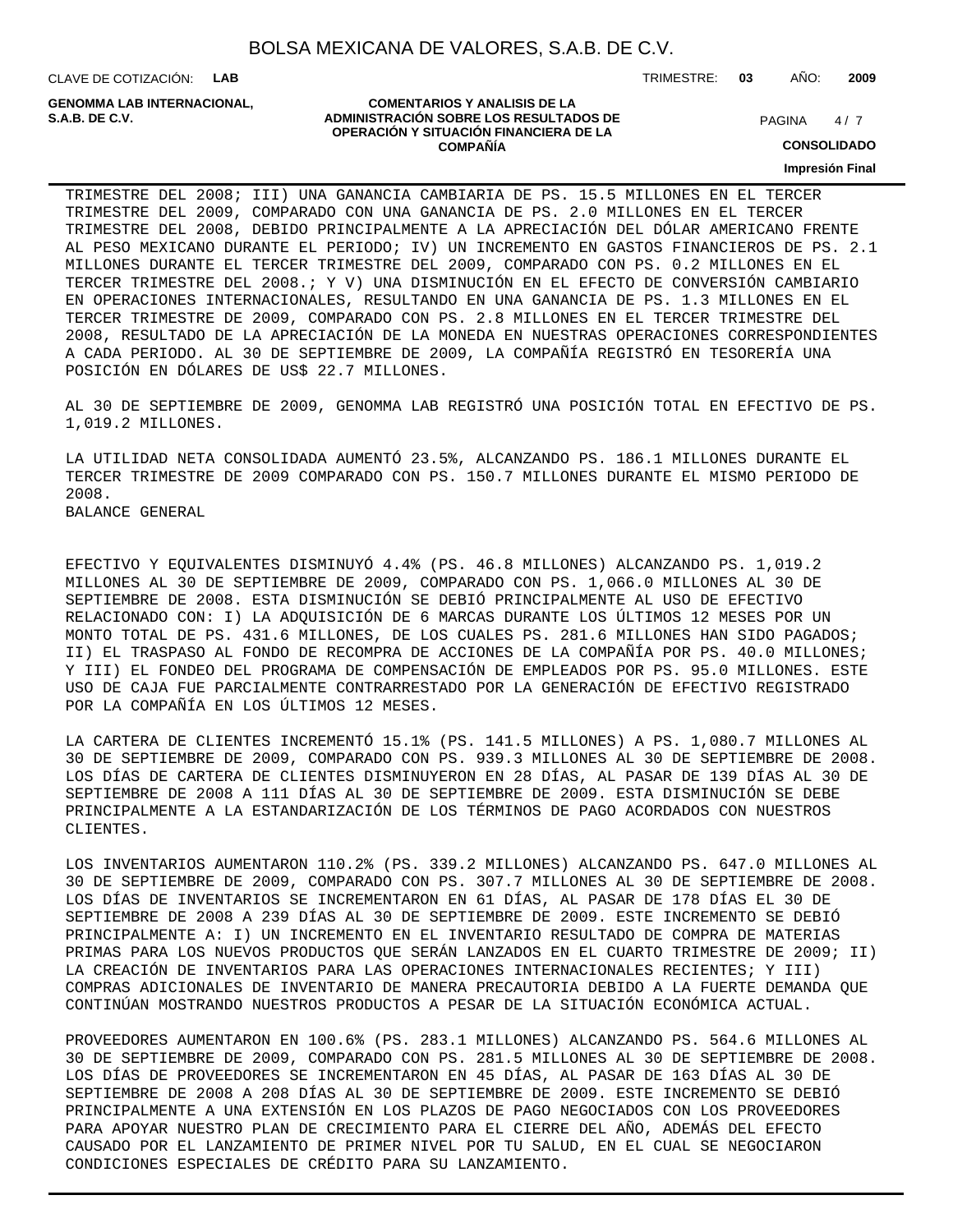CLAVE DE COTIZACIÓN: **LAB**

**GENOMMA LAB INTERNACIONAL,**

#### **COMENTARIOS Y ANALISIS DE LA ADMINISTRACIÓN SOBRE LOS RESULTADOS DE S.A.B. DE C.V.** PAGINA / 7 **OPERACIÓN Y SITUACIÓN FINANCIERA DE LA COMPAÑÍA**

 $5/7$ 

TRIMESTRE: **03** AÑO: **2009**

**CONSOLIDADO**

**Impresión Final**

OTROS ACTIVOS CIRCULANTES SE INCREMENTARON 178.3% (PS. 239.0 MILLONES) ALCANZANDO PS. 373.0 MILLONES AL 30 DE SEPTIEMBRE DE 2009, COMPARADO CON PS. 134.0 MILLONES AL 30 DE SEPTIEMBRE DE 2008. ESTE CAMBIO SE ATRIBUYE PRINCIPALMENTE A UN INCREMENTO EN IMPUESTOS POR RECUPERAR DEBIDO A REEMBOLSOS PENDIENTES DE IMPUESTOS.

OTROS PASIVOS CIRCULANTES INCREMENTARON 33.0% (PS. 103.2 MILLONES) ALCANZANDO PS. 415.5 MILLONES AL 30 DE SEPTIEMBRE DE 2009, COMPARADO CON PS. 312.3 MILLONES AL 30 DE SEPTIEMBRE DE 2008. ESTE CAMBIO SE ATRIBUYE PRINCIPALMENTE AL AUMENTO EN PUBLICIDAD POR PAGAR DURANTE EL PERIODO.

DURANTE EL TERCER TRIMESTRE DE 2009, EL FLUJO DE OPERACIÓN Y EL SALDO EN CAJA FUERON SUFICIENTES PARA FINANCIAR LOS REQUERIMIENTOS DE LIQUIDEZ DE LA COMPAÑÍA.

#### RESUMEN OPERATIVO

VENTAS NETAS DEL TERCER TRIMESTRE

EN EL TERCER TRIMESTRE DEL 2009, LAS VENTAS NETAS DE MEDICAMENTOS OTC DISMINUYERON 10.6%7 COMPARADO CON EL MISMO PERIODO DE 2008. DURANTE EL TERCER TRIMESTRE DE 2009 LA COMPAÑÍA LANZÓ CUATRO NUEVOS PRODUCTOS OTC.

LAS VENTAS NETAS DE PRODUCTOS DE CUIDADO PERSONAL AUMENTARON 20.7%8 EN EL TERCER TRIMESTRE DE 2009, COMPARADO CON EL TERCER TRIMESTRE DE 2008. DURANTE EL TERCER TRIMESTRE DE 2009, LA COMPAÑÍA LANZÓ NUEVE NUEVOS PRODUCTOS DE CUIDADO PERSONAL.

DURANTE EL TERCER TRIMESTRE DE 2009, LA COMPAÑÍA LANZÓ 167 NUEVOS PRODUCTOS DE MEDICAMENTOS GENÉRICOS.

LAS VENTAS NETAS DE NUESTRAS OPERACIONES INTERNACIONALES AUMENTARON 295.9%, ALCANZANDO PS. 187.8 MILLONES EN EL TERCER TRIMESTRE DE 2009, COMPARADO CON PS. 47.4 MILLONES EN EL MISMO TRIMESTRE DE 2008. ESTE AUMENTO ES DERIVADO PRINCIPALMENTE DEL FUERTE CRECIMIENTO DE LAS OPERACIONES DE LA COMPAÑÍA EN AMÉRICA LATINA Y DE LAS VENTAS REGISTRADAS EN COLOMBIA DURANTE EL TERCER TRIMESTRE DE 2009, LAS CUALES NO EXISTÍAN EN EL MISMO PERIODO DE 2008.

LANZAMIENTO DE NUEVOS PRODUCTOS Y EXTENSIONES DE LÍNEA DURANTE EL 2009, LA COMPAÑÍA LANZÓ CATORCE PRODUCTOS COMO EXTENSIONES DE LÍNEA DE LA LÍNEA BASE Y LANZAMIENTOS DEL AÑO ANTERIOR; Y 181 NUEVOS PRODUCTOS BAJO TRECE NUEVAS MARCAS; A CONTINUACIÓN MENCIONAREMOS ALGUNOS DE ESTOS PRODUCTOS: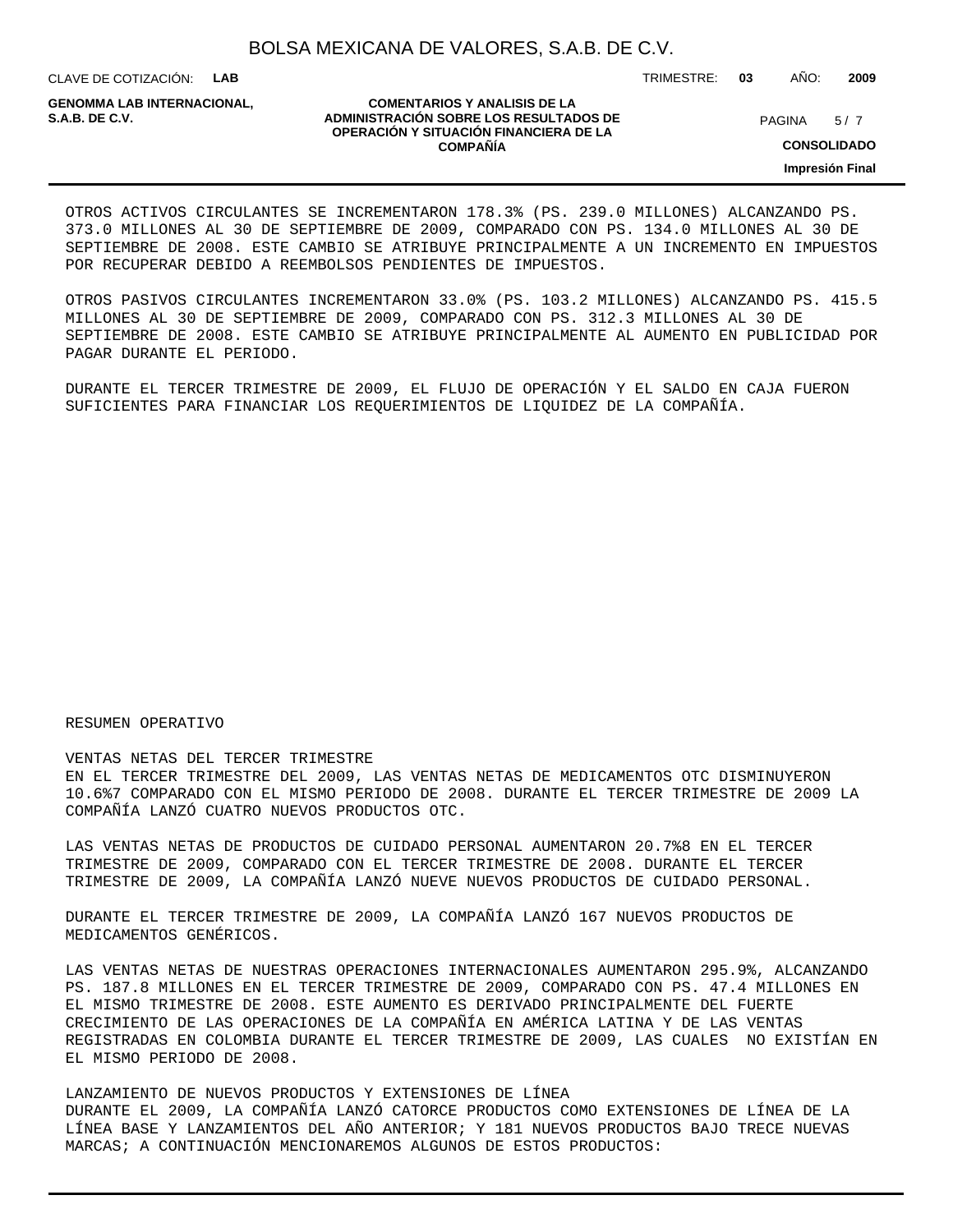CLAVE DE COTIZACIÓN: **LAB**

**GENOMMA LAB INTERNACIONAL,**

#### **COMENTARIOS Y ANALISIS DE LA ADMINISTRACIÓN SOBRE LOS RESULTADOS DE S.A.B. DE C.V.** PAGINA / 7 **OPERACIÓN Y SITUACIÓN FINANCIERA DE LA COMPAÑÍA**

 $6/7$ 

TRIMESTRE: **03** AÑO: **2009**

**CONSOLIDADO**

**Impresión Final**

UNESIA, UNA MARCA NUEVA, LA CUAL CONSISTE EN UN MEDICAMENTO OTC DE USO TÓPICO PARA COMBATIR HONGOS EN LAS UÑAS. UNESIA ES UN PRODUCTO INNOVADOR EN SU CATEGORÍA YA QUE LOS ÚNICOS PRODUCTOS DISPONIBLES PARA ESTE TIPO DE DOLENCIA SON ORALES Y GENERALMENTE COSTOSOS E INCÓMODOS Y PUEDAN TOMAR UN LARGO TIEMPO EN HACER EFECTO.

COLEDIA, UNA MARCA NUEVA, ES UN PRODUCTO MULTIVITAMÍNICO QUE AYUDA A REDUCIR LOS NIVELES DE COLESTEROL. COLEDIA ES UN PRODUCTO IDEAL PARA LAS PERSONAS CON PROBLEMAS HEREDITARIOS DE NIVELES DE COLESTEROL ALTO, Y ES TAMBIÉN UNA EXCELENTE MEDIDA DE PREVENCIÓN.

SHOT B PARA DIABÉTICOS, ES UNA EXTENSIÓN DE LÍNEA DE NUESTRO SHOT B (MARCA DE VITAMINA B OTC). EL LANZAMIENTO SURGE EN RESPUESTA A RECIENTES ESTUDIOS DE MERCADO QUE MUESTRAN QUE LA VITAMINA B AYUDA A CONTROLAR Y REDUCIR LOS MALESTARES PRODUCIDOS POR LA DIABETES

7INCLUYE SOLAMENTE MEDICAMENTOS DE LIBRE VENTA (OTC) EN MÉXICO 8 INCLUYE SOLAMENTE PRODUCTOS DE CUIDADO PERSONAL EN MÉXICO

#### OTROS EVENTOS

\_\_\_\_\_\_\_\_\_\_\_\_

 DURANTE EL TERCER TRIMESTRE DE 2009 LA COMPAÑÍA LANZÓ LA MARCA PRIMER NIVEL POR TU SALUD PARA COMERCIALIZAR MEDICAMENTOS GENÉRICOS, CON UNA CAMPAÑA DE MERCADOTECNIA LA CUAL DESTACA LAS VENTAJAS DE COMPRAR MEDICAMENTOS GENÉRICOS EN VEZ DE MEDICAMENTOS DE PATENTE VENCIDA. ESTA MARCA SERÁ COMERCIALIZADA A TRAVÉS DE LA SUBSIDIARIA DE MEDICINAS Y MEDICAMENTOS NACIONALES, S.A. DE C.V., LA CUAL FUE ADQUIRIDA POR LA COMPAÑÍA EN EL PRIMER TRIMESTRE DE 2009.

 GENOMMA LAB CERRÓ UN ACUERDO DE ALIANZA ESTRATÉGICA PARA VENDER Y DISTRIBUIR PRODUCTOS DE CUIDADO PERSONAL Y MEDICAMENTOS DE LIBRE VENTA EN LOS ESTADOS UNIDOS Y PUERTO RICO. LA ALIANZA ESTRATÉGICA OPERARÁ A TRAVÉS DE TELEVISA CONSUMER PRODUCTS USA ("TCP"), UNA COMPAÑÍA CON UNA PARTICIPACIÓN DE 51% DE TELEVISA Y UN 49% DE PARTICIPACIÓN DE GENOMMA LAB. LA VENTA Y DISTRIBUCIÓN DE LOS PRODUCTOS DE GENOMMA LAB SERÁ UNA PARTE INTEGRAL DE LAS ACTIVIDADES DE TCP. COMO PARTE DE ESTA ALIANZA, TELEVISA CONTRIBUIRÁ CON SUS DIFERENTES PLATAFORMAS DE MEDIOS EN LOS ESTADOS UNIDOS Y PUERTO RICO A TCP, MISMAS QUE PROVEERÁN CON PUBLICIDAD SIGNIFICATIVA Y MUY IMPORTANTE PARA LOS PRODUCTOS DE GENOMMA LAB EN DICHOS MERCADOS, EN LÍNEA CON EL MODELO DE NEGOCIO DE GENOMMA LAB. ESTE ACUERDO LE PERMITIRÁ A LA COMPAÑÍA AMPLIAR EL GRAN ÉXITO DE SUS MARCAS MÁS ALLÁ DE MEXICO Y AMÉRICA LATINA, ACCEDIENDO AL MERCADO HISPANO DE APROXIMADAMENTE 50 MILLONES DE CONSUMIDORES CON UN PODER DE COMPRA QUE SOBREPASAN LOS US\$ 870 MILES DE MILLONES DE DÓLARES ANUALES, MIENTRAS QUE A TELEVISA LE PERMITIRÁ AUMENTAR EL ALCANCE Y RECONOCIMIENTO EN EL MERCADO HISPANO. GENOMMA LAB ESPERA INICIAR OPERACIONES DURANTE EL PRIMER TRIMESTRE DEL 2010.

 DURANTE EL TERCER TRIMESTRE LA COMPAÑÍA CONTINUÓ PREPARÁNDOSE PARA EL LANZAMIENTO DE SUS NUEVAS OPERACIONES EN BRASIL. GENOMMA LAB ANTICIPA INICIAR ESTAS OPERACIONES EN EL PRIMER TRIMESTRE DE 2010.

### DESCRIPCIÓN DE LA COMPAÑÍA

GENOMMA LAB ES UNA DE LAS EMPRESAS DE MAYOR CRECIMIENTO EN LA INDUSTRIA DE PRODUCTOS FARMACÉUTICOS Y PRODUCTOS PARA EL CUIDADO PERSONAL EN MÉXICO, Y CUENTA CON UNA IMPORTANTE PRESENCIA A NIVEL INTERNACIONAL. GENOMMA LAB SE DEDICA AL DESARROLLO, VENTA Y PROMOCIÓN DE UNA GRAN VARIEDAD DE PRODUCTOS DE MARCA PREMIUM, MUCHOS DE LOS CUALES SON LÍDERES DE LA CATEGORÍA EN LA CUAL COMPITEN EN TÉRMINOS DE VENTAS Y PARTICIPACIÓN DE MERCADO. GENOMMA LAB HA INCREMENTADO SIGNIFICATIVAMENTE SUS VENTAS NETAS Y RENTABILIDAD A TRAVÉS DE LA COMBINACIÓN DE UN EFECTIVO PROCESO DE DESARROLLO DE NUEVOS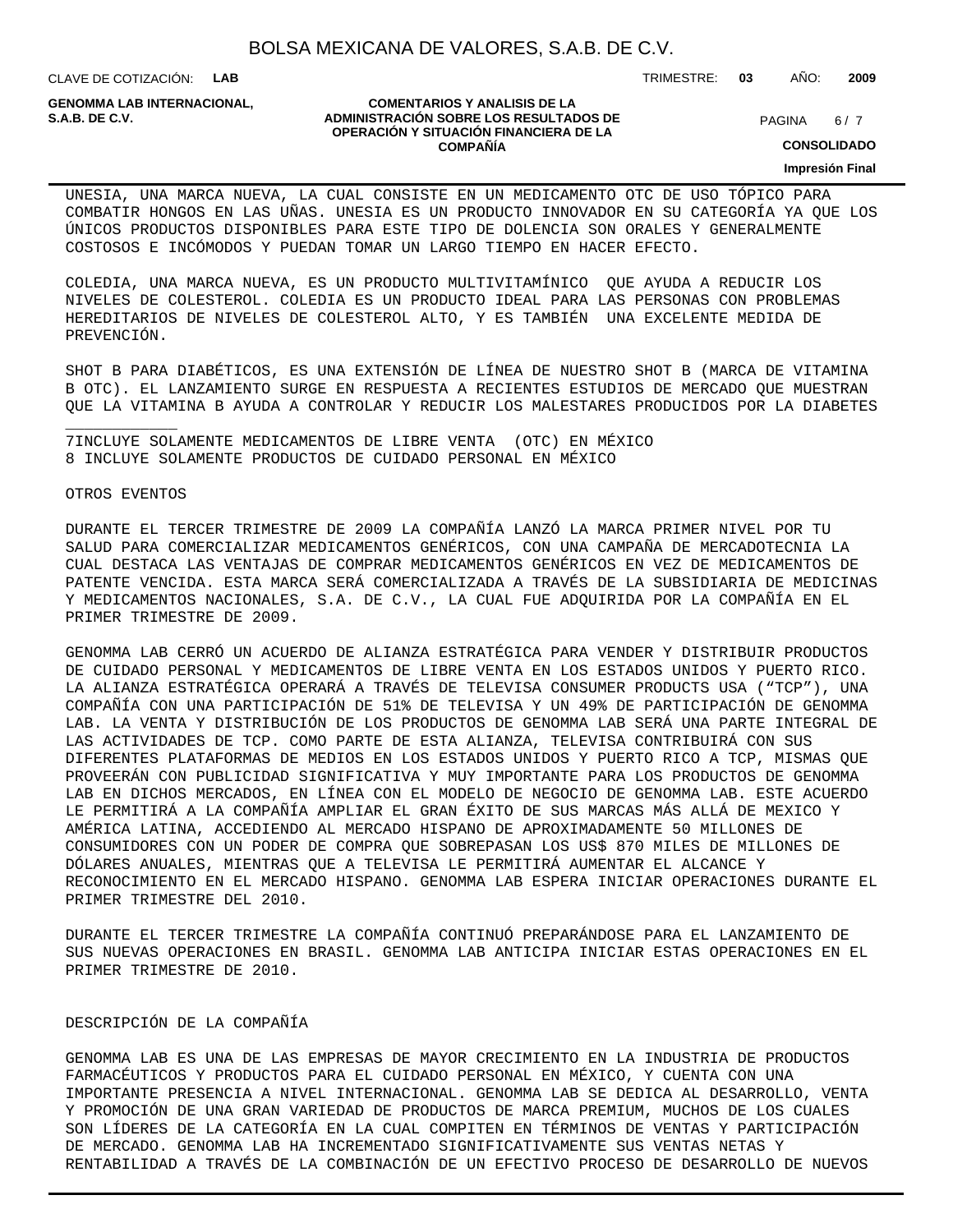CLAVE DE COTIZACIÓN: **LAB**

**GENOMMA LAB INTERNACIONAL,**

### **COMENTARIOS Y ANALISIS DE LA ADMINISTRACIÓN SOBRE LOS RESULTADOS DE S.A.B. DE C.V.** PAGINA / 7 **OPERACIÓN Y SITUACIÓN FINANCIERA DE LA COMPAÑÍA**

 $7/7$ 

**CONSOLIDADO**

**Impresión Final**

PRODUCTOS, MERCADOTECNIA DIRIGIDA AL CLIENTE, UNA AMPLIA RED DE DISTRIBUCIÓN DE PRODUCTOS Y UN MODELO DE OPERACIÓN ALTAMENTE FLEXIBLE Y DE BAJO COSTO.

LAS ACCIONES DE GENOMMA LAB COTIZAN EN LA BOLSA MEXICANA DE VALORES BAJO EL SÍMBOLO DE COTIZACIÓN "LAB.B" (BLOOMBERG: LABB.MX).

TRIMESTRE: **03** AÑO: **2009**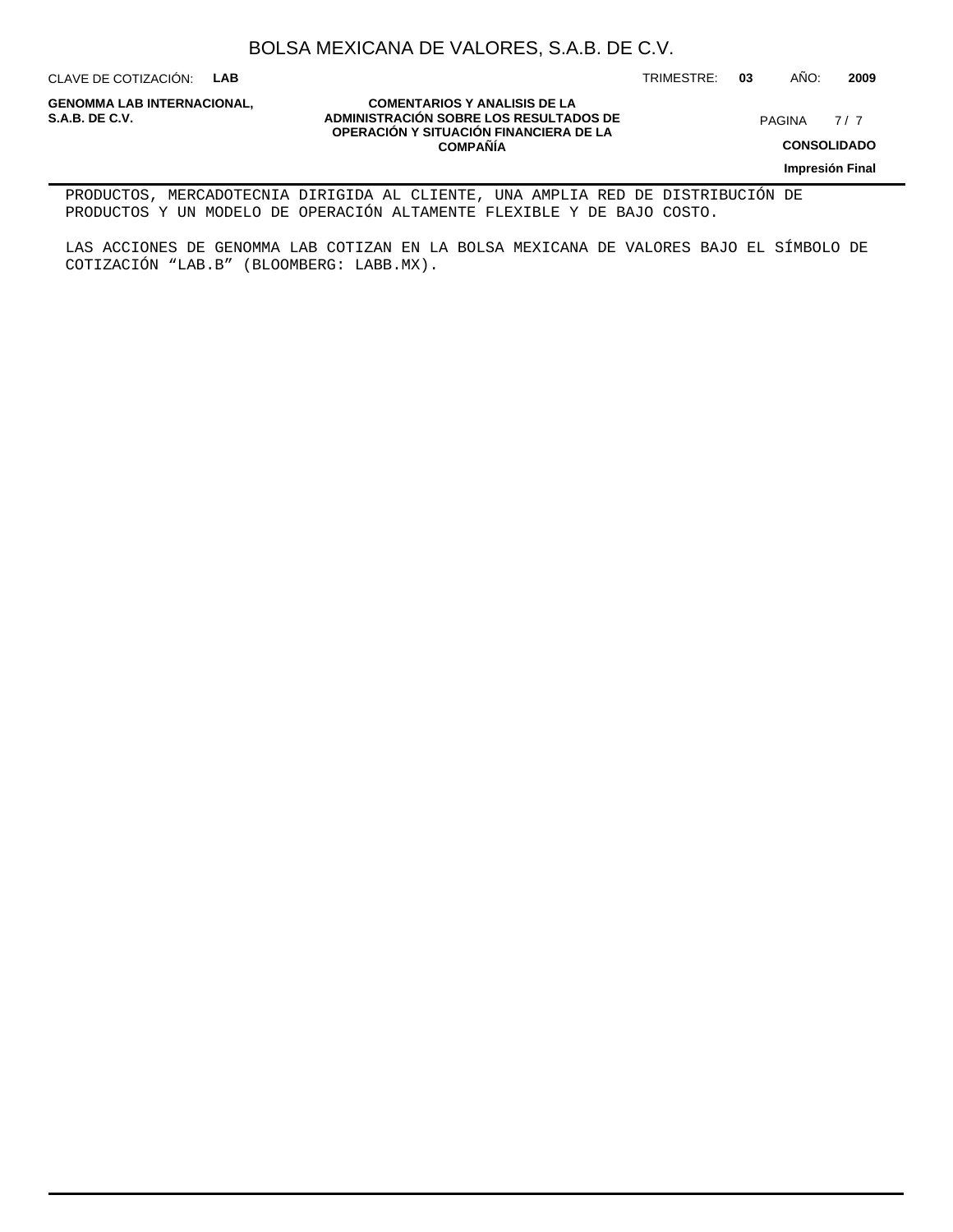**LAB**

CLAVE DE COTIZACIÓN: TRIMESTRE: **03** AÑO: **2009**

**GENOMMA LAB INTERNACIONAL,**

#### **NOTAS COMPLEMENTARIAS A LA INFORMACIÓN FINANCIERA S.A.B. DE C.V.** PAGINA 1 / 7

**CONSOLIDADO Impresión Final**

GENOMMA LAB INTERNACIONAL, S. A. B. DE C. V. Y SUBSIDIARIAS NOTAS A LOS ESTADOS FINANCIEROS CONSOLIDADOS POR LOS PERIODOS DE NUEVE MESES QUE TERMINARON EL 30 DE SEPTIEMBRE DE 2009 Y 2008 (EN MILES DE PESOS)

### 1. ACTIVIDADES Y EVENTOS IMPORTANTES

GENOMMA LAB INTERNACIONAL, S. A. B. DE C. V. Y SUBSIDIARIAS (LA "COMPAÑÍA") SE DEDICAN A LA VENTA DE PRODUCTOS OTC FARMACÉUTICOS QUE NO REQUIEREN PRESCRIPCIÓN MÉDICA (EN ADELANTE PRODUCTOS OTC FARMACÉUTICOS) Y PRODUCTOS DE CUIDADO PERSONAL (EN ADELANTE PC) EN MÉXICO CON UNA CRECIENTE PRESENCIA INTERNACIONAL.

LA COMPAÑÍA DESARROLLA, VENDE Y COMERCIALIZA UNA AMPLIA GAMA DE PRODUCTOS DE PRIMERA CLASE CON 49 MARCAS PROPIAS, OFRECIENDO MÁS DE 120 PRODUCTOS EN VARIAS CATEGORÍAS, ENTRE LOS QUE SE ENCUENTRAN ANTIACNÉ, PROTECCIÓN Y MEJORA SEXUAL, ANTIARRUGAS, POMADAS REMOVEDORAS DE CICATRICES, TRATAMIENTO DE HEMORROIDES, ANTIÁCIDOS, TRATAMIENTO CONTRA VARICES, OSTEOPOROSIS Y TRATAMIENTOS REMOVEDORES DE VERRUGAS. LA COMPAÑÍA ESTÁ ENFOCADA EN INCREMENTAR EL VALOR DE LAS MARCAS DE SUS PRODUCTOS POR MEDIO DE CAMPAÑAS PUBLICITARIAS, PRINCIPALMENTE A TRAVÉS DE CAMPAÑAS TELEVISIVAS. LAS VENTAS DE LAS COMPAÑÍAS EN EL EXTRANJERO REPRESENTAN APROXIMADAMENTE EL 16% Y 6% DE LAS VENTAS NETAS CONSOLIDADAS EN 2009 Y 2008, RESPECTIVAMENTE.

INVERSIÓN EN COMPAÑÍAS SUBSIDIARIAS –

EL 11 DE AGOSTO DE 2009 LA COMPAÑÍA ANUNCIÓ, QUE A TRAVÉS DE SU SUBSIDIARIA MEDICINAS Y MEDICAMENTOS NACIONALES, S.A. DE C.V. COMERCIALIZARÁ GENERICOS INTERCAMBIABLES BAJO LA MARCA "PRIMER NIVEL POR TU SALUD"

EL DÍA 30 DE AGOSTO DE 2009 LA COMPAÑÍA ANUNCIÓ LA FIRMA DE UNA ALIANZA ESTRATÉGICA PARA VENDER Y DISTRIBUIR PRODUCTOS DE CUIDADO PERSONAL Y MEDICAMENTOS DE LIBRE VENTA EN ESTADOS UNIDOS DE AMÉRICA Y PUERTO RICO.

LA ALIANZA ESTRATÉGICA OPERARÁ A TRAVÉS DE LA EMPRESA TELEVISA CONSUMER PRODUCTS USA ("TCP"), EN LA CUAL TELEVISA Y LA COMPAÑÍA TENDRÁN UNA PARTICIPACIÓN ACCIONARIA DE 51% Y 49%, RESPECTIVAMENTE. LA VENTA Y DISTRIBUCION DE LOS PRODUCTOS DE LA COMPAÑÍA SERÁ UNA PARTE INTEGRAL DE LAS ACTIVIDADES DE TCP.

COMO PARTE DE ESTA ALIANZA TCP FIRMARÁ, ENTRE OTROS, UN CONTRATO DE SUMINISTRO DE PRODUCTOS CON LA COMPAÑÍA. TELEVISA PONDRÁ A LA DISPOSICIÓN DE TCP SUS DIFERENTES PLATAFORMAS DE MEDIOS EN LOS ESTADOS UNIDOS DE AMÉRICA Y PUERTO RICO, LO QUE PROVEERÁ A LAS MARCAS DE LA COMPAÑÍA CON UNA CANTIDAD SIGNIFICATIVA DE PUBLICIDAD EN EL MERCADO OBJETIVO DE ACUERDO AL MODELO DE NEGOCIO DE LA COMPAÑÍA. ESTA ALIANZA LE PERMITIRÁ A LA COMPAÑÍA EXPANDIR EL ÉXITO DE SUS MARCAS MÁS ALLÁ DE MÉXICO Y LATINOAMÉRICA, DÁNDOLE ACCESO A UN MERCADO HISPANO DE APROXIMADAMENTE 50 MILLONES DE CONSUMIDORES CON UN PODER ADQUISITIVO DE MÁS DE 870 MIL MILLONES DE DÓLARES ANUALES, BENEFICIÁNDOSE TAMBIÉN DEL ALCANCE DE LA MARCA Y EL RENOMBRE DE TELEVISA EN ESTE MERCADO.

FONDO DE RECOMPRA - CON LA FINALIDAD DE PROPORCIONAR MAYOR LIQUIDEZ A SUS ACCIONES,

OPERACIÓN DISCONTINUADA – A FINALES DE 2008, LA COMPAÑÍA DECIDIÓ INICIAR EL PROCESO DE CIERRE DE SU SUBSIDIARIA EN ESPAÑA COMO PARTE DE UNA ESTRATEGIA PARA ENFOCAR SU FUERZA DE VENTAS EN CENTROAMÉRICA Y SUDAMÉRICA. LA TRANSACCIÓN SE RECONOCIÓ COMO UNA OPERACIÓN DISCONTINUADA, DANDO EFECTO RETROACTIVO A LOS ESTADOS FINANCIEROS CONSOLIDADOS DE TRIMESTRES ANTERIORES PARA FINES DE COMPARABILIDAD.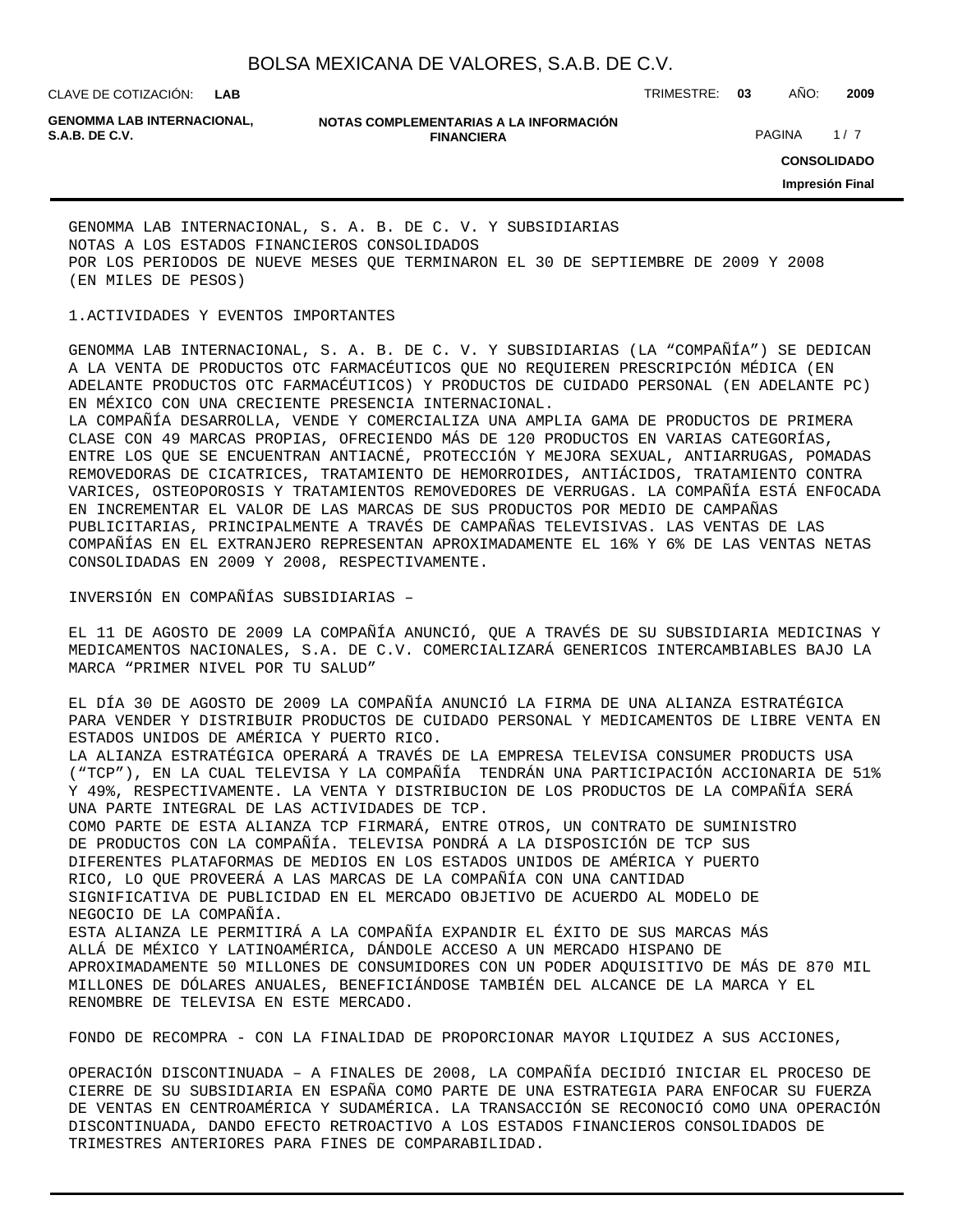| BOLSA MEXICANA DE VALORES, S.A.B. DE C.V. |  |  |  |  |  |
|-------------------------------------------|--|--|--|--|--|
|-------------------------------------------|--|--|--|--|--|

CLAVE DE COTIZACIÓN: TRIMESTRE: **03** AÑO: **2009 LAB**

**GENOMMA LAB INTERNACIONAL,**

**NOTAS COMPLEMENTARIAS A LA INFORMACIÓN FINANCIERA S.A.B. DE C.V.** PAGINA 2 / 7

**CONSOLIDADO**

**Impresión Final**

2. BASES DE PRESENTACIÓN

A. CONSOLIDACIÓN DE ESTADOS FINANCIEROS - LOS ESTADOS FINANCIEROS CONSOLIDADOS INCLUYEN LOS DE GENOMMA LAB INTERNACIONAL, S. A. B. DE C. V. Y LOS DE SUS SUBSIDIARIAS, CUYA PARTICIPACIÓN ACCIONARIA EN SU CAPITAL SOCIAL SE MUESTRA A CONTINUACIÓN:

GENOMMA LABORATORIES MÉXICO, S. A. DE C. V. (COMPAÑÍA CONSTITUIDA EN MÉXICO) 99% INVESTIGACIÓN Y DESARROLLO DE PRODUCTOS OTC FARMACÉUTICOS Y DE CUIDADO PERSONAL. TELEVISION PRODUCTS RETAIL, S. A. DE C. V. (COMPAÑÍA CONSTITUIDA EN MÉXICO) 99% PRESTACIÓN DE SERVICIOS PROFESIONALES. GENOMMA LABORATORIOS MÉDICOS, S. L. (COMPAÑÍA CONSTITUIDA EN ESPAÑA) 85% VENTA DE PRODUCTOS OTC FARMACÉUTICOS Y DE CUIDADO PERSONAL. GENOMMA LAB PERÚ, S. A.(ANTES INFOVISIÓN PERÚ, S. A. C. (COMPAÑÍA CONSTITUIDA EN PERÚ)) 99% VENTA DE PRODUCTOSOTC FARMACÉUTICOS Y DE CUIDADO PERSONAL. PRODUCCIONES TELEVISIVAS INFOVISIÓN DE COSTA RICA, S. A. (COMPAÑÍA CONSTITUIDA EN COSTA RICA) 100% VENTA DE PRODUCTOS OTC FARMACÉUTICOS Y DE CUIDADO PERSONAL. INFOVISIÓN CHILE, S. A. (COMPAÑÍA CONSTITUIDA EN CHILE) 100% VENTA DE PRODUCTOS OTC FARMACÉUTICOS Y DE CUIDADO PERSONAL. GENOMMA LAB ECUADOR, S. A. (COMPAÑÍA CONSTITUIDA EN ECUADOR) 99.00% VENTA DE PRODUCTOS OTC FARMACÉUTICOS Y DE CUIDADO PERSONAL. GENOMMA LAB COLOMBIA, LTDA (COMPAÑÍA CONSTITUIDA EN COLOMBIA) 100% VENTA DE PRODUCTOS OTC FARMACÉUTICOS Y DE CUIDADO PERSONAL. GENOMMA LABORATORIES ARGENTINA, S. A. (COMPAÑÍA CONSTITUIDA EN ARGENTINA) 85% VENTA DE PRODUCTOS OTC FARMACÉUTICOS Y DE CUIDADO PERSONAL. GENOMMA LABORATORIES DO BRASIL, LTDA. EPP (COMPAÑÍA CONSTITUIDA EN BRASIL) 85% VENTA DE PRODUCTOS OTC FARMACÉUTICOS Y DE CUIDADO PERSONAL.

LOS SALDOS Y OPERACIONES INTERCOMPAÑÍAS, HAN SIDO ELIMINADOS EN ESTOS ESTADOS FINANCIEROS CONSOLIDADOS.

B. CONVERSIÓN DE ESTADOS FINANCIEROS DE SUBSIDIARIAS EXTRANJERAS – PARA CONSOLIDAR LOS ESTADOS FINANCIEROS DE SUBSIDIARIAS EXTRANJERAS, ÉSTOS SE MODIFICAN EN LA MONEDA DE REGISTRO PARA PRESENTARSE BAJO NIF MEXICANAS, EXCEPTO POR LA APLICACIÓN DE LA NIF B-10 EFECTOS DE LA INFLACIÓN CUANDO LA ENTIDAD EXTRANJERA OPERA EN UN ENTORNO INFLACIONARIO, YA QUE LAS NORMAS DE ESTA NIF SE APLICAN A LOS ESTADOS FINANCIEROS CONVERTIDOS A MONEDA FUNCIONAL Y DE AHÍ AL PESO MEXICANO.

LAS MONEDAS DE REGISTRO Y FUNCIONAL DE LAS OPERACIONES EXTRANJERAS, SON COMO SIGUE:

GENOMMA LABORATORIES MÉXICO, S. A. DE C. V. PESO MEXICANO-PESO MEXICANO

TELEVISION PRODUCTS RETAIL, S. A. DE C. V. PESO MEXICANO-PESO MEXICANO

GENOMMA LABORATORIOS MÉDICOS, S. L. EURO DÓLAR ESTADOUNIDENSE

GENOMMA LAB PERÚ, S. A. SOL DÓLAR ESTADOUNIDENSE

PRODUCCIONES TELEVISIVAS INFOVISIÓN DE COSTA RICA, S. A. DÓLAR ESTADOUNIDENSE DÓLAR ESTADOUNIDENSE

GENOMMA LAB CHILE, S. A. (ANTES INFOVISIÓN CHILE, S. A.) PESO CHILENO DÓLAR ESTADOUNIDENSE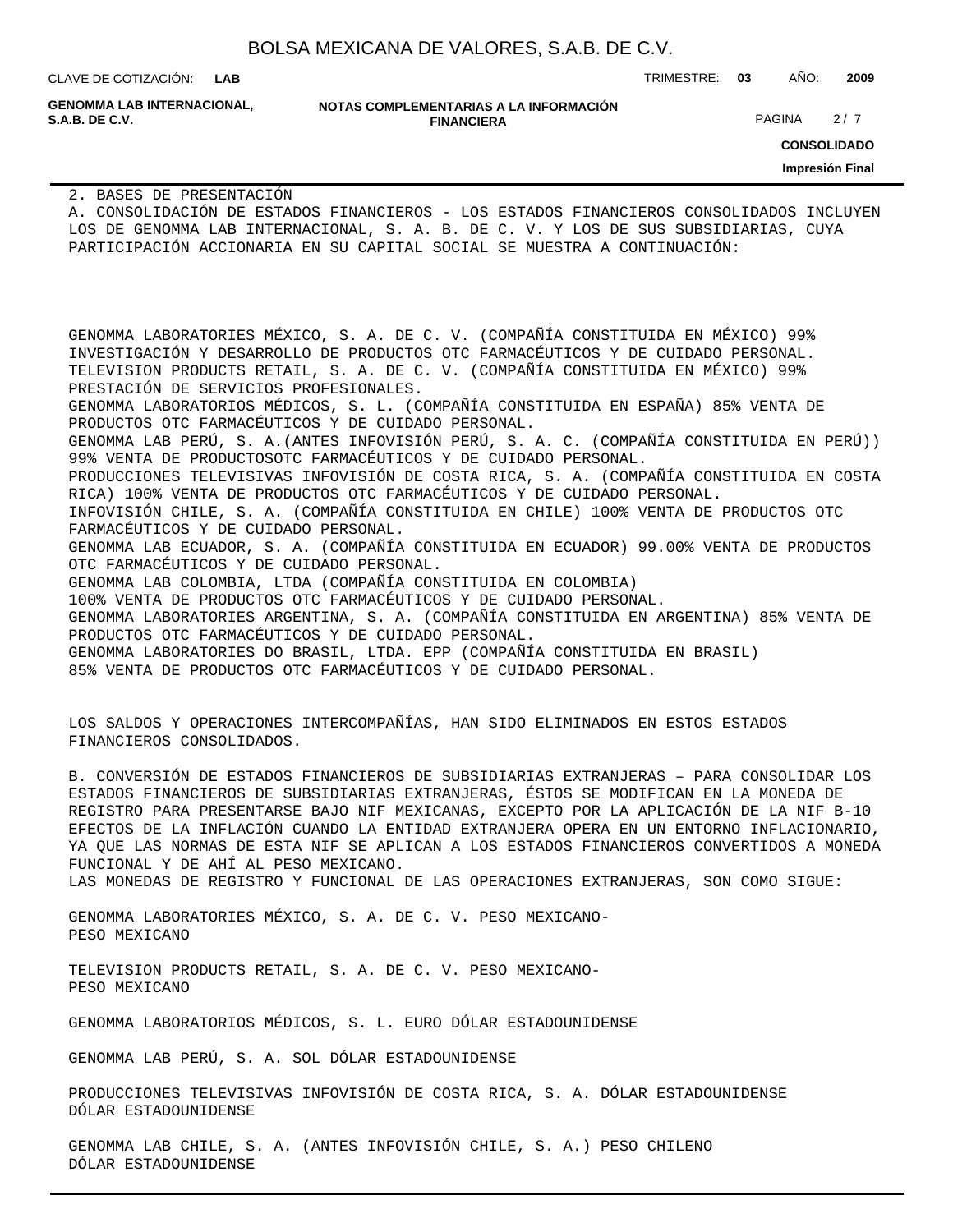**LAB**

CLAVE DE COTIZACIÓN: TRIMESTRE: **03** AÑO: **2009**

**GENOMMA LAB INTERNACIONAL,**

#### **NOTAS COMPLEMENTARIAS A LA INFORMACIÓN FINANCIERA S.A.B. DE C.V.** PAGINA 3 / 7

**CONSOLIDADO**

**Impresión Final**

GENOMMA LAB ECUADOR, S. A. DÓLAR ESTADOUNIDENSE- DÓLAR ESTADOUNIDENSE

GENOMMA LABORATORIES ARGENTINA, S. A. PESO ARGENTINO- DÓLAR ESTADOUNIDENSE

GENOMMA LAB COLOMBIA, LTDA. PESO COLOMBIANO- DÓLAR ESTADOUNIDENSE

GENOMMA LABORATORIES DO BRASIL, LTDA. EPP REALES- DÓLAR ESTADOUNIDENSE

C. CLASIFICACIÓN DE COSTOS Y GASTOS - LOS COSTOS Y GASTOS PRESENTADOS EN EL ESTADO DE RESULTADOS FUERON CLASIFICADOS ATENDIENDO A SU FUNCIÓN DEBIDO A QUE PERMITE CALCULAR EL MARGEN DE UTILIDAD BRUTA, POR LO QUE SE SEPARÓ EL COSTO DE VENTAS DE LOS DEMÁS COSTOS Y GASTOS.

D. UTILIDAD DE OPERACIÓN – LA UTILIDAD DE OPERACIÓN SE OBTIENE DE DISMINUIR A LAS VENTAS NETAS EL COSTO DE VENTAS Y LOS GASTOS DE VENTA, GENERALES Y DE ADMINISTRACIÓN. AÚN CUANDO LA NORMA DE INFORMACIÓN FINANCIERA NIF B-3 NO LO REQUIERE, SE INCLUYE ESTE RENGLÓN EN LOS ESTADOS DE RESULTADOS CONSOLIDADOS QUE SE PRESENTAN YA QUE CONTRIBUYE A UN MEJOR ENTENDIMIENTO DEL DESEMPEÑO ECONÓMICO Y FINANCIERO DE LA COMPAÑÍA.

3. RESUMEN DE LAS PRINCIPALES POLÍTICAS CONTABLES

LOS ESTADOS FINANCIEROS CONSOLIDADOS ADJUNTOS CUMPLEN CON LAS NORMAS DE INFORMACIÓN FINANCIERA ("NIF"). SU PREPARACIÓN REQUIERE QUE LA ADMINISTRACIÓN DE LA COMPAÑÍA EFECTÚE CIERTAS ESTIMACIONES Y UTILICE DETERMINADOS SUPUESTOS PARA VALUAR ALGUNAS DE LAS PARTIDAS DE LOS ESTADOS FINANCIEROS Y PARA EFECTUAR LAS REVELACIONES QUE SE REQUIEREN EN LOS MISMOS. SIN EMBARGO, LOS RESULTADOS REALES PUEDEN DIFERIR DE DICHAS ESTIMACIONES. LA ADMINISTRACIÓN DE LA COMPAÑÍA, APLICANDO EL JUICIO PROFESIONAL, CONSIDERA QUE LAS ESTIMACIONES Y SUPUESTOS UTILIZADOS FUERON LOS ADECUADOS EN LAS CIRCUNSTANCIAS. LAS PRINCIPALES POLÍTICAS CONTABLES SEGUIDAS POR LA COMPAÑÍA SON LAS SIGUIENTES:

A. EFECTIVO Y EQUIVALENTES DE EFECTIVO - CONSISTEN PRINCIPALMENTE EN DEPÓSITOS BANCARIOS EN CUENTAS DE CHEQUES E INVERSIONES EN VALORES A CORTO PLAZO, DE GRAN LIQUIDEZ, FÁCILMENTE CONVERTIBLES EN EFECTIVO Y SUJETOS A RIESGOS POCO SIGNIFICATIVOS DE CAMBIOS EN VALOR.

 EL EFECTIVO SE PRESENTA A VALOR NOMINAL Y LOS EQUIVALENTES SE VALÚAN A SU VALOR RAZONABLE; LAS FLUCTUACIONES EN SU VALOR SE RECONOCEN EN EL RESULTADO INTEGRAL DE FINANCIAMIENTO (RIF) DEL PERIODO. LOS EQUIVALENTES DE EFECTIVO ESTÁN REPRESENTADOS PRINCIPALMENTE POR INVERSIONES EN MESAS DE DINERO. AL 30 DE SEPTIEMBRE DE 2009, LA COMPAÑÍA TIENE FONDOS RESTRINGIDOS DESIGNADOS PARA LA RECOMPRA DE ACCIONES PROPIAS DE LA COMPAÑÍA, LOS CUALES SE ENCUENTRAN INVERTIDOS EN MESAS DE DINERO A CORTO PLAZO EN PAPELGUBERNAMENTAL.

B. INVERSIONES EN VALORES - DESDE SU ADQUISICIÓN LAS INVERSIONES EN VALORES, TANTO DE DEUDA COMO CAPITAL, SE CLASIFICAN DE ACUERDO A LA INTENCIÓN DE LA COMPAÑÍA EN ALGUNA DE LAS SIGUIENTES CATEGORÍAS:

(1) CON FINES DE NEGOCIACIÓN, CUANDO SON INSTRUMENTOS DE DEUDA O CAPITAL, Y LA COMPAÑÍA TIENE EL PROPÓSITO DE NEGOCIARLOS A CORTO PLAZO Y ANTES DE SU VENCIMIENTO; ESTAS INVERSIONES SE VALÚAN A VALOR RAZONABLE Y SE RECONOCEN LAS

FLUCTUACIONES EN VALUACIÓN EN LOS RESULTADOS DEL PERIODO;

(2) CONSERVADAS A VENCIMIENTO, CUANDO LA COMPAÑÍA TIENE LA INTENCIÓN Y LA CAPACIDAD FINANCIERA DE MANTENERLAS DURANTE TODA SU VIGENCIA; SE RECONOCEN Y CONSERVAN AL COSTO AMORTIZADO; Y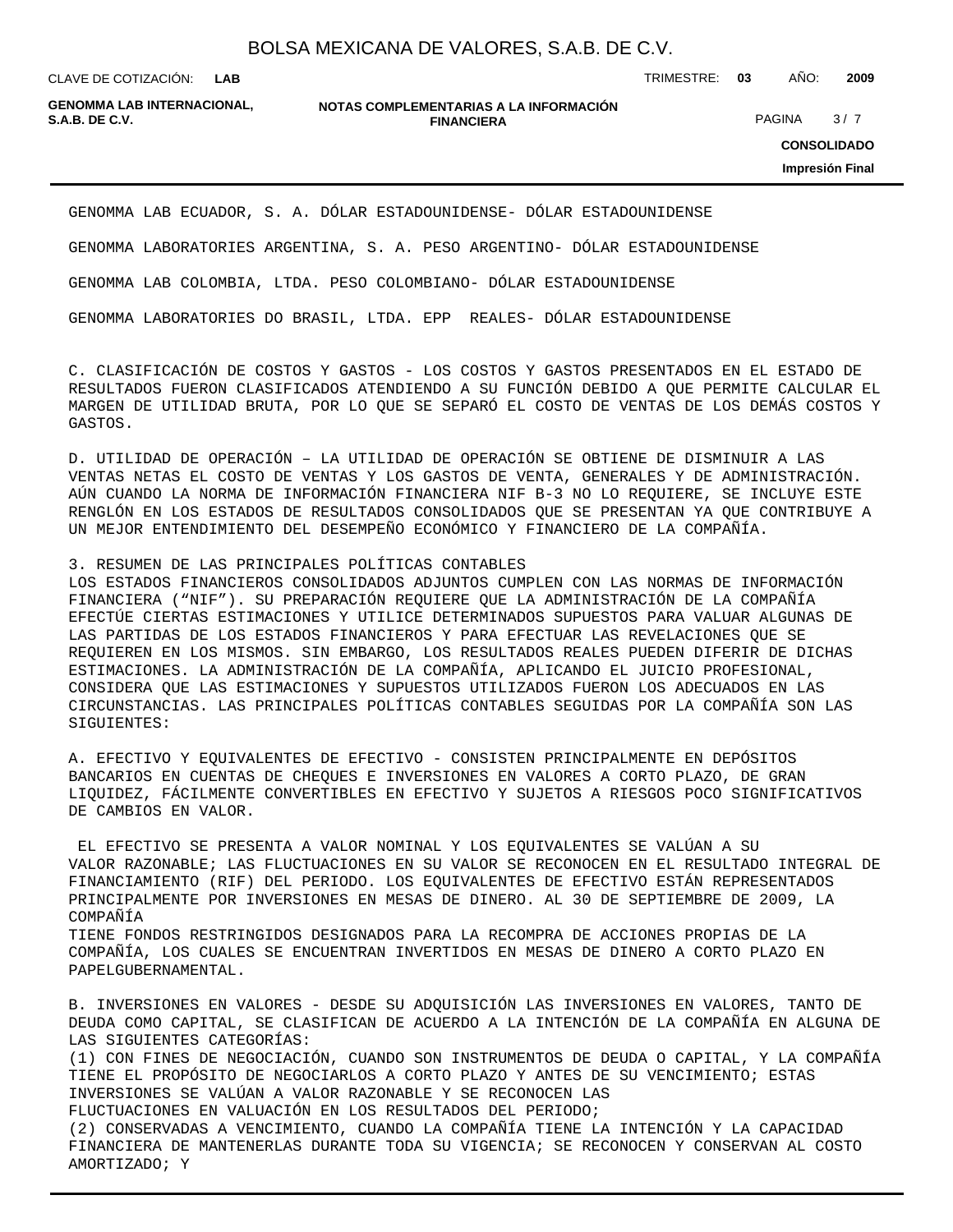| BOLSA MEXICANA DE VALORES, S.A.B. DE C.V. |  |  |  |
|-------------------------------------------|--|--|--|
|-------------------------------------------|--|--|--|

CLAVE DE COTIZACIÓN: TRIMESTRE: **03** AÑO: **2009 LAB**

**GENOMMA LAB INTERNACIONAL,**

#### **NOTAS COMPLEMENTARIAS A LA INFORMACIÓN FINANCIERA S.A.B. DE C.V.** And the contract of the contract of the contract of the contract of the contract of the contract of the contract of the contract of the contract of the contract of the contract of the contract of the contr

**CONSOLIDADO**

#### **Impresión Final**

(3) DISPONIBLES PARA LA VENTA, LAS QUE NO SON CLASIFICADAS EN ALGUNAS DE LAS CATEGORÍAS ANTERIORES; TAMBIÉN SE VALÚAN A VALOR RAZONABLE Y LAS GANANCIAS Y PÉRDIDAS POR REALIZAR QUE SE DERIVAN DE SU VALUACIÓN, NETAS DEL IMPUESTO SOBRE LA RENTA, SE REGISTRAN EN LA UTILIDAD INTEGRAL DENTRO DEL CAPITAL CONTABLE, Y SE APLICAN A LOS RESULTADOS AL MOMENTO DE SU VENTA. EL VALOR RAZONABLE SE DETERMINA CON PRECIOS DE MERCADOS RECONOCIDOS Y CUANDO LOS INSTRUMENTOS NO COTIZAN EN UN MERCADO, SE DETERMINA CON MODELOS TÉCNICOS DE VALUACIÓN RECONOCIDOS EN EL ÁMBITO FINANCIERO.

LAS INVERSIONES EN VALORES CLASIFICADAS COMO CONSERVADAS A VENCIMIENTO Y DISPONIBLES PARA LA VENTA ESTÁN SUJETAS A PRUEBAS DE DETERIORO Y ANTE LA EVIDENCIA DE QUE NO SERÁN RECUPERADOS EN SU TOTALIDAD, EL DETERIORO ESPERADO SE RECONOCE EN RESULTADOS.

C. FONDO RESTRINGIDO- CONSISTE EN LA CREACIÓN DE UN FIDEICOMISO PARA LA COMPRA DE ACCIONES Y SU USO ESTÁ RESTRINGIDO SOLAMENTE PARA ESTE PROPÓSITO.

D. INVENTARIOS Y COSTO DE VENTAS - LOS INVENTARIOS SE VALÚAN AL COSTO PROMEDIO DE ADQUISICIÓN, SIN EXCEDER SU VALOR DE REALIZACIÓN. EL COSTO DE VENTAS, EL CUAL PRINCIPALMENTE SE INTEGRA POR EL COSTO DE PRODUCTOS COMPRADOS A TERCERAS PARTES, MATERIAS PRIMAS Y DE EMPAQUE, SE DETERMINA UTILIZANDO EL COSTO PROMEDIO A LA FECHA DE LA VENTA.

E. EQUIPO - SE REGISTRAN AL COSTO DE ADQUISICIÓN. LOS SALDOS QUE PROVIENEN DE ADQUISICIONES REALIZADAS HASTA EL 31 DE DICIEMBRE DE 2007 SE ACTUALIZARON APLICANDO FACTORES DERIVADOS DEL INPC HASTA ESA FECHA. LA DEPRECIACIÓN SE CALCULA CONFORME AL MÉTODO DE LÍNEA RECTA CON BASE EN LAS TASAS DE DEPRECIACIÓN SIGUIENTES:

MEJORAS A LOCALES ARRENDADOS 20% EQUIPO DE LABORATORIO Y MOLDES 35% EQUIPO DE TRANSPORTE 25% EQUIPO DE CÓMPUTO 30% EQUIPO DE PRODUCCIÓN Y GRABACIÓN 30% MOBILIARIO Y EQUIPO DE OFICINA Y VENTA 10%

F. DETERIORO DE ACTIVOS DE LARGA DURACIÓN EN USO - LA COMPAÑÍA REVISA EL VALOR EN LIBROS DE LOS ACTIVOS DE LARGA DURACIÓN EN USO, ANTE LA PRESENCIA DE ALGÚN INDICIO DE DETERIORO QUE PUDIERA INDICAR QUE EL VALOR EN LIBROS PUDIERA NO SER RECUPERABLE, CONSIDERANDO EL MAYOR ENTRE EL VALOR PRESENTE DE LOS FLUJOS NETOS DE EFECTIVO FUTUROS O EL PRECIO NETO DE VENTA EN EL CASO DE SU EVENTUAL DISPOSICIÓN. EL DETERIORO SE REGISTRA SI EL VALOR EN LIBROS EXCEDE AL MAYOR DE LOS VALORES ANTES MENCIONADOS. LOS INDICIOS DE DETERIORO QUE SE CONSIDERAN PARA ESTOS EFECTOS, SON ENTRE OTROS, LAS PÉRDIDAS DE OPERACIÓN O FLUJOS DE EFECTIVO NEGATIVOS EN EL PERIODO SI ES QUE ESTÁN COMBINADOS CON UN HISTORIAL O PROYECCIÓN DE PÉRDIDAS, DEPRECIACIONES Y AMORTIZACIONES CARGADAS A RESULTADOS QUE EN TÉRMINOS PORCENTUALES, EN RELACIÓN CON LOS INGRESOS, SEAN SUBSTANCIALMENTE SUPERIORES A LAS DE EJERCICIOS ANTERIORES, EFECTOS DE OBSOLESCENCIA, REDUCCIÓN EN LA DEMANDA DE LOS PRODUCTOS QUE SE FABRICAN O LOS SERVICIOS QUE SE PRESTAN, COMPETENCIA Y OTROS FACTORES ECONÓMICOS Y LEGALES. AL 30 DE SEPTIEMBRE DE 2009 Y 2008 NO FUE NECESARIO REGISTRAR NINGÚN AJUSTE POR DETERIORO.

G. BENEFICIOS DIRECTOS A LOS EMPLEADOS - SE VALÚAN EN PROPORCIÓN A LOS SERVICIOS PRESTADOS, CONSIDERANDO LOS SUELDOS ACTUALES Y SE RECONOCE EL PASIVO CONFORME SE DEVENGAN. INCLUYE PRINCIPALMENTE PTU POR PAGAR, AUSENCIAS COMPENSADAS, COMO VACACIONES Y PRIMA VACACIONAL, E INCENTIVOS.

H. BENEFICIOS A LOS EMPLEADOS POR TERMINACIÓN, AL RETIRO Y OTRAS - EL PASIVO POR PRIMAS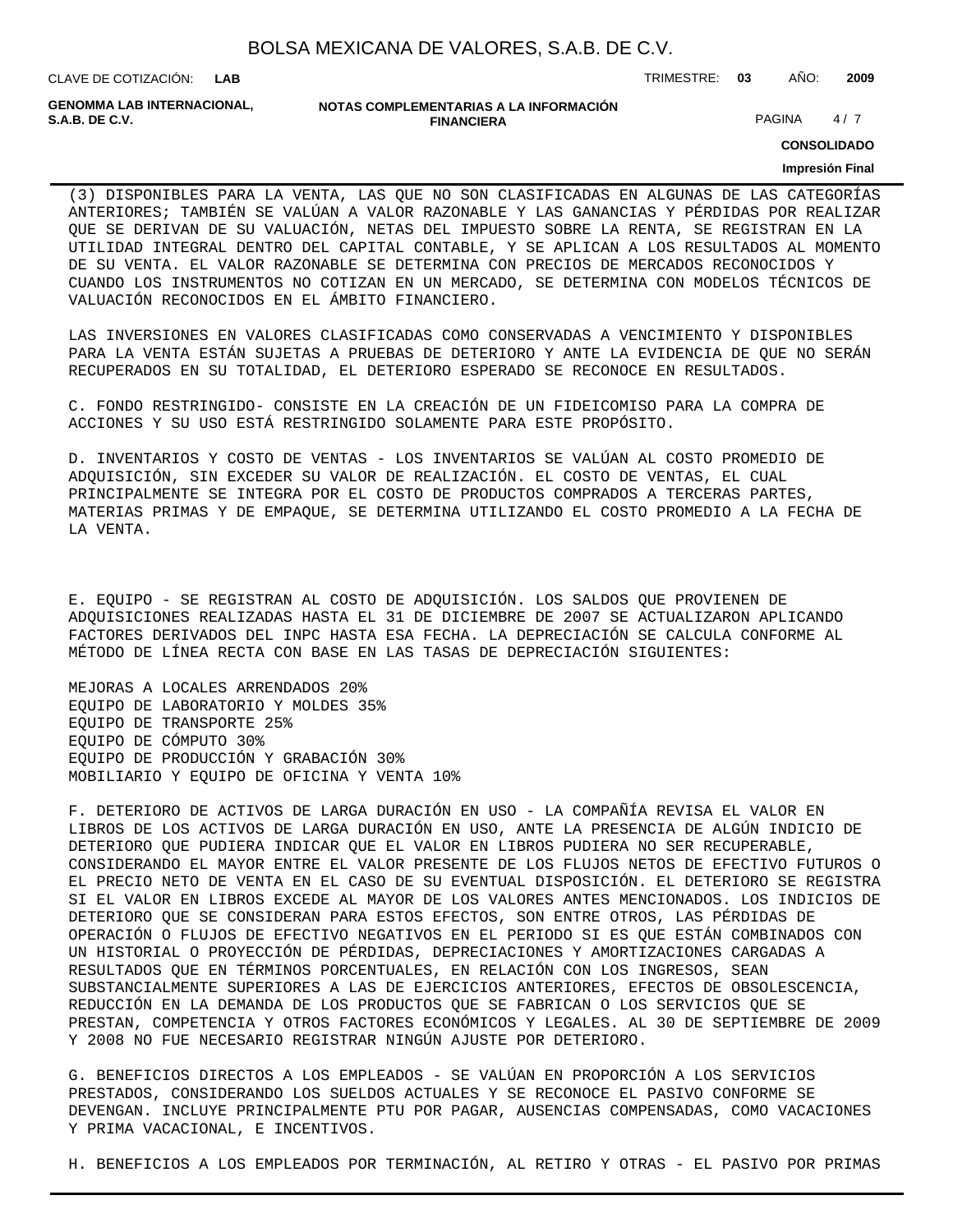| BOLSA MEXICANA DE VALORES, S.A.B. DE C.V. |  |  |  |
|-------------------------------------------|--|--|--|
|-------------------------------------------|--|--|--|

**LAB**

CLAVE DE COTIZACIÓN: TRIMESTRE: **03** AÑO: **2009**

**GENOMMA LAB INTERNACIONAL,**

```
NOTAS COMPLEMENTARIAS A LA INFORMACIÓN
                            FINANCIERA
S.A.B. DE C.V. S.A.B. DE C.V. PAGINA 5/7
```
**CONSOLIDADO**

#### **Impresión Final**

DE ANTIGÜEDAD, BENEFICIOS AL RETIRO E INDEMNIZACIONES POR TERMINACIÓN DE LA RELACIÓN LABORAL SE REGISTRA CONFORME SE DEVENGA, EL CUAL SE CALCULA POR ACTUARIOS INDEPENDIENTES CON BASE EN EL MÉTODO DE CRÉDITO UNITARIO PROYECTADO UTILIZANDO TASAS DE INTERÉS NOMINALES EN 2009 Y TASAS DE INTERÉS REALES EN 2008. POR LO TANTO, SE ESTÁ RECONOCIENDO EL PASIVO QUE A VALOR PRESENTE, SE ESTIMA CUBRIRÁ LA OBLIGACIÓN POR ESTOS BENEFICIOS A LA FECHA ESTIMADA DE RETIRO DEL CONJUNTO DE EMPLEADOS QUE LABORA EN LA COMPAÑÍA.

I. OTROS ACTIVOS - ESTOS ACTIVOS REPRESENTAN EROGACIONES CUYOS BENEFICIOS SERÁN RECIBIDOS EN EL FUTURO. LA COMPAÑÍA CLASIFICA SUS ACTIVOS INTANGIBLES EN ACTIVOS CON VIDA ÚTIL INDEFINIDA Y ACTIVOS CON VIDA ÚTIL DEFINIDA, DE ACUERDO CON EL PERIODO EN ELCUAL LA COMPAÑÍA ESPERA RECIBIR LOS BENEFICIOS.

ACTIVOS DE VIDA ÚTIL INDEFINIDA: CORRESPONDEN A MARCAS, POR LAS QUE LA COMPAÑÍA ESPERA GENERAR INGRESOS DE MANERA INDEFINIDA, POR LO QUE NO SE AMORTIZAN, PERO SU VALOR SE SUJETA A PRUEBAS DE DETERIORO, USANDO LA METODOLOGÍA DESCRITA ANTERIORMENTE EN EL INCISO F.

ACTIVOS DE VIDA ÚTIL DEFINIDA: CORRESPONDEN A DEPÓSITOS EN GARANTÍA PAGADOS POR RENTA DE INMUEBLES, QUE SE REGISTRAN AL VALOR DEL EFECTIVO DADO EN GARANTÍA Y QUE SE ESTIMA RECUPERAR AL FINAL DEL CONTRATO DE ARRENDAMIENTO.

J. PROVISIONES - SE RECONOCEN CUANDO SE TIENE UNA OBLIGACIÓN PRESENTE COMO RESULTADO DE UN EVENTO PASADO, QUE PROBABLEMENTE RESULTE EN LA SALIDA DE RECURSOS ECONÓMICOS Y QUE PUEDA SER ESTIMADA RAZONABLEMENTE.

K. PARTICIPACIÓN DE LOS TRABAJADORES EN LAS UTILIDADES - LA PTU SE REGISTRA EN LOS RESULTADOS DEL AÑO EN QUE SE CAUSA Y SE PRESENTA EN EL RUBRO DE OTROS INGRESOS Y GASTOS

L. IMPUESTOS A LA UTILIDAD - EL IMPUESTO SOBRE LA RENTA (ISR) Y EL IMPUESTO EMPRESARIAL A TASA ÚNICA (IETU) SE REGISTRAN EN LOS RESULTADOS DEL AÑO EN QUE SE CAUSAN. PARA RECONOCER EL IMPUESTO DIFERIDO SE DETERMINA SI, CON BASE EN PROYECCIONES FINANCIERAS,

LA COMPAÑÍA CAUSARÁ ISR O IETU Y RECONOCE EL IMPUESTO DIFERIDO QUE CORRESPONDA AL IMPUESTO QUE ESENCIALMENTE PAGARÁ. EL DIFERIDO SE RECONOCE APLICANDO LA TASA CORRESPONDIENTE A LAS DIFERENCIAS TEMPORALES QUE RESULTAN DE LA COMPARACIÓN DE LOS VALORES CONTABLES Y FISCALES DE LOS ACTIVOS Y PASIVOS, Y EN SU CASO, SE INCLUYEN LOS BENEFICIOS DE LAS PÉRDIDAS FISCALES POR AMORTIZAR Y DE ALGUNOS CRÉDITOS FISCALES. EL IMPUESTO DIFERIDO ACTIVO SE REGISTRA SÓLO CUANDO EXISTE ALTA PROBABILIDAD DE QUE PUEDA RECUPERARSE.

LAS PROVISIONES DEL ISR DE LAS SUBSIDIARIAS EN EL EXTRANJERO SE DETERMINAN CON BASE EN LA UTILIDAD GRAVABLE DE CADA COMPAÑÍA EN LO INDIVIDUAL.

M. OPERACIONES EN MONEDA EXTRANJERA - LAS OPERACIONES EN MONEDA EXTRANJERA SE REGISTRAN AL TIPO DE CAMBIO VIGENTE A LA FECHA DE SU CELEBRACIÓN. LOS ACTIVOS Y PASIVOS MONETARIOS EN MONEDA EXTRANJERA SE VALÚAN EN MONEDA NACIONAL AL TIPO DE CAMBIO VIGENTE A LA FECHA DE LOS ESTADOS FINANCIEROS. LAS FLUCTUACIONES CAMBIARIAS SE REGISTRAN EN LOS RESULTADOS.

N. RECONOCIMIENTO DE INGRESOS - LOS INGRESOS SE RECONOCEN EN EL PERIODO EN EL QUE SE TRANSFIEREN LOS RIESGOS Y BENEFICIOS DE LOS INVENTARIOS A LOS CLIENTES, LO CUAL GENERALMENTE OCURRE CUANDO SE ENTREGAN DICHOS INVENTARIOS Y EL CLIENTE ASUME LA RESPONSABILIDAD SOBRE LOS MISMOS.

O. UTILIDAD POR ACCIÓN - LA UTILIDAD BÁSICA POR ACCIÓN ORDINARIA SE CALCULA DIVIDIENDO LA UTILIDAD NETA MAYORITARIA ENTRE EL PROMEDIO PONDERADO DE ACCIONES ORDINARIAS EN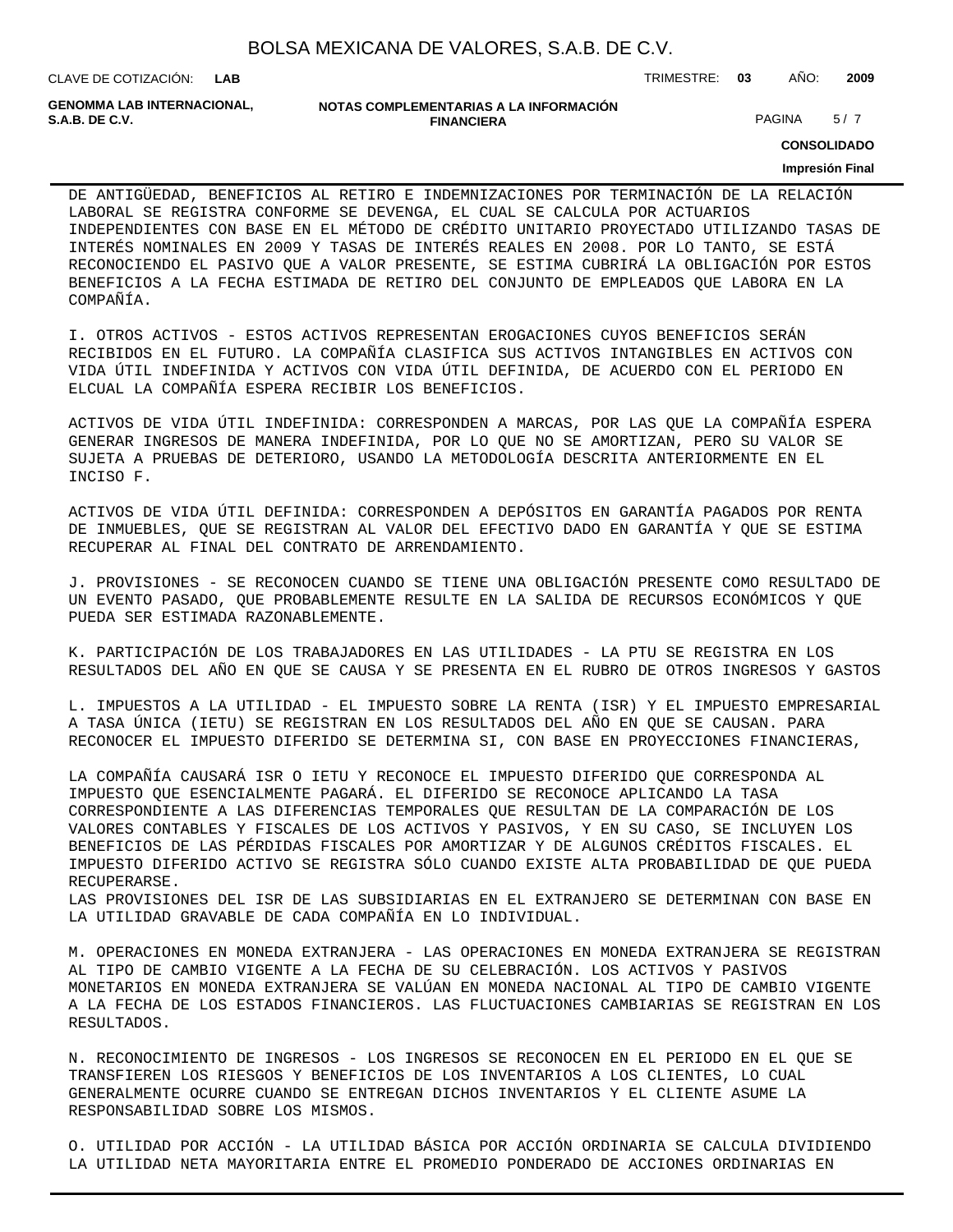CLAVE DE COTIZACIÓN: TRIMESTRE: **03** AÑO: **2009 LAB**

**GENOMMA LAB INTERNACIONAL,**

**NOTAS COMPLEMENTARIAS A LA INFORMACIÓN FINANCIERA S.A.B. DE C.V.** PAGINA 6 / 7

**CONSOLIDADO**

**Impresión Final**

CIRCULACIÓN DURANTE EL EJERCICIO.

P. RECLASIFICACIONES - LOS ESTADOS FINANCIEROS POR EL PERIODO DE NUEVE MESES QUE TERMINÓ EL 30 DE SEPTIEMBRE DE 2008 HAN SIDO RECLASIFICADOS EN CIERTOS RUBROS PARA CONFORMAR SU PRESENTACIÓN CON LA UTILIZADA EN 2009.

4. CAPITAL CONTABLE

A. EL CAPITAL APORTADO A VALOR NOMINAL AL 30 DE SEPTIEMBRE DE 2009 Y 2008, SE INTEGRA COMO SIGUE:

2009 2008 NÚMERO DE ACCIONES IMPORTE NÚMERO DE ACCIONES IMPORTE CAPITAL FIJO: SERIE B 624,000 \$150 624,000 \$150 CAPITAL VARIABLE: SERIE B 526,008,713 \$265 528,616,713 \$1,786 TOTAL 526,632,713 \$415 529,240,713 \$1,936 EL CAPITAL SOCIAL ESTÁ INTEGRADO POR ACCIONES COMUNES NOMINATIVAS SIN VALOR NOMINAL.

B. LAS UTILIDADES RETENIDAS INCLUYEN LA RESERVA LEGAL. DE ACUERDO CON LA LEY GENERAL DE BOLSA MEXICANA DE VALORES, S.A.B. DE C.V.

SOCIEDADES MERCANTILES, DE LAS UTILIDADES NETAS DEL EJERCICIO DEBE SEPARARSE UN 5% COMO MÍNIMO PARA FORMAR LA RESERVA LEGAL, HASTA QUE SU IMPORTE ASCIENDA AL 20% DEL CAPITAL SOCIAL A VALOR NOMINAL. LA RESERVA LEGAL PUEDE CAPITALIZARSE, PERO NO DEBE REPARTIRSE A MENOS QUE SE DISUELVA LA SOCIEDAD, Y DEBE SER RECONSTITUIDA CUANDO DISMINUYA POR CUALQUIER MOTIVO.

C. LA DISTRIBUCIÓN DEL CAPITAL CONTABLE, EXCEPTO POR LOS IMPORTES ACTUALIZADOS DEL CAPITAL SOCIAL APORTADO Y DE LAS UTILIDADES RETENIDAS FISCALES, CAUSARÁ EL IMPUESTO SOBRE LA RENTA A CARGO DE LA COMPAÑÍA A LA TASA VIGENTE AL MOMENTO DE LA DISTRIBUCIÓN. EL IMPUESTO QUE SE PAGUE POR DICHA DISTRIBUCIÓN, SE PODRÁ ACREDITAR CONTRA EL IMPUESTO SOBRE LA RENTA DEL EJERCICIO EN EL QUE SE PAGUE EL IMPUESTO SOBRE DIVIDENDOS Y EN LOS DOS EJERCICIOS INMEDIATOS SIGUIENTES, CONTRA EL IMPUESTO DEL EJERCICIO Y LOS PAGOS PROVISIONALES DE LOS MISMOS.

5. IMPUESTOS A LA UTILIDAD LA COMPAÑÍA EN MÉXICO ESTÁ SUJETA EN 2009 Y 2008 AL ISR Y AL IETU. EL ISR SE CALCULA CONSIDERANDO COMO GRAVABLES O DEDUCIBLES CIERTOS EFECTOS DE LA INFLACIÓN. LA TASA ES EL 28%. EL IETU GRAVA LAS ENAJENACIONES DE BIENES, LAS PRESTACIONES DE SERVICIOS INDEPENDIENTES Y EL OTORGAMIENTO DEL USO O GOCE TEMPORAL DE BIENES, EN LOS TÉRMINOS DEFINIDOS EN DICHA LEY, MENOS CIERTAS DEDUCCIONES AUTORIZADAS. EL IMPUESTO POR PAGAR SE CALCULA RESTANDO AL IMPUESTO DETERMINADO CIERTOS CRÉDITOS FISCALES. TANTO LOS INGRESOS COMO LAS DEDUCCIONES Y CIERTOS CRÉDITOS FISCALES SE DETERMINAN CON BASE EN FLUJOS DE EFECTIVO QUE SE GENERARON A PARTIR DEL 1 DE ENERO DE 2008. LA TASA ES DEL 16.5% PARA 2008, 17.0% PARA 2009 Y 17.5% A PARTIR DE 2010. ASIMISMO, AL ENTRAR EN VIGOR ESTA LEY SE ABROGÓ LA LEY DEL IMPAC. CON BASE EN PROYECCIONES FINANCIERAS, DE ACUERDO CON LO QUE SE MENCIONA EN LA INIF 8, EFECTOS DEL IMPUESTO EMPRESARIAL A TASA ÚNICA, LA COMPAÑÍA IDENTIFICÓ QUE ESENCIALMENTE PAGARÁ ISR, POR LO TANTO, RECONOCE ÚNICAMENTE ISR DIFERIDO. LAS TASAS DE ISR EN ESPAÑA Y EN LOS PAÍSES DE CENTRO Y SUDAMÉRICA EN DONDE LA COMPAÑÍA OPERA VAN DE UN RANGO ENTRE EL 15% AL 38%. ADICIONALMENTE, LOS PERIODOS EN LOS QUE PUEDEN SER APLICADAS LAS PÉRDIDAS FISCALES EN DICHOS PAÍSES VAN DE TRES A OCHO AÑOS. LAS OPERACIONES EN COLOMBIA Y ARGENTINA ESTÁN SUJETAS AL IMPUESTO AL ACTIVO. EN COLOMBIA EL IMPUESTO AL ACTIVO RESULTA DE APLICAR LA TASA DEL 6% AL NETO DE LOS ACTIVOS FISCALES AL INICIO DEL AÑO. EL IMPUESTO AL ACTIVO ÚNICAMENTE ES PAGADO CUANDO EXCEDE EL ISR DEL EJERCICIO. SI EL PAGO DEL IMPUESTO AL ACTIVO FUE EFECTUADA DESPUÉS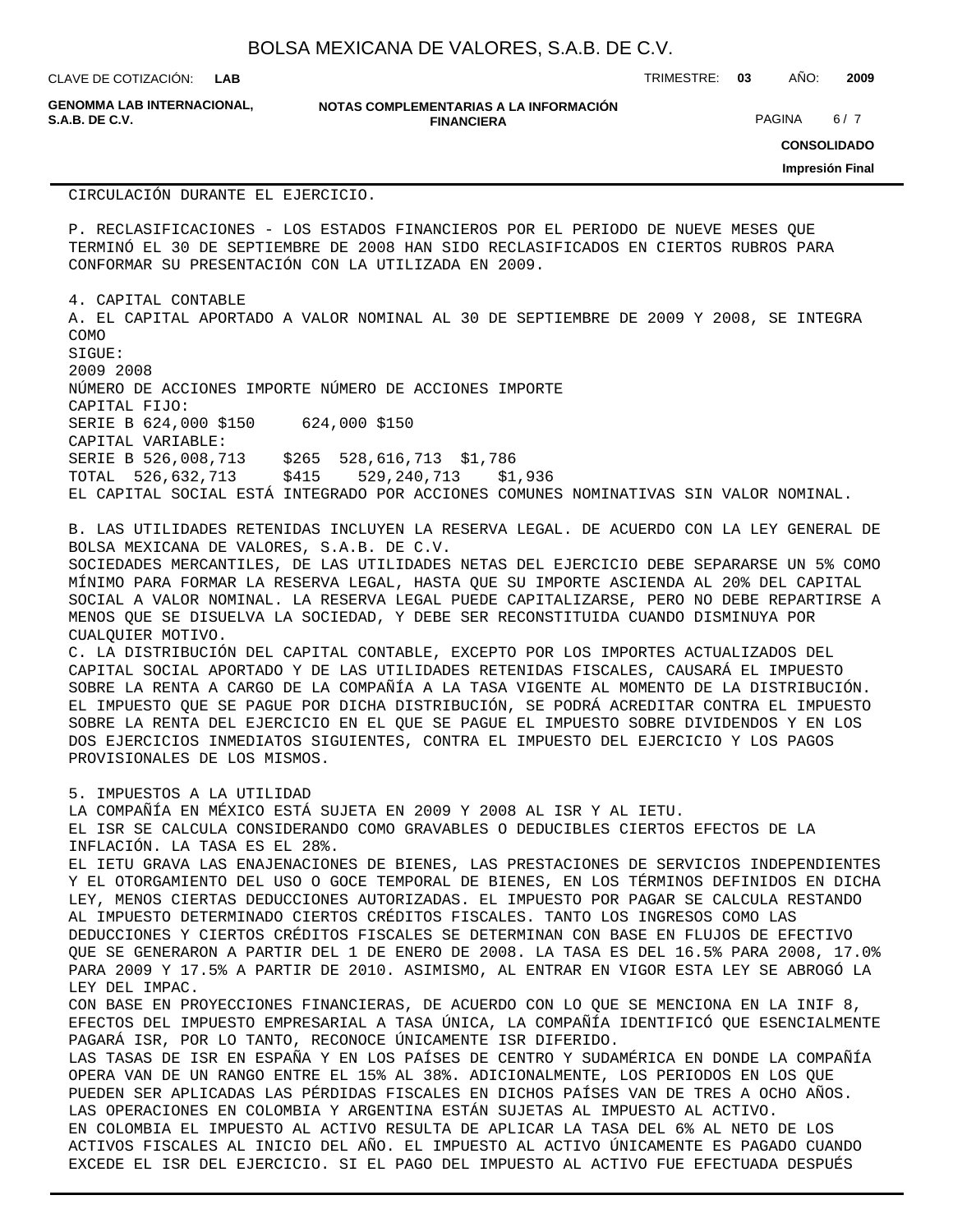CLAVE DE COTIZACIÓN: TRIMESTRE: **03** AÑO: **2009 LAB**

**GENOMMA LAB INTERNACIONAL,**

**NOTAS COMPLEMENTARIAS A LA INFORMACIÓN FINANCIERA**

**PAGINA** 7/7

**CONSOLIDADO**

#### **Impresión Final**

DEL EJERCICIO 2002, EL MONTO PAGADO PUEDE SER ACREDITADO EN LOS PRÓXIMOS CINCO AÑOS. EN ARGENTINA EXISTE UN IMPUESTO A LAS GANANCIAS MÍNIMAS PRESUNTAS ("IGMP") QUE RESULTA DE APLICAR LA TASA DEL 1% SOBRE CIERTOS ACTIVOS PRODUCTIVOS, Y SE PAGA ÚNICAMENTE POR EL MONTO EN QUE EXCEDA AL ISR DEL EJERCICIO. SI EN ALGÚN AÑO SE EFECTUARA UN PAGO, ESTE IMPUESTO ES ACREDITADO CONTRA EL EXCESO DEL IMPUESTO SOBRE LA RENTA SOBRE EL IGMP EN LOS PRÓXIMOS DIEZ AÑOS. A. LOS IMPUESTOS A LA UTILIDAD SE INTEGRAN COMO SIGUE: ISR: CAUSADO \$ 247,166 \$ 196,029 PARA 2009 Y 2008 RESPECTIVAMENTE Y DIFERIDO (28,003) (59,947) PARA 2009 Y 2008 RESPECTIVAMENTE PARA UN TOTAL EN CADA AÑO DE \$ 219,163 \$

#### 6. HECHOS POSTERIORES

136,082

EL DÍA 8 DE OCTUBRE CONCLUYÓ DE MANERA EXITOSA LA NEGOCIACIÓN DE LA ALIANZA ESTRATÉGICA CON TELEVISA ANUNCIADA EN AGOSTO 30, 2009 PARA VENDER Y DISTRIBUIR PRODUCTOS PARA EL CUIDADO PERSONAL, COSMETICOS Y MEDICAMENTOS DE LIBRE VENTA EN LOS ESTADOS UNIDOS Y PUERTO RICO. LAS PARTES ESPERAN INICIAR OPERACIONES DURANTE EL PRIMER TRIMESTRE DE 2010.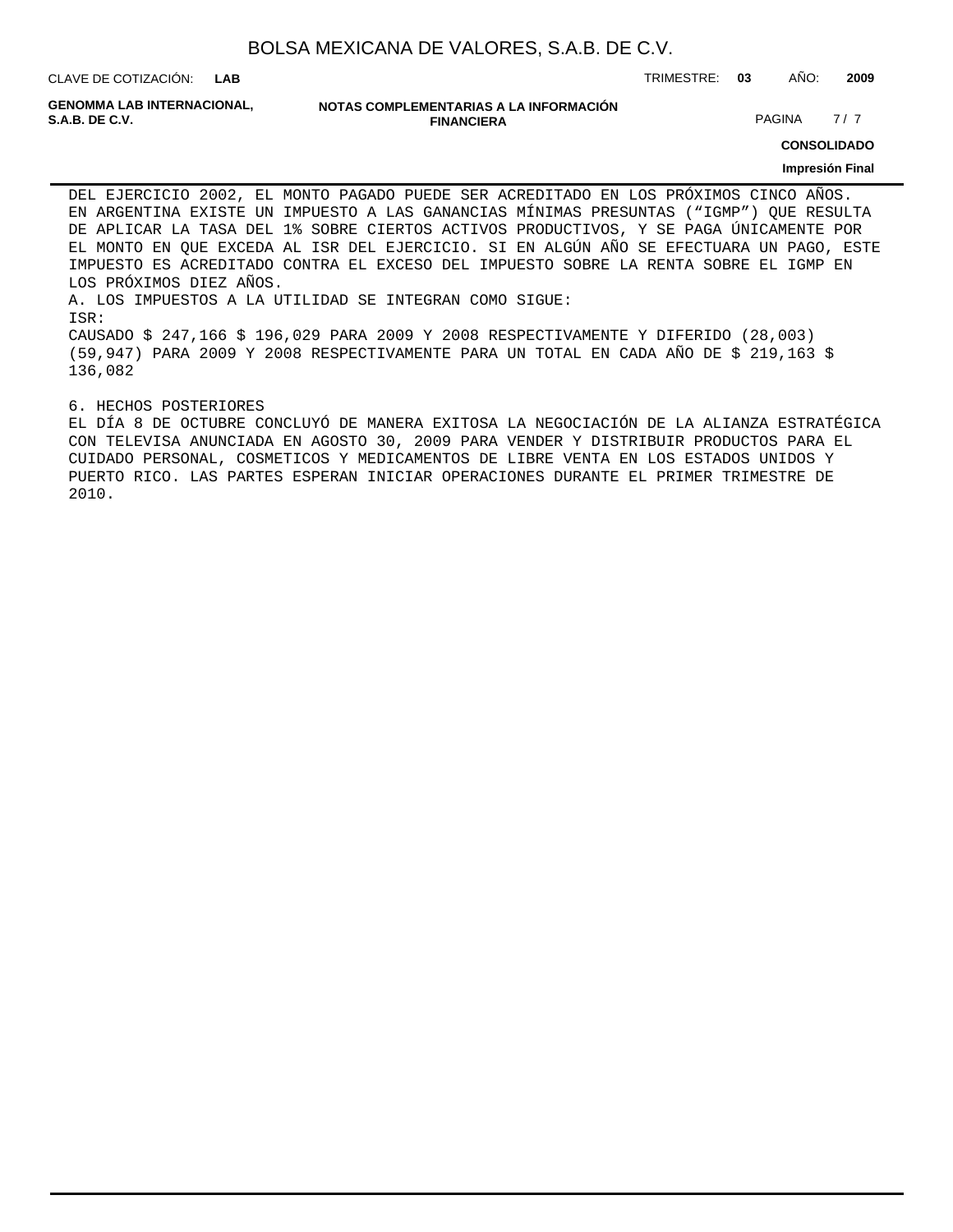CLAVE DE COTIZACIÓN TRIMESTRE **03** AÑO **2009 LAB**

**GENOMMA LAB INTERNACIONAL, S.A.B. DE C.V.**

# **RELACIÓN DE INVERSIÓN EN ACCIONES**

### **CONSOLIDADO**

SUBSIDIARIAS

| <b>NOMBRE DE LA EMPRESA</b> | <b>ACTIVIDAD PRINCIPAL</b> | <b>NO. DE ACCIONES</b> | $%$ DE TEN |
|-----------------------------|----------------------------|------------------------|------------|
|-----------------------------|----------------------------|------------------------|------------|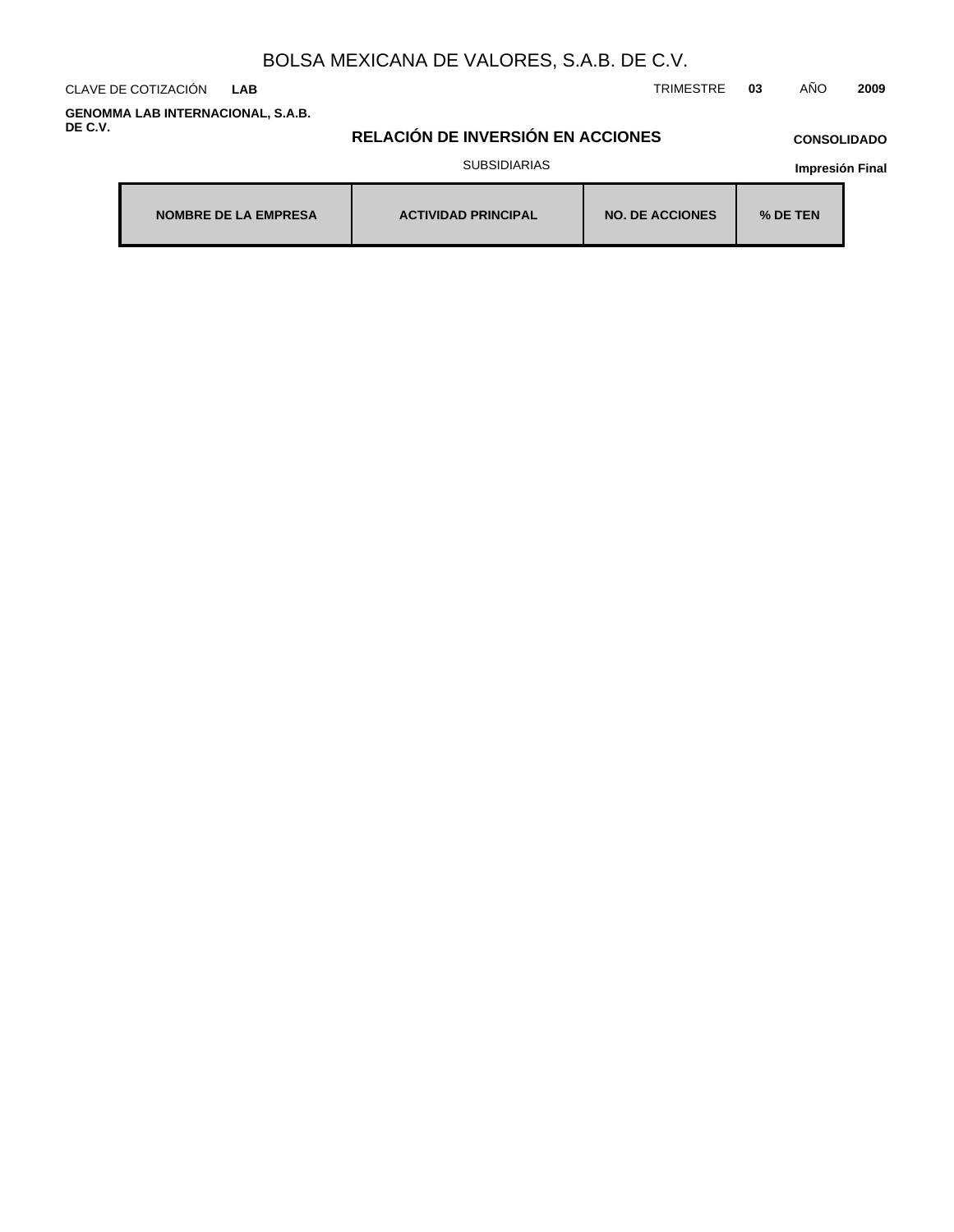#### **GENOMMA LAB INTERNACIONAL, S.A.B. DE C.V.** CLAVE DE COTIZACIÓN **LAB**

# **DESGLOSE DE CRÉDITOS**

## (MILES DE PESOS)

**Impresión Final**

|                               |                                                       |                                            |                                       |                                            | VENCTOS. O AMORT. DENOMINADOS EN MONEDA NACIONAL |                            |                     |                     |                     | VENCTOS. O AMORT. DENOMINADOS EN MONEDA EXTRANJERA |                            |                    |                     |                     |                     |                              |
|-------------------------------|-------------------------------------------------------|--------------------------------------------|---------------------------------------|--------------------------------------------|--------------------------------------------------|----------------------------|---------------------|---------------------|---------------------|----------------------------------------------------|----------------------------|--------------------|---------------------|---------------------|---------------------|------------------------------|
| TIPO DE CRÉDITO / INSTITUCIÓN | <b>CON</b><br><b>INSTITUCIÓN</b><br><b>EXTRANJERA</b> | <b>FECHA DE FIRMA /</b><br><b>CONTRATO</b> | <b>FECHA DE</b><br><b>VENCIMIENTO</b> | TASA DE<br>INTERÉS Y/O<br><b>SOBRETASA</b> |                                                  | <b>INTERVALO DE TIEMPO</b> |                     |                     |                     |                                                    | <b>INTERVALO DE TIEMPO</b> |                    |                     |                     |                     |                              |
|                               |                                                       |                                            |                                       |                                            | <b>AÑO ACTUAL</b>                                | <b>HASTA 1 AÑO</b>         | <b>HASTA 2 AÑOS</b> | <b>HASTA 3 AÑOS</b> | <b>HASTA 4 AÑOS</b> | <b>HASTA 5 AÑOS O</b><br><b>MÁS</b>                | AÑO ACTUAL                 | <b>HASTA 1 AÑO</b> | <b>HASTA 2 AÑOS</b> | <b>HASTA 3 AÑOS</b> | <b>HASTA 4 AÑOS</b> | <b>HASTA 5 AÑOS O</b><br>MÁS |
| <b>BANCARIOS</b>              |                                                       |                                            |                                       |                                            |                                                  |                            |                     |                     |                     |                                                    |                            |                    |                     |                     |                     |                              |
| <b>COMERCIO EXTERIOR</b>      |                                                       |                                            |                                       |                                            |                                                  |                            |                     |                     |                     |                                                    |                            |                    |                     |                     |                     |                              |
| <b>CON GARANTÍA</b>           |                                                       |                                            |                                       |                                            |                                                  |                            |                     |                     |                     |                                                    |                            |                    |                     |                     |                     |                              |
| <b>BANCA COMERCIAL</b>        |                                                       |                                            |                                       |                                            |                                                  |                            |                     |                     |                     |                                                    |                            |                    |                     |                     |                     |                              |
| <b>OTROS</b>                  |                                                       |                                            |                                       |                                            |                                                  |                            |                     |                     |                     |                                                    |                            |                    |                     |                     |                     |                              |
| <b>TOTAL BANCARIOS</b>        |                                                       |                                            |                                       |                                            |                                                  |                            |                     |                     |                     |                                                    |                            |                    |                     |                     |                     | $\overline{\mathbf{0}}$      |

### **CONSOLIDADO**

TRIMESTRE **03** AÑO **2009**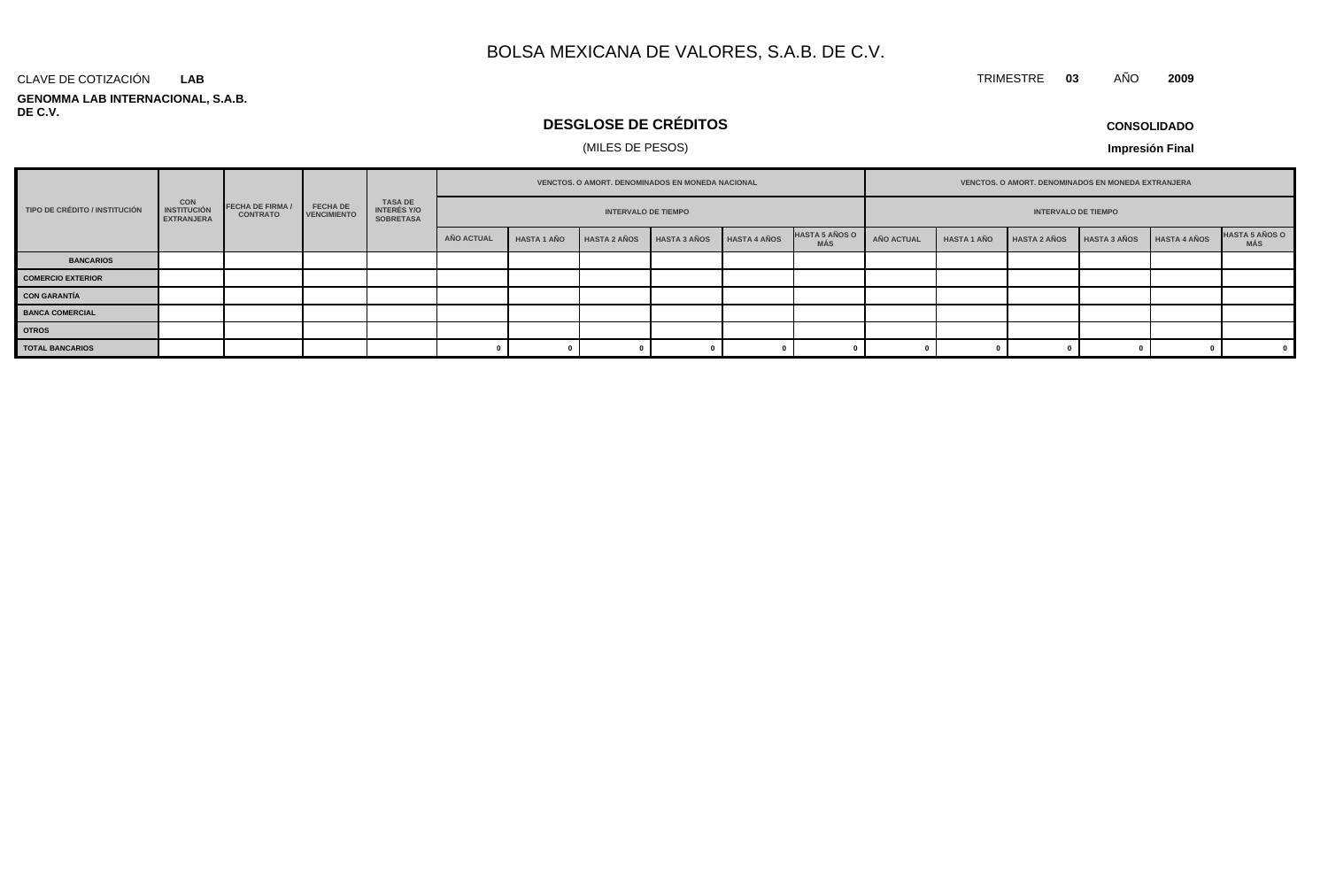#### CLAVE DE COTIZACIÓN TRIMESTRE **03** AÑO **2009 LAB**

### **GENOMMA LAB INTERNACIONAL, S.A.B. DE C.V.**

# **DESGLOSE DE CRÉDITOS**

### (MILES DE PESOS)

| <b>CONSOLIDADO</b> |  |
|--------------------|--|
|--------------------|--|

|                                                            |                                                       |                                            |                                       |                                              | VENCTOS. O AMORT. DENOMINADOS EN MONEDA NACIONAL |                    |                     |                     | VENCTOS. O AMORT. DENOMINADOS EN MONEDA EXTRANJERA |                              |                   |                    |                     |                     |                     |                               |
|------------------------------------------------------------|-------------------------------------------------------|--------------------------------------------|---------------------------------------|----------------------------------------------|--------------------------------------------------|--------------------|---------------------|---------------------|----------------------------------------------------|------------------------------|-------------------|--------------------|---------------------|---------------------|---------------------|-------------------------------|
| TIPO DE CRÉDITO / INSTITUCIÓN                              | <b>CON</b><br><b>INSTITUCIÓN</b><br><b>EXTRANJERA</b> | <b>FECHA DE FIRMA /</b><br><b>CONTRATO</b> | <b>FECHA DE</b><br><b>VENCIMIENTO</b> | <b>TASA DE<br/>INTERÉS Y/O<br/>SOBRETASA</b> | <b>INTERVALO DE TIEMPO</b>                       |                    |                     |                     |                                                    | <b>INTERVALO DE TIEMPO</b>   |                   |                    |                     |                     |                     |                               |
|                                                            |                                                       |                                            |                                       |                                              | AÑO ACTUAL                                       | <b>HASTA 1 AÑO</b> | <b>HASTA 2 AÑOS</b> | <b>HASTA 3 AÑOS</b> | <b>HASTA 4 AÑOS</b>                                | <b>HASTA 5 AÑOS O</b><br>MÁS | <b>AÑO ACTUAL</b> | <b>HASTA 1 AÑO</b> | <b>HASTA 2 AÑOS</b> | <b>HASTA 3 AÑOS</b> | <b>HASTA 4 AÑOS</b> | <b>HASTA 5 AÑOS O<br/>MÁS</b> |
| <b>BURSÁTILES</b>                                          |                                                       |                                            |                                       |                                              |                                                  |                    |                     |                     |                                                    |                              |                   |                    |                     |                     |                     |                               |
| <b>LISTADAS EN BOLSA (MÉXICO Y/O</b><br><b>EXTRANJERO)</b> |                                                       |                                            |                                       |                                              |                                                  |                    |                     |                     |                                                    |                              |                   |                    |                     |                     |                     |                               |
| QUIROGRAFARIOS                                             |                                                       |                                            |                                       |                                              |                                                  |                    |                     |                     |                                                    |                              |                   |                    |                     |                     |                     |                               |
| CON GARANTÍA                                               |                                                       |                                            |                                       |                                              |                                                  |                    |                     |                     |                                                    |                              |                   |                    |                     |                     |                     |                               |
| <b>COLOCACIONES PRIVADAS</b>                               |                                                       |                                            |                                       |                                              |                                                  |                    |                     |                     |                                                    |                              |                   |                    |                     |                     |                     |                               |
| QUIROGRAFARIOS                                             |                                                       |                                            |                                       |                                              |                                                  |                    |                     |                     |                                                    |                              |                   |                    |                     |                     |                     |                               |
| CON GARANTÍA                                               |                                                       |                                            |                                       |                                              |                                                  |                    |                     |                     |                                                    |                              |                   |                    |                     |                     |                     |                               |
| TOTAL BURSÁTILES Y<br><b>COLOCACIONES PRIVADAS</b>         |                                                       |                                            |                                       |                                              |                                                  |                    |                     |                     |                                                    |                              |                   |                    |                     |                     |                     | $\sqrt{0}$                    |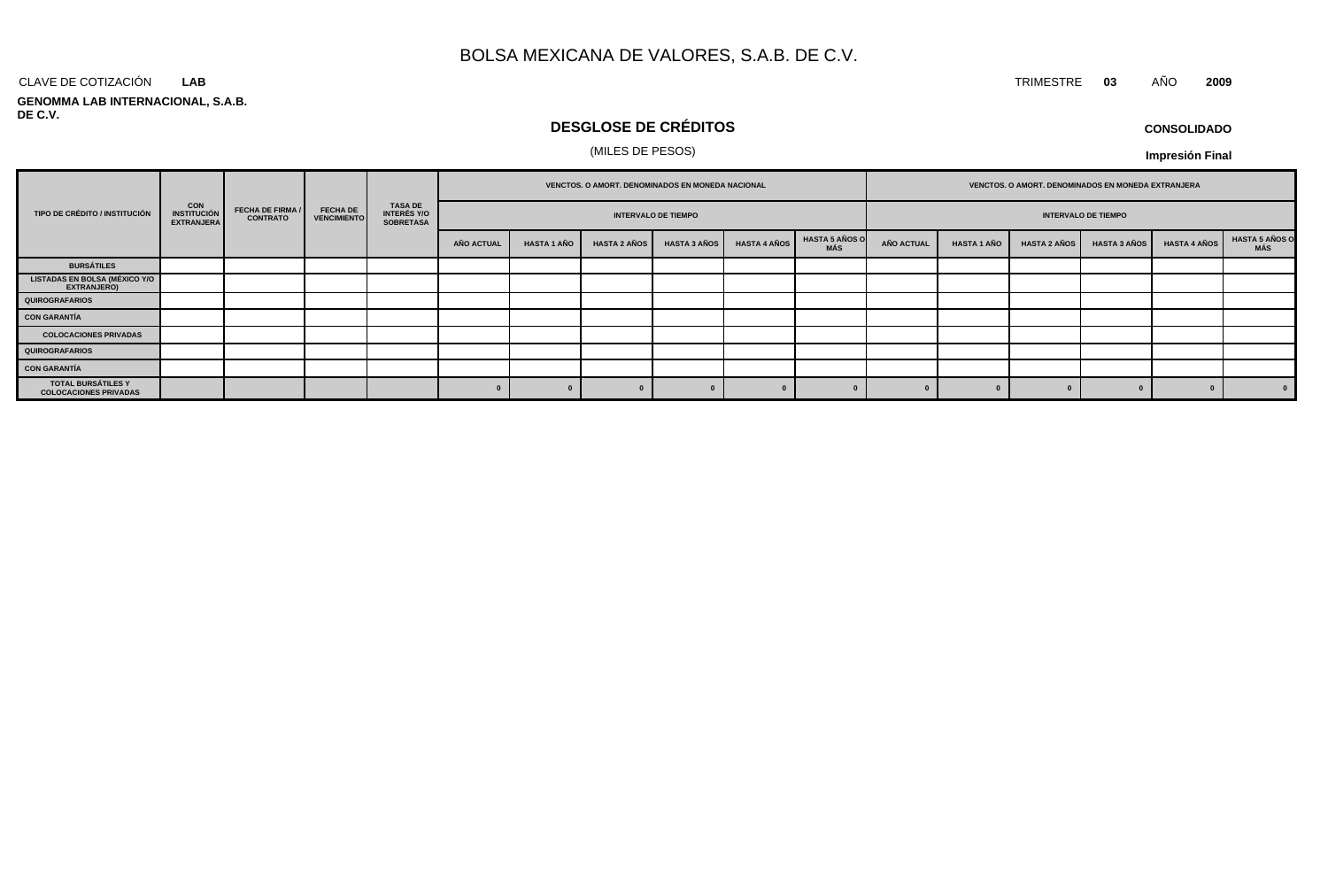### **LAB**

### **GENOMMA LAB INTERNACIONAL, S.A.B. DE C.V.**

## **DESGLOSE DE CRÉDITOS**

### (MILES DE PESOS)

|                               |                                                       |                                        |                                       |                   |                    | VENCTOS. O AMORT. DENOMINADOS EN MONEDA NACIONAL |                     |                     |                              |                   |                    | VENCTOS. O AMORT. DENOMINADOS EN MONEDA EXTRANJERA |                     |                     |                              |
|-------------------------------|-------------------------------------------------------|----------------------------------------|---------------------------------------|-------------------|--------------------|--------------------------------------------------|---------------------|---------------------|------------------------------|-------------------|--------------------|----------------------------------------------------|---------------------|---------------------|------------------------------|
| TIPO DE CRÉDITO / INSTITUCIÓN | <b>CON</b><br><b>INSTITUCIÓN</b><br><b>EXTRANJERA</b> | <b>FECHA DE</b><br><b>CONCERTACIÓN</b> | <b>FECHA DE</b><br><b>VENCIMIENTO</b> |                   |                    | <b>INTERVALO DE TIEMPO</b>                       |                     |                     |                              |                   |                    | <b>INTERVALO DE TIEMPO</b>                         |                     |                     |                              |
|                               |                                                       |                                        |                                       | <b>AÑO ACTUAL</b> | <b>HASTA 1 AÑO</b> | HASTA 2 AÑOS                                     | <b>HASTA 3 AÑOS</b> | <b>HASTA 4 AÑOS</b> | HASTA 5 AÑOS O<br><b>MÁS</b> | <b>AÑO ACTUAL</b> | <b>HASTA 1 AÑO</b> | <b>HASTA 2 AÑOS</b>                                | <b>HASTA 3 AÑOS</b> | <b>HASTA 4 AÑOS</b> | <b>IASTA 5 AÑOS O</b><br>MÁS |
| <b>PROVEEDORES</b>            |                                                       |                                        |                                       |                   |                    |                                                  |                     |                     |                              |                   |                    |                                                    |                     |                     |                              |
| PROV CONCERTADOS MAYO 2009    | NA                                                    | 31/05/2009                             | 30/09/2009                            | 1,289             | $\mathbf{0}$       | $\overline{0}$                                   | $\Omega$            | $\overline{0}$      | $\Omega$                     |                   |                    |                                                    |                     |                     |                              |
| PROV CONCERTADOS JUN 2009     | NA                                                    | 30/06/2009                             | 31/10/2009                            | 27,767            | $\bigcap$          | $\Omega$                                         | $\Omega$            | $\Omega$            |                              |                   |                    |                                                    |                     |                     |                              |
| PROV CONCERTADOS JUL 2009     | NA                                                    | 31/07/2009                             | 31/10/2009                            | 10,160            |                    | $\overline{0}$                                   | $\sqrt{ }$          | $\Omega$            |                              |                   |                    |                                                    |                     |                     |                              |
| PROV CONCERTADOS AGO 2009     | NA                                                    | 31/08/2009                             | 31/10/2009                            | 808               | $\Omega$           | $\overline{0}$                                   | $\Omega$            | $\Omega$            |                              |                   |                    |                                                    |                     |                     |                              |
| PROV CONCERTADOS SEP 2009     | NA                                                    | 30/09/2009                             | 30/10/2009                            | 51,014            |                    | $\overline{0}$                                   |                     | $\Omega$            |                              |                   |                    |                                                    |                     |                     |                              |
| PROV CONCERTADOS JUL 2009     | NA                                                    | 31/07/2009                             | 30/11/2009                            | 11,052            | $\Omega$           | $\overline{0}$                                   | - 0                 | $\Omega$            |                              |                   |                    |                                                    |                     |                     |                              |
| PROV CONCERTADOS AGO 2009     | NA                                                    | 30/08/2009                             | 30/11/2009                            | 112,813           | $\Omega$           | $\overline{0}$                                   | $\Omega$            | $\overline{0}$      |                              |                   |                    |                                                    |                     |                     |                              |
| PROV CONCERTADOS SEPT 2009    | NA                                                    | 30/09/2009                             | 30/11/2009                            | 29,249            |                    | $\overline{0}$                                   | $\Omega$            | $\Omega$            |                              |                   |                    |                                                    |                     |                     |                              |
| PROV CONCERTADOS JUL 2009     | NA                                                    | 31/07/2009                             | 31/12/2009                            | 403               |                    | $\overline{0}$                                   | $\Omega$            | $\Omega$            |                              |                   |                    |                                                    |                     |                     |                              |
| PROV CONCERTADOS AGO 2009     | <b>NA</b>                                             | 30/08/2009                             | 31/12/2009                            | 2,960             | $\bigcap$          | $\overline{0}$                                   | - 0                 | $\Omega$            |                              |                   |                    |                                                    |                     |                     |                              |
| PROV CONCERTADOS SEPT 2009    | NA                                                    | 30/09/2009                             | 31/12/2009                            | 11,643            | $\bigcap$          | $\overline{0}$                                   | $\Omega$            | $\mathbf 0$         |                              |                   |                    |                                                    |                     |                     |                              |
| PROV CONCERTADOS AGO 2009     | NA                                                    | 30/08/2009                             | 31/01/2010                            | $\Omega$          | 398                | $\overline{0}$                                   |                     | $\Omega$            |                              |                   |                    |                                                    |                     |                     |                              |
| PROV CONCERTADOS SEPT 2009    | <b>NA</b>                                             | 30/09/2009                             | 31/01/2010                            | $\Omega$          | 281,106            | $\overline{0}$                                   |                     | $\Omega$            |                              |                   |                    |                                                    |                     |                     |                              |
| PROV CONCERTADOS SEPT 2009    | NA                                                    | 30/09/2009                             | 28/02/2010                            | $\Omega$          | 1,004              | $\overline{0}$                                   | $\Omega$            | $\Omega$            |                              |                   |                    |                                                    |                     |                     |                              |
| PROV CONCERTADOS SEPT 2009    | NA                                                    | 30/09/2009                             | 30/03/2009                            | $\Omega$          | 2,682              | $\overline{0}$                                   |                     | $\Omega$            |                              |                   |                    |                                                    |                     |                     |                              |
| PROV NAC CONCER JUL 09        | <b>NO</b>                                             | 31/07/2009                             | 30/11/2009                            |                   |                    |                                                  |                     |                     |                              | 73                | $\Omega$           | $\mathbf 0$                                        |                     | $\Omega$            |                              |
| PROV NAC CONCERTADO SEPT 200  | <b>NO</b>                                             | 30/09/2009                             | 31/12/2009                            |                   |                    |                                                  |                     |                     |                              | 471               | $\Omega$           | $\mathbf{0}$                                       |                     | $\Omega$            |                              |
| PROV NAC CONCERTADO SEPT 200  | <b>NO</b>                                             | 30/09/2009                             | 31/01/2010                            |                   |                    |                                                  |                     |                     |                              | $\Omega$          | 789                | $\mathbf{0}$                                       |                     | $\Omega$            |                              |
| PROV EXTR CONCERTADOS EN SEP  | SI                                                    | 30/09/2009                             | 31/10/2009                            |                   |                    |                                                  |                     |                     |                              | 7,064             | $\Omega$           | $\mathbf{0}$                                       |                     | $\Omega$            |                              |
| PROV ARGENTINA CONCERTADOS J  | SI                                                    | 31/07/2009                             | 30/10/2009                            |                   |                    |                                                  |                     |                     |                              | 460               | $\epsilon$         | $\mathbf 0$                                        |                     | $\Omega$            |                              |
| PROV ARGENTINA CONCERTADOS    | <b>SI</b>                                             | 31/08/2009                             | 30/11/2009                            |                   |                    |                                                  |                     |                     |                              | 1,017             | $\Omega$           | $\Omega$                                           |                     | $\Omega$            |                              |
| PROV BRASIL CONCERTADOS AGOS  | SI                                                    | 31/08/2009                             | 31/12/2009                            |                   |                    |                                                  |                     |                     |                              | 634               | ſ                  | $\overline{0}$                                     |                     | $\Omega$            |                              |
| PROV COSTA RICA CONCERTADOS   | SI                                                    | 31/08/2009                             | 31/12/2009                            |                   |                    |                                                  |                     |                     |                              | 20                | $\epsilon$         | $^{\circ}$                                         |                     | $\Omega$            |                              |
| PROV ECUADOR CONCERTADOS JU   | SI                                                    | 31/07/2009                             | 30/10/2009                            |                   |                    |                                                  |                     |                     |                              | 22                | $\Omega$           | $\mathbf{0}$                                       |                     | $\Omega$            |                              |
| PROV ECUADOR CONCERTADOS SE   | SI                                                    | 30/09/2009                             | 31/12/2009                            |                   |                    |                                                  |                     |                     |                              | 30                | $\Omega$           | $\mathbf{0}$                                       |                     | $\Omega$            |                              |
| PROV PERU CONCERTADOS JULIO   | SI                                                    | 31/07/2009                             | 30/10/2009                            |                   |                    |                                                  |                     |                     |                              | 1,431             | $\Omega$           | $\mathbf{0}$                                       |                     | $\Omega$            |                              |
| PROV AGOSTO CONCERTADOS AGO   | SI                                                    | 30/08/2009                             | 30/11/2009                            |                   |                    |                                                  |                     |                     |                              | 531               | $^{\circ}$         | $\mathbf 0$                                        |                     | $\Omega$            |                              |
| PROV COLOMBIA CONCERTADOS SE  | SI                                                    | 30/09/2009                             | 31/12/2009                            |                   |                    |                                                  |                     |                     |                              | 4,999             | $\epsilon$         | $\mathbf 0$                                        |                     |                     |                              |
| PROV CHILE CONCERTADOS AGO 2  | <b>NO</b>                                             | 31/08/2009                             | 30/11/2009                            |                   |                    |                                                  |                     |                     |                              | 1,955             | $\Omega$           | $\Omega$                                           |                     |                     |                              |
| PROV CHILE CONCERTADOS JUL 2  | SI                                                    | 31/07/2009                             | 30/10/2009                            |                   |                    |                                                  |                     |                     |                              | 772               | $\Omega$           | $\Omega$                                           | C                   | $\Omega$            |                              |
|                               |                                                       |                                        |                                       |                   |                    |                                                  |                     |                     |                              |                   |                    |                                                    |                     |                     |                              |

**TOTAL PROVEEDORES | | | | | | 2**59,158 285,190 | 0 0 0 0 0 0 0 19,479 789 0 0 0 0 0 0 0

CLAVE DE COTIZACIÓN TRIMESTRE **03** AÑO **2009**

**CONSOLIDADO**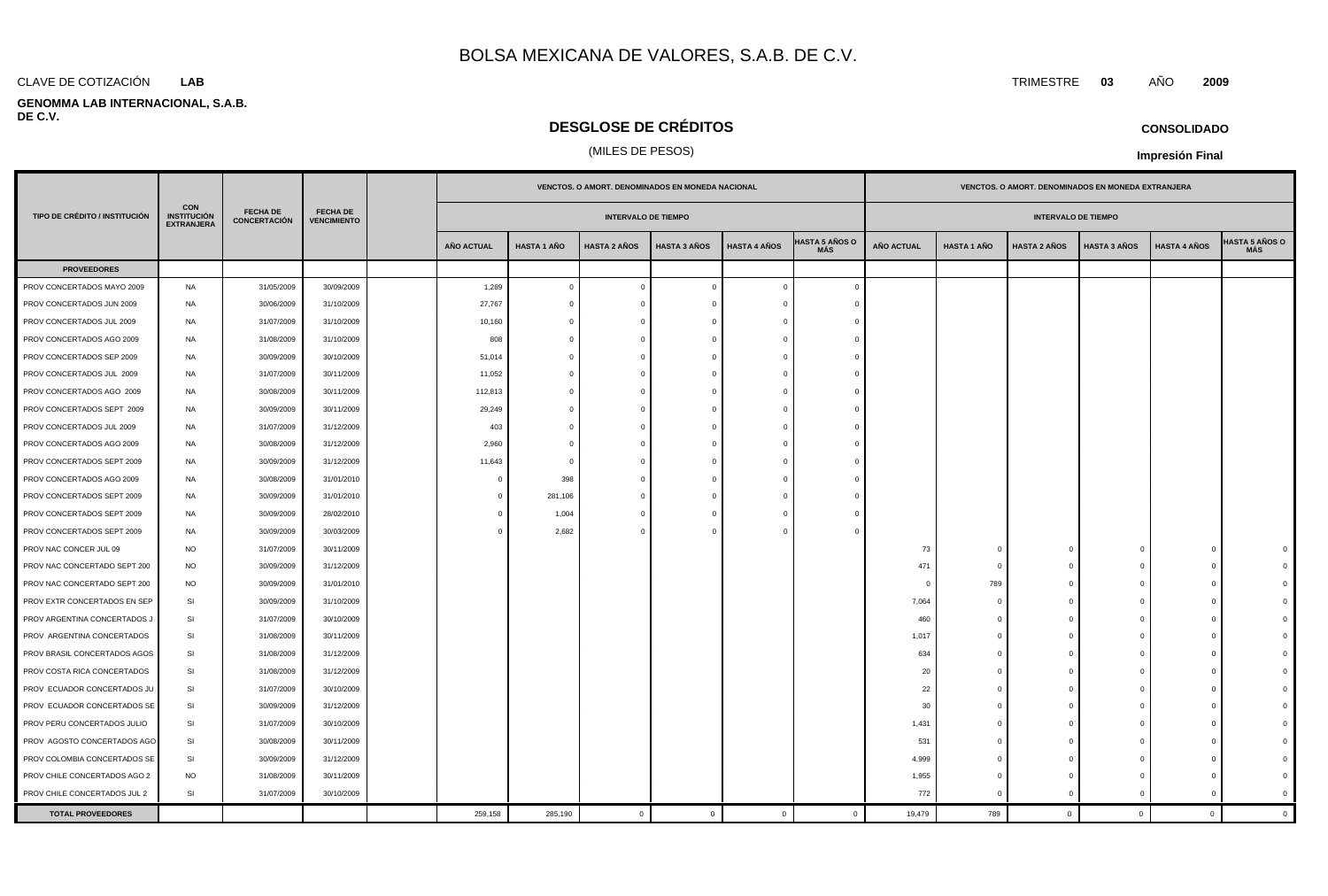#### CLAVE DE COTIZACIÓN TRIMESTRE **03** AÑO **2009 LAB**

#### **GENOMMA LAB INTERNACIONAL, S.A.B. DE C.V.**

# **DESGLOSE DE CRÉDITOS**

### (MILES DE PESOS)

**CONSOLIDADO**

|                                                                       |                                                       |                                        | <b>FECHA DE</b><br><b>VENCIMIENTO</b> |  | VENCTOS. O AMORT. DENOMINADOS EN MONEDA NACIONAL |                    |                     |                     |                     |                              | VENCTOS. O AMORT. DENOMINADOS EN MONEDA EXTRANJERA |                    |                            |                     |                     |                |
|-----------------------------------------------------------------------|-------------------------------------------------------|----------------------------------------|---------------------------------------|--|--------------------------------------------------|--------------------|---------------------|---------------------|---------------------|------------------------------|----------------------------------------------------|--------------------|----------------------------|---------------------|---------------------|----------------|
| TIPO DE CRÉDITO / INSTITUCIÓN                                         | <b>CON</b><br><b>INSTITUCIÓN</b><br><b>EXTRANJERA</b> | <b>FECHA DE</b><br><b>CONCERTACIÓN</b> |                                       |  | <b>INTERVALO DE TIEMPO</b>                       |                    |                     |                     |                     |                              |                                                    |                    | <b>INTERVALO DE TIEMPO</b> |                     |                     |                |
|                                                                       |                                                       |                                        |                                       |  | AÑO ACTUAL                                       | <b>HASTA 1 AÑO</b> | <b>HASTA 2 AÑOS</b> | <b>HASTA 3 AÑOS</b> | <b>HASTA 4 AÑOS</b> | <b>HASTA 5 AÑOS O</b><br>MÁS | <b>AÑO ACTUAL</b>                                  | <b>HASTA 1 AÑO</b> | <b>HASTA 2 AÑOS</b>        | <b>HASTA 3 AÑOS</b> | <b>HASTA 4 AÑOS</b> | HASTA 5 AÑOS O |
|                                                                       |                                                       |                                        |                                       |  |                                                  |                    |                     |                     |                     |                              |                                                    |                    |                            |                     |                     |                |
| OTROS CRÉDITOS CON COSTO A<br>CORTO Y LARGO PLAZO(S103 Y S30)         |                                                       |                                        |                                       |  |                                                  |                    |                     |                     |                     |                              |                                                    |                    |                            |                     |                     |                |
|                                                                       | <b>NA</b>                                             |                                        |                                       |  |                                                  |                    | $\Omega$            |                     | $\Omega$            |                              |                                                    |                    |                            |                     |                     |                |
|                                                                       | <b>NO</b>                                             |                                        |                                       |  |                                                  |                    |                     |                     |                     |                              | $\Omega$                                           | $\overline{0}$     | $\sqrt{ }$                 | $\Omega$            | $\overline{0}$      | $\overline{0}$ |
| <b>TOTAL OTROS CRÉDITOS CON</b><br><b>COSTO A CORTO Y LARGO PLAZO</b> |                                                       |                                        |                                       |  | $\Omega$                                         |                    | $\Omega$            |                     | $\Omega$            |                              | $\Omega$                                           | $\sqrt{ }$         | $\Omega$                   |                     | $\Omega$            | $\Omega$       |
|                                                                       |                                                       |                                        |                                       |  |                                                  |                    |                     |                     |                     |                              |                                                    |                    |                            |                     |                     |                |
| OTROS PASIVOS CIRCULANTES SIN<br><b>COSTO (S26)</b>                   |                                                       |                                        |                                       |  |                                                  |                    |                     |                     |                     |                              |                                                    |                    |                            |                     |                     |                |
| prov y otras cuentas por pag<br>prov y otras cuentas por pag          | NA                                                    |                                        |                                       |  | 130,319                                          |                    |                     |                     |                     |                              | 85,210                                             | $\Omega$           |                            |                     |                     |                |
| <b>TOTAL OTROS PASIVOS</b><br><b>CIRCULANTES SIN COSTO</b>            |                                                       |                                        |                                       |  | 130,319                                          | $\Omega$           | $\Omega$            |                     | $^{\circ}$          |                              | 85,210                                             | $\Omega$           | $\Omega$                   | <sup>n</sup>        | $\Omega$            | $\Omega$       |
|                                                                       |                                                       |                                        |                                       |  |                                                  |                    |                     |                     |                     |                              |                                                    |                    |                            |                     |                     |                |
| <b>TOTAL GENERAL</b>                                                  |                                                       |                                        |                                       |  | 389,477                                          | 285,190            | - 0                 |                     | $\mathbf 0$         |                              | 104,689                                            | 789                | $\Omega$                   | $\bf{0}$            | $\mathbf{0}$        | $\mathbf{0}$   |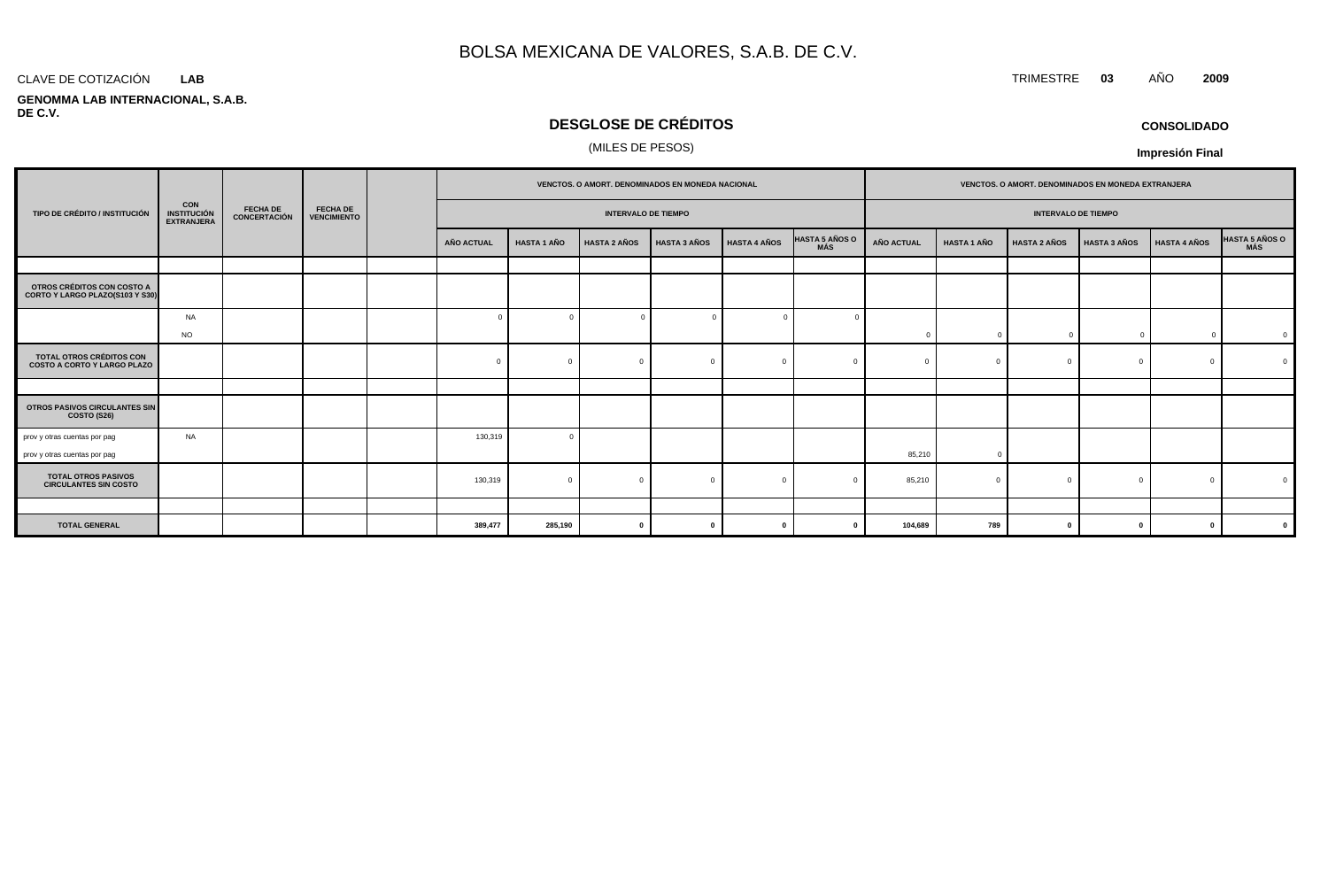### CLAVE DE COTIZACIÓN: **LAB GENOMMA LAB INTERNACIONAL, S.A.B. DE C.V.**

### **POSICIÓN MONETARIA EN MONEDA EXTRANJERA**

(MILES DE PESOS)

### **CONSOLIDADO**

TRIMESTRE: **03** AÑO: **2009**

**Impresión Final**

|                               | <b>DÓLARES</b> |              | <b>OTRAS MONEDAS</b> | <b>TOTAL MILES DE</b> |              |
|-------------------------------|----------------|--------------|----------------------|-----------------------|--------------|
| POSICIÓN EN MONEDA EXTRANJERA | <b>DÓLARES</b> | <b>PESOS</b> | <b>DÓLARES</b>       | <b>PESOS</b>          | <b>PESOS</b> |
| <b>ACTIVO MONETARIO</b>       | 27,897         | 378,043      | 18,165               | 246,157               | 624,200      |
| <b>PASIVO</b>                 | 2,012          | 27,260       | 7,793                | 105,606               | 132,866      |
| <b>CORTO PLAZO</b>            | 2,012          | 27,260       | 7,793                | 105,606               | 132,866      |
| <b>LARGO PLAZO</b>            | 0              | 0            | 0                    | 0                     | 0            |
| <b>SALDO NETO</b>             | 25,885         | 350,783      | 10,372               | 140,551               | 491,334      |

### **OBSERVACIONES**

LAS MONEDAS UTILIZADAS PARA LA CONVERSIÓN DE ESTADOS FINANCIEROS DE SUBSIDIARIAS EXTRANJERAS Y LOS TIPOS DE CAMBIO UTILIZADOS SON LOS SIGUIENTES:

BALANCE GENERAL:

PAÍS MONEDA REGISTRO TIPO DE CAMBIO DE MONEDA REGISTRO A MONEDA FUNCIONAL (DÓLAR ESTADOUNIDENSE) TIPO DE CAMBIO DE MONEDA FUNCIONAL A MONEDA DE INFORME (PESOS MEXICANOS)

| ARGENTINA<br>PESOS ARGENTINOS                                           | $0.2639 \quad $13.1812$   |
|-------------------------------------------------------------------------|---------------------------|
| CHILE<br>PESOS CHILENOS                                                 | $0.0019 \quad $13.1812$   |
| COLOMBIA                                                                |                           |
| PESOS COLOMBIANOS                                                       | $0.0005$ \$<br>13.1812    |
| COSTA RICA<br>DÓLAR ESTADOUNIDENSE                                      | $1.0000$ \$<br>13.1812    |
| ECUADOR<br>DÓLAR ESTADOUNIDENSE<br>ESPAÑA EUROS 1.4048<br>\$<br>13.1812 |                           |
| PERÚ<br>SOLES                                                           | \$<br>0.3393<br>13.1812\$ |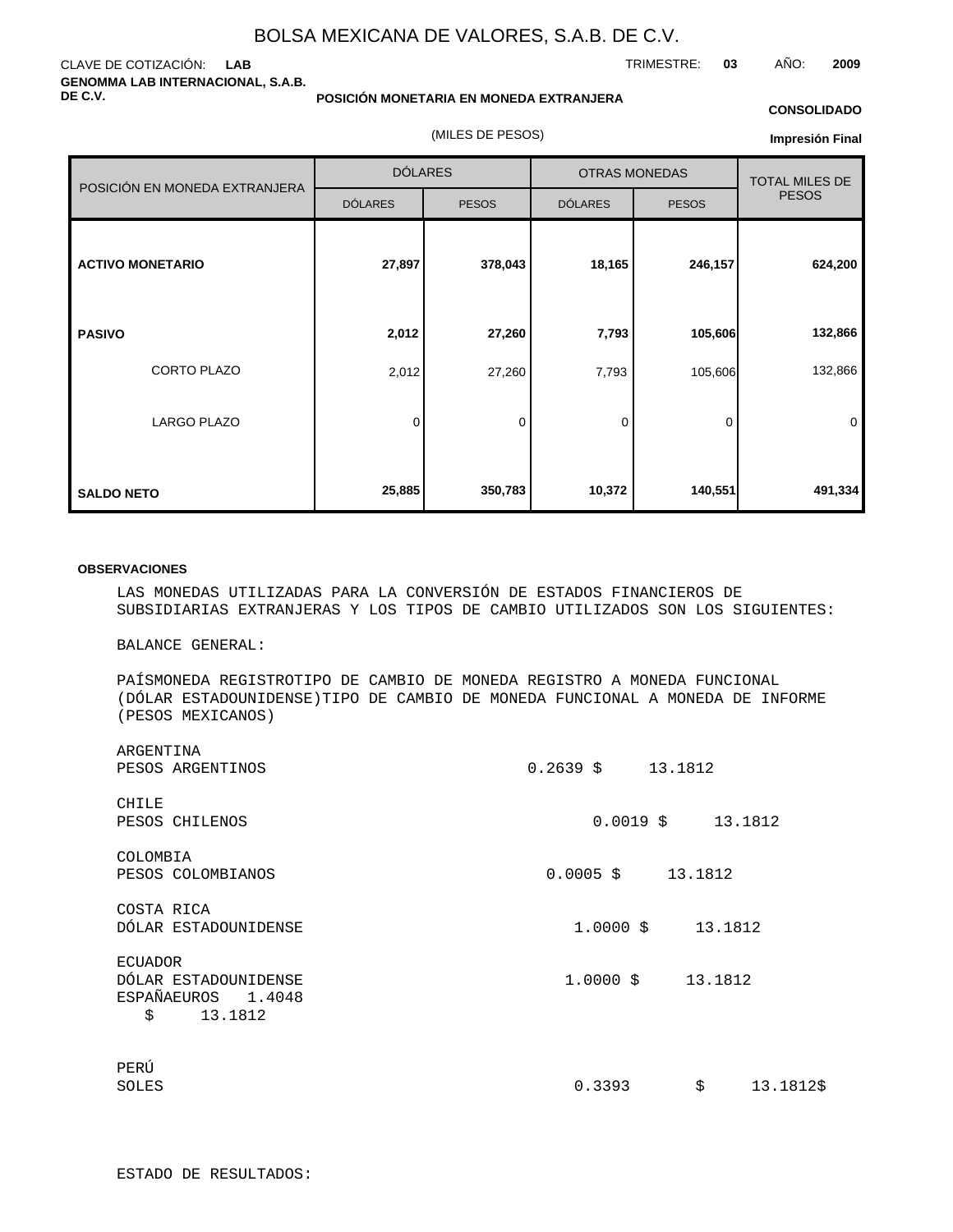CLAVE DE COTIZACIÓN: **LAB GENOMMA LAB INTERNACIONAL, S.A.B. DE C.V.**

TRIMESTRE: **03** AÑO: **2009**

**POSICIÓN MONETARIA EN MONEDA EXTRANJERA**

### (MILES DE PESOS)

**CONSOLIDADO**

PAÍS MONEDA REGISTRO TIPO DE CAMBIO DE MONEDA REGISTRO A MONEDA FUNCIONAL (DÓLAR ESTADOUNIDENSE) TIPO DE CAMBIO DE MONEDA FUNCIONAL A MONEDA DE INFORME (PESOS MEXICANOS)

| ARGENTINA<br>PESOS ARGENTINOS          | $\ddot{s}$<br>0.2761<br>13.1812 |  |
|----------------------------------------|---------------------------------|--|
| CHILE<br>PESOS CHILENOS                | $\ddot{s}$<br>0.0017<br>13.8603 |  |
| COLOMBIA<br>PESOS COLOMBIANOS          | \$<br>0.0004<br>13.8603         |  |
| COSTA RICA<br>DÓLAR ESTADOUNIDENSE     | \$<br>1.0000<br>13.1812         |  |
| <b>ECUADOR</b><br>DÓLAR ESTADOUNIDENSE | Ŝ.<br>13.8603<br>1,0000         |  |
| ESPAÑA EUROS                           | \$<br>13.1812<br>1.4048         |  |
| PERÚ<br>SOLES                          | \$<br>13.8603<br>0.3275         |  |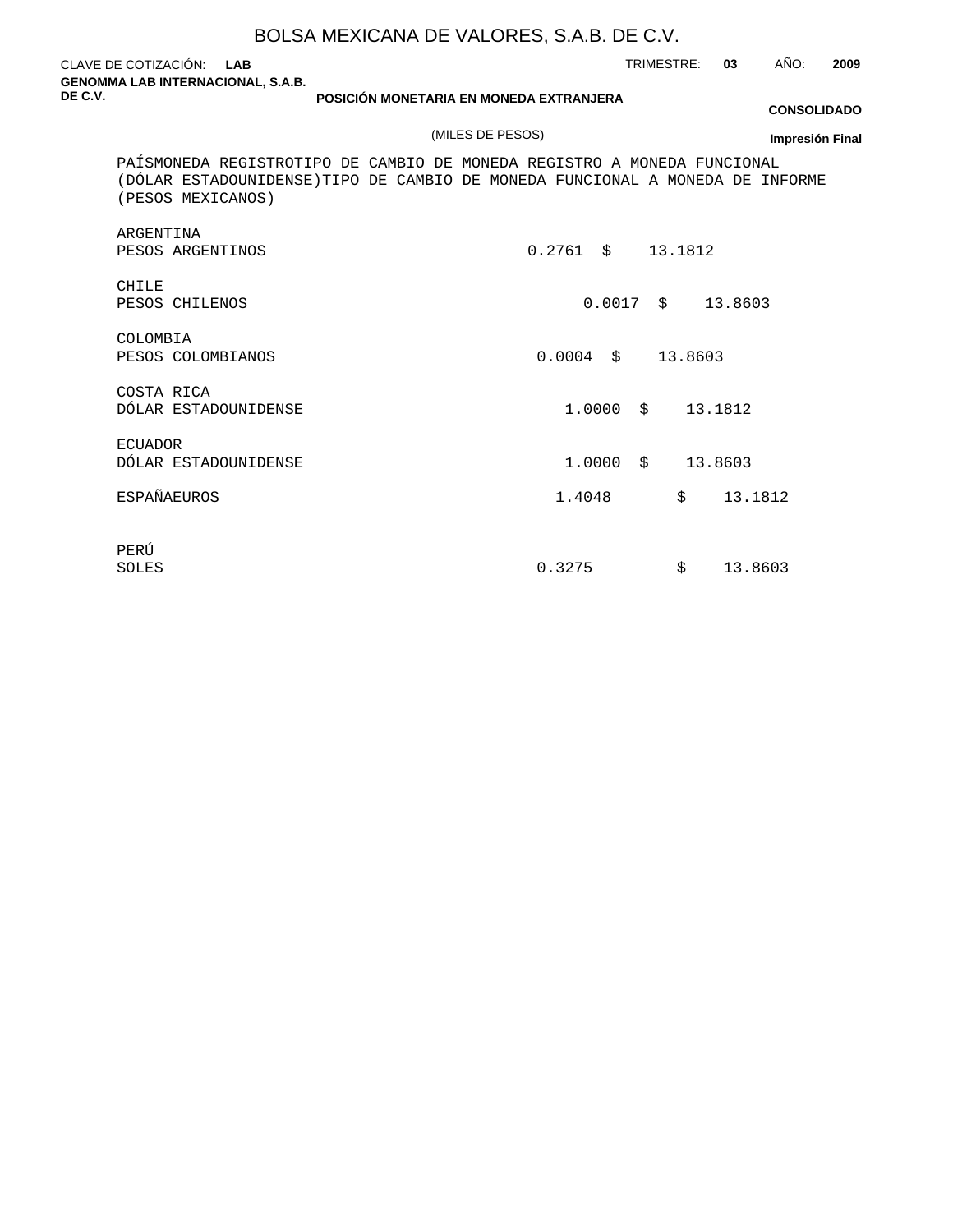TRIMESTRE: **03** AÑO: **2009**

CLAVE DE COTIZACIÓN: **LAB GENOMMA LAB INTERNACIONAL, S.A.B. DE C.V.**

### **CEDULA DE INTEGRACIÓN Y CÁLCULO DE RESULTADO POR POSICIÓN MONETARIA** (MILES DE PESOS)

**CONSOLIDADO**

**Impresión Final**

| <b>MES</b>        | <b>ACTIVOS</b><br><b>MONETARIOS</b> | <b>PASIVOS</b><br><b>MONETARIOS</b> | <b>POSICIÓN</b><br><b>MONETARIA</b><br>(ACTIVA) PASIVA | <b>INFLACIÓN</b><br><b>MENSUAL</b> | <b>EFECTO MENSUAL</b><br>(ACTIVO) PASIVO |
|-------------------|-------------------------------------|-------------------------------------|--------------------------------------------------------|------------------------------------|------------------------------------------|
| <b>ENERO</b>      | 0                                   | 0                                   | $\Omega$                                               | $\Omega$                           | 0                                        |
| <b>FEBRERO</b>    | 0                                   | 0                                   | 0                                                      | $\Omega$                           | 0                                        |
| <b>MARZO</b>      | 0                                   | 0                                   | 0                                                      | 0                                  | $\Omega$                                 |
| <b>ABRIL</b>      | 0                                   | 0                                   | 0                                                      | $\Omega$                           | $\Omega$                                 |
| <b>MAYO</b>       | 0                                   | 0                                   | 0                                                      | $\Omega$                           | 0                                        |
| <b>JUNIO</b>      | 0                                   | 0                                   | 0                                                      | $\Omega$                           | $\Omega$                                 |
| <b>JULIO</b>      | 0                                   | 0                                   | $\Omega$                                               | $\Omega$                           | 0                                        |
| <b>AGOSTO</b>     | 0                                   | 0                                   | 0                                                      | 0                                  | 0                                        |
| <b>SEPTIEMBRE</b> | 0                                   | 0                                   | $\Omega$                                               | $\Omega$                           | 0                                        |
| ACTUALIZACIÓN     |                                     |                                     |                                                        |                                    | $\Omega$                                 |
| CAPITALIZACIÓN    |                                     |                                     |                                                        |                                    | $\Omega$                                 |
| EMP. EXTRANJERAS  |                                     |                                     |                                                        |                                    | $-4,062$                                 |
| <b>OTROS</b>      |                                     |                                     |                                                        |                                    | 0                                        |
| <b>TOTAL</b>      |                                     |                                     |                                                        |                                    | $-4,062$                                 |

| DATOS INFORMATIVOS  |  |
|---------------------|--|
| REPOMO CAPITALIZADO |  |

**OBSERVACIONES**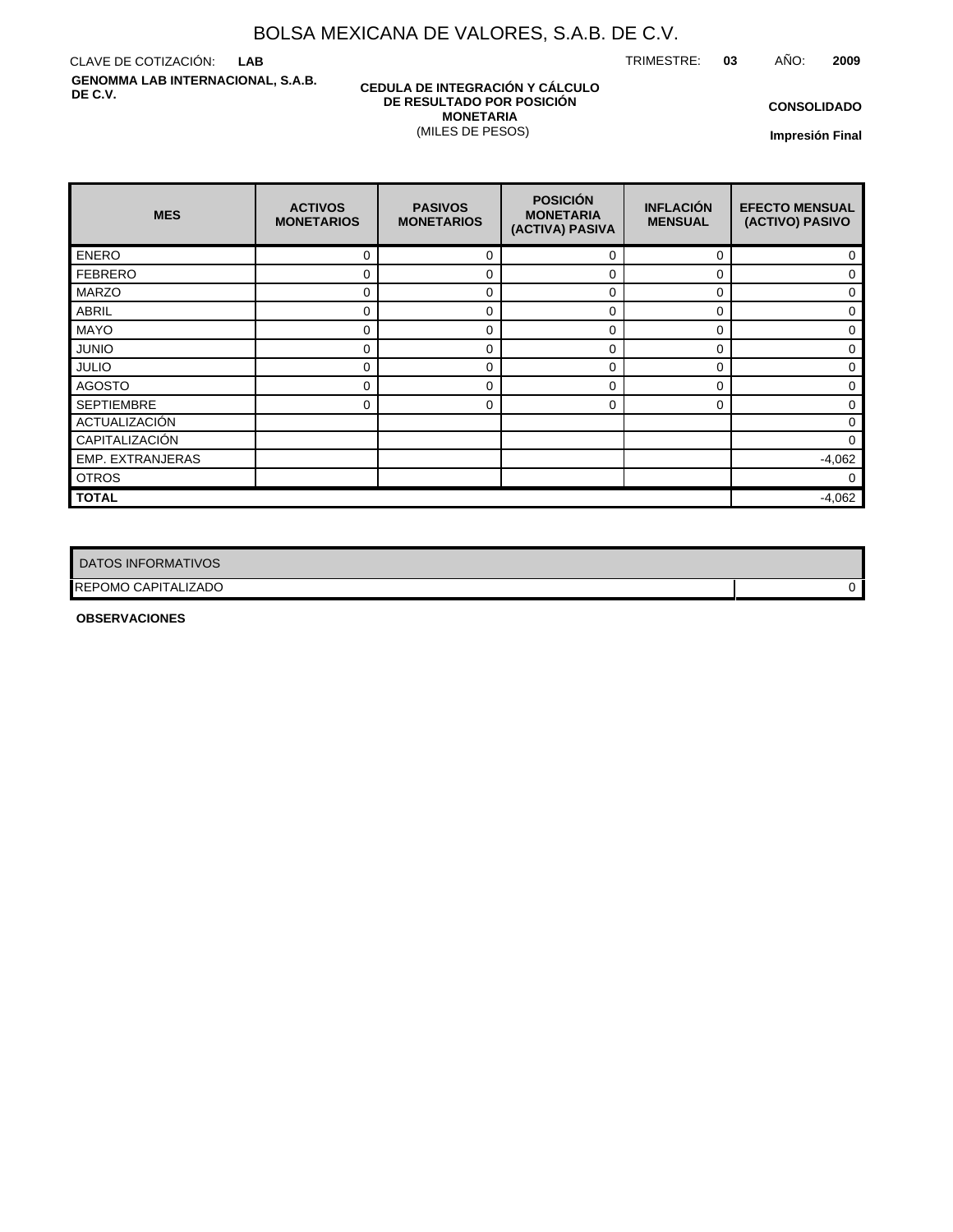|  | BOLSA MEXICANA DE VALORES, S.A.B. DE C.V. |
|--|-------------------------------------------|
|--|-------------------------------------------|

| CLAVE DE COTIZACIÓN:<br><b>LAB</b>                                                  | TRIMESTRE: | 03 | AÑO:          | 2009                                         |
|-------------------------------------------------------------------------------------|------------|----|---------------|----------------------------------------------|
| <b>GENOMMA LAB INTERNACIONAL, S.A.B.</b><br><b>INSTRUMENTOS DE DEUDA</b><br>DE C.V. |            |    | <b>PAGINA</b> | 1/2<br><b>CONSOLIDADO</b><br>Impresión Final |

LIMITACIONES FINANCIERAS SEGÚN ESCRITURAS DE LA EMISIÓN Y/O TITULO

 $\overline{\phantom{0}}$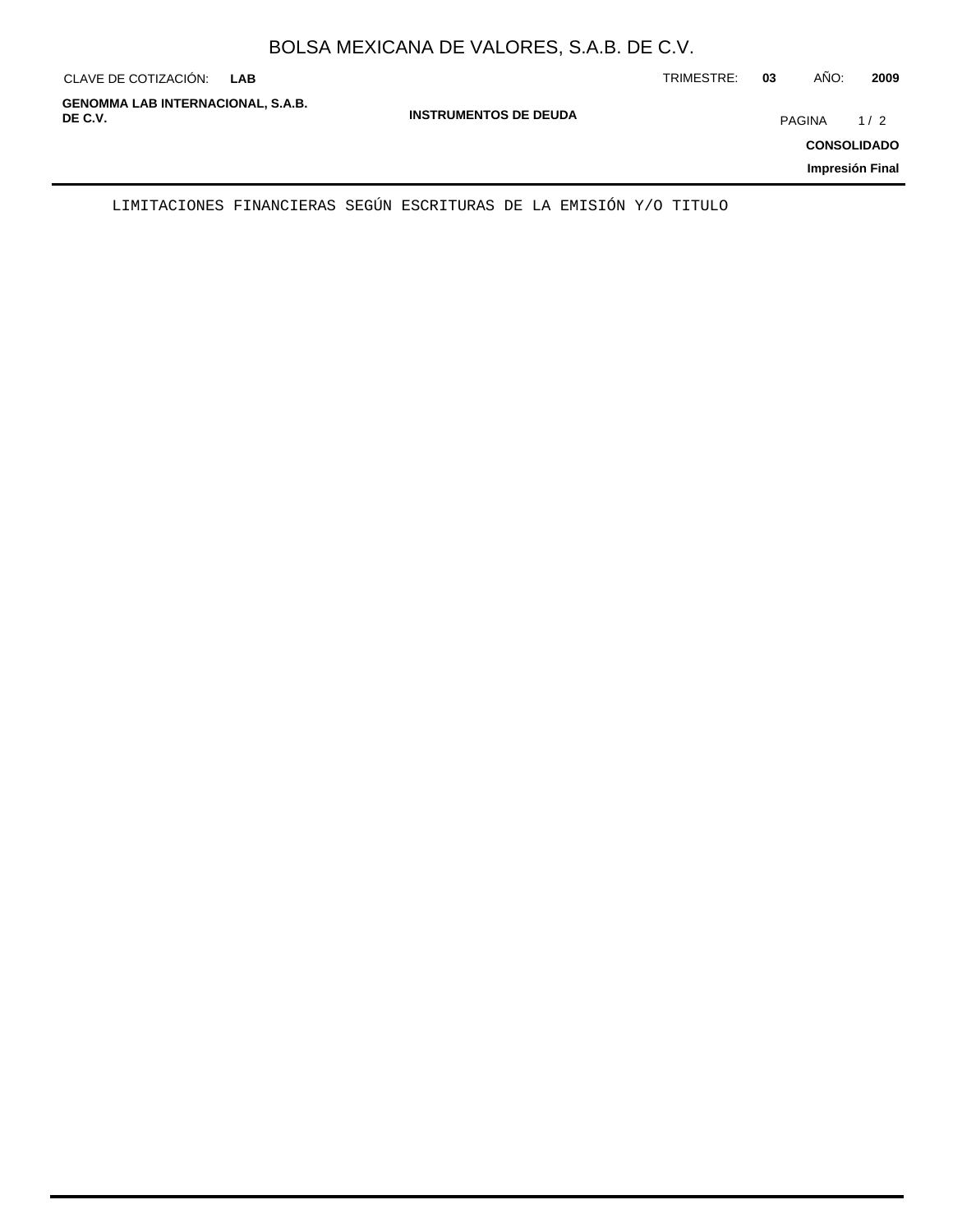| CLAVE DE COTIZACIÓN:                                | <b>LAB</b> |                              | TRIMESTRE: | 03     | AÑO: | 2009                      |
|-----------------------------------------------------|------------|------------------------------|------------|--------|------|---------------------------|
| <b>GENOMMA LAB INTERNACIONAL, S.A.B.</b><br>DE C.V. |            | <b>INSTRUMENTOS DE DEUDA</b> |            | PAGINA |      | 2/2<br><b>CONSOLIDADO</b> |
|                                                     |            |                              |            |        |      | Impresión Final           |

SITUACIÓN ACTUAL DE LAS LIMITACIONES FINANCIERAS

÷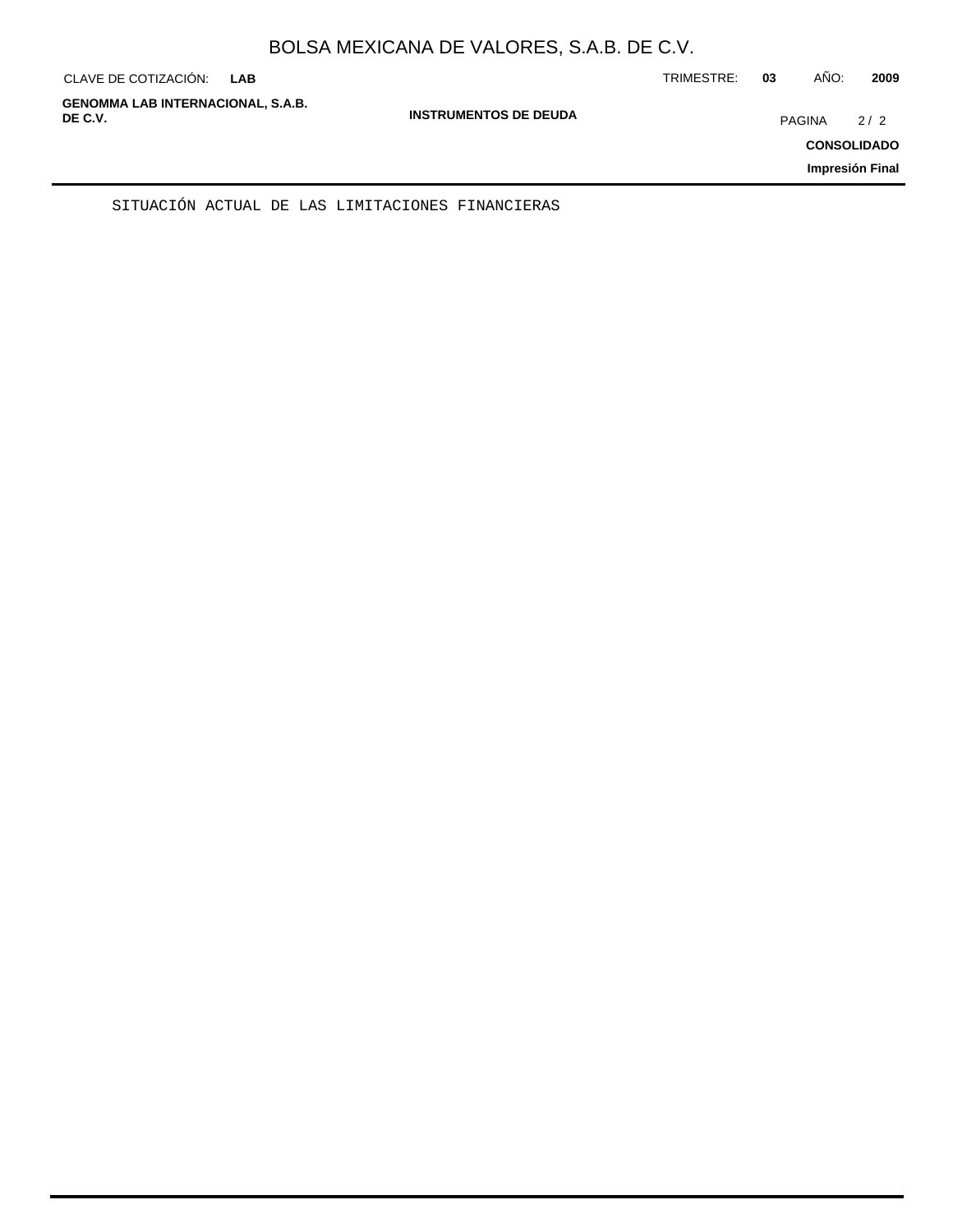**LAB**

CLAVE DE COTIZACIÓN: TRIMESTRE: **03** AÑO: **2009**

**GENOMMA LAB INTERNACIONAL, S.A.B. DE C.V.**

### **PLANTAS, CENTROS COMERCIALES, DE DISTRIBUCIÓN Y/O SERVICIO**

**CONSOLIDADO**

**Impresión Final**

| <b>PLANTA O CENTRO</b>         | <b>ACTIVIDAD ECONOMICA</b>        | <b>CAPACIDAD INSTALADA</b> | % DE UTIL. |
|--------------------------------|-----------------------------------|----------------------------|------------|
| CENTRO DE DISTRIBUCION TOLUCA  | ACOPIO Y DISTIBUCION DE PRODUCTOS | 21.570                     | 89.00      |
| CENTRO DE DISTRIBUCION LERMA   | ACOPIO Y DISTRIBUCION DE          | 10.000                     | 83.00      |
| CENTRO DE DISTRIBUCION MARAVIL | ACOPIO Y DISTRIBUCION DE          | 1.500                      | 100.00     |

**OBSERVACIONES**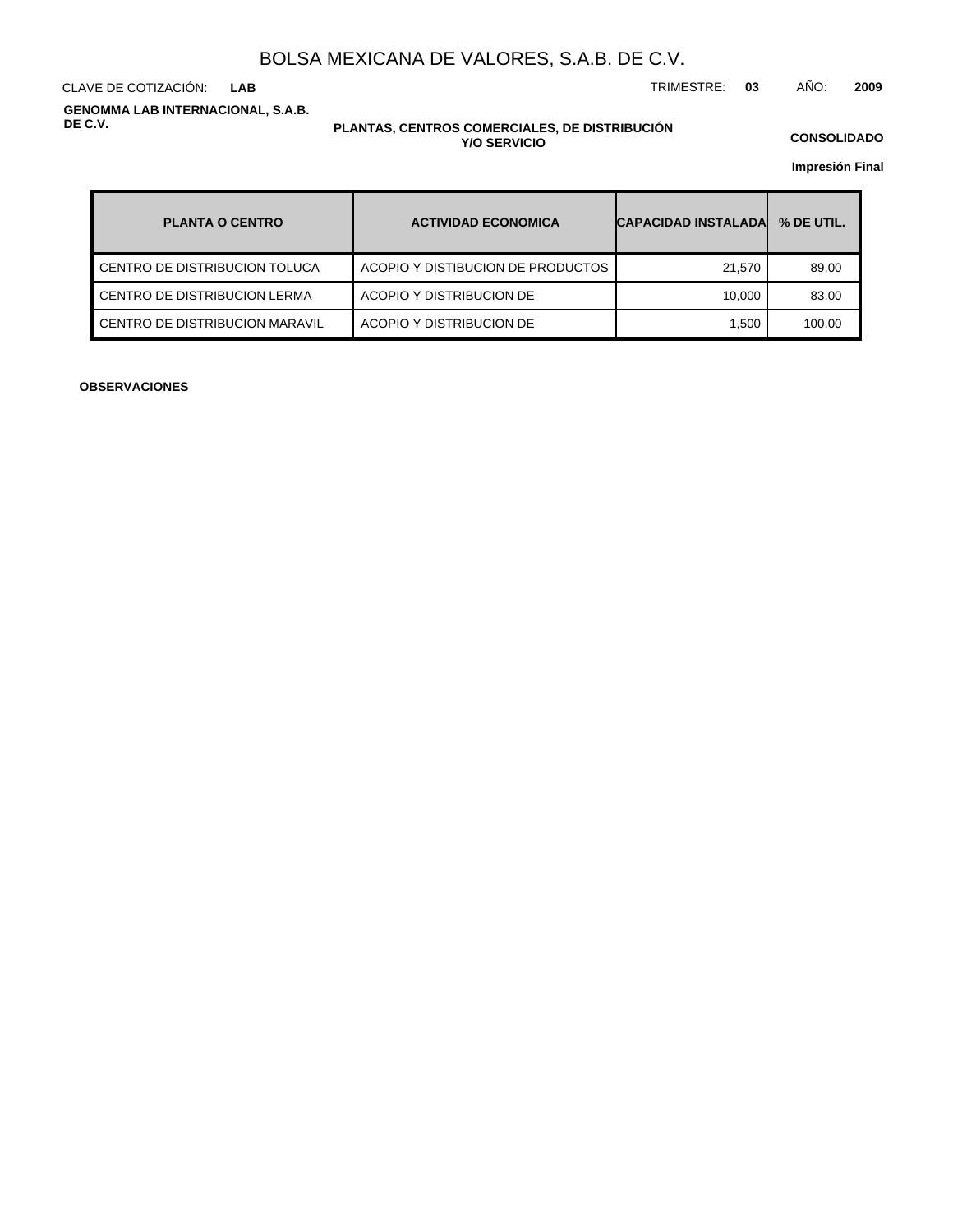|                                                     |     | BOLSA MEXICANA DE VALORES, S.A.B. DE C.V. |           |    |                    |                                    |
|-----------------------------------------------------|-----|-------------------------------------------|-----------|----|--------------------|------------------------------------|
| CLAVE DE COTIZACIÓN                                 | LAB |                                           | TRIMESTRE | 03 | AÑO                | 2009                               |
| <b>GENOMMA LAB INTERNACIONAL, S.A.B.</b><br>DE C.V. |     | <b>MATERIAS PRIMAS DIRECTAS</b>           |           |    | <b>CONSOLIDADO</b> |                                    |
|                                                     |     |                                           |           |    |                    | the company of the contribution of |

**Impresión Final**

| <b>MATERIAS PRIMAS</b> | <b>PRINCIPALES PROVEEDORES</b> | <b>ORIGEN</b> | SUST.<br>NAL. | % COSTO<br><b>I PRODUCCION</b><br><b>TOTAL</b> |
|------------------------|--------------------------------|---------------|---------------|------------------------------------------------|
|------------------------|--------------------------------|---------------|---------------|------------------------------------------------|

**OBSERVACIONES**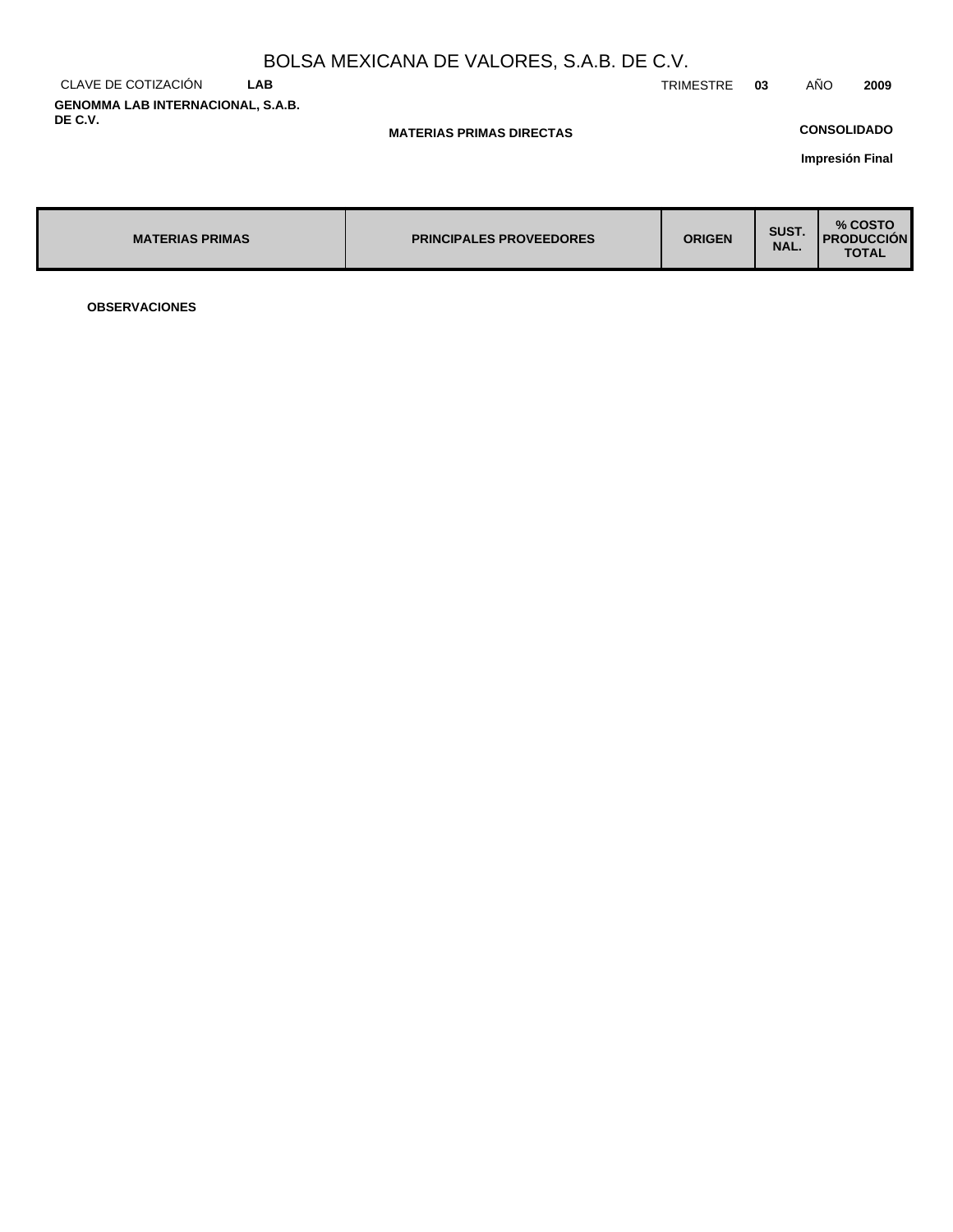CLAVE DE COTIZACIÓN TRIMESTRE **03** AÑO **2009 LAB**

**GENOMMA LAB INTERNACIONAL, S.A.B. DE C.V.**

## **DISTRIBUCIÓN DE VENTAS POR PRODUCTO** VENTAS TOTALES

### **CONSOLIDADO**

| <b>PRINCIPALES</b> | <b>VENTAS</b>  |                | <b>% DE PART.</b> | <b>PRINCIPALES</b> |                   |  |
|--------------------|----------------|----------------|-------------------|--------------------|-------------------|--|
|                    | <b>VOLUMEN</b> | <b>IMPORTE</b> | MDO.              | <b>MARCAS</b>      | <b>CLIENTES</b>   |  |
| <b>NACIONALES</b>  |                |                |                   |                    |                   |  |
| <b>OTC</b>         | 23,349,035     | 1,240,620      | 44.97             |                    |                   |  |
| PC                 | 33,507,656     | 822,977        | 29.83             |                    |                   |  |
| GI                 | 8,319,031      | 262,318        | 9.51              |                    |                   |  |
| <b>EXTRANJERAS</b> |                |                |                   |                    |                   |  |
| EXPORTACIÓN        | $\Omega$       | 432,381        | 15.68             | <b>VARIAS</b>      | AUTOSERV/MAY/FARM |  |
| <b>TOTAL</b>       | 2,758,296      |                |                   |                    |                   |  |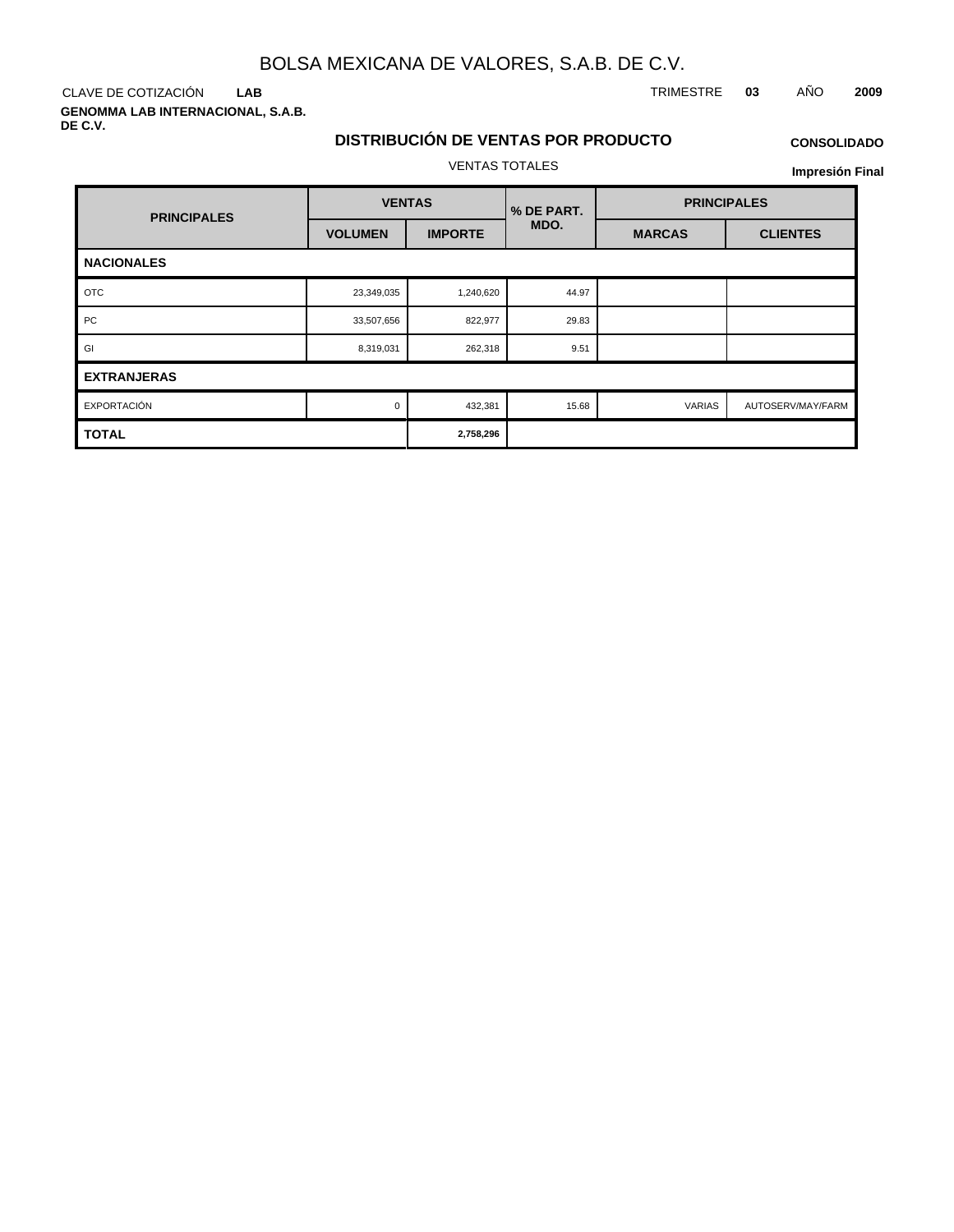**LAB**

**GENOMMA LAB INTERNACIONAL, S.A.B. DE C.V.**

### **DISTRIBUCIÓN DE VENTAS POR PRODUCTO**

# **CONSOLIDADO**

## VENTAS EXTRANJERAS

**Impresión Final**

| <b>PRINCIPALES</b> | <b>VENTAS</b>  |                | <b>DESTINO</b> | <b>PRINCIPALES</b> |                   |  |  |
|--------------------|----------------|----------------|----------------|--------------------|-------------------|--|--|
|                    | <b>VOLUMEN</b> | <b>IMPORTE</b> |                | <b>MARCAS</b>      | <b>CLIENTES</b>   |  |  |
| <b>EXPORTACIÓN</b> |                |                |                |                    |                   |  |  |
| EXPORTACIÓN        |                | 4,774          | <b>VARIOS</b>  | OTC/PC             | <b>HLB PHARMA</b> |  |  |

| <b>SUBSIDIARIAS EN EL EXTRANJERO</b> |   |         |                 |        |                          |  |  |  |
|--------------------------------------|---|---------|-----------------|--------|--------------------------|--|--|--|
| <b>GENOMMA LAB ARGENTIN</b>          | 0 | 103,763 | ARGENTINA       | OTC/PC | AUTOSERVICIOS/MAYO<br>RI |  |  |  |
| <b>GENOMMA LAB PERU</b>              | 0 | 113,426 | PERU            | OTC/PC | AUTOSERVICIOS/MAYO<br>RI |  |  |  |
| <b>GENOMMA LAB COLOMBIA</b>          | 0 | 136,833 | <b>COLOMBIA</b> | OTC/PC | AUTOSERVICIOS/MAYO<br>RI |  |  |  |
| <b>GENOMMA LAB ECUADOR</b>           | 0 | 69,368  | <b>ECUADOR</b>  | OTC/PC | AUTOSERVICIOS/MAYO<br>RI |  |  |  |
| <b>GENOMMA LAB CHILE</b>             | 0 | 4,217   | <b>CHILE</b>    | OTC/PC | AUTOSERVICIOS/MAYO<br>RI |  |  |  |
| <b>TOTAL</b>                         |   | 432,381 |                 |        |                          |  |  |  |

**OBSERVACIONES**

CLAVE DE COTIZACIÓN TRIMESTRE **03** AÑO **2009**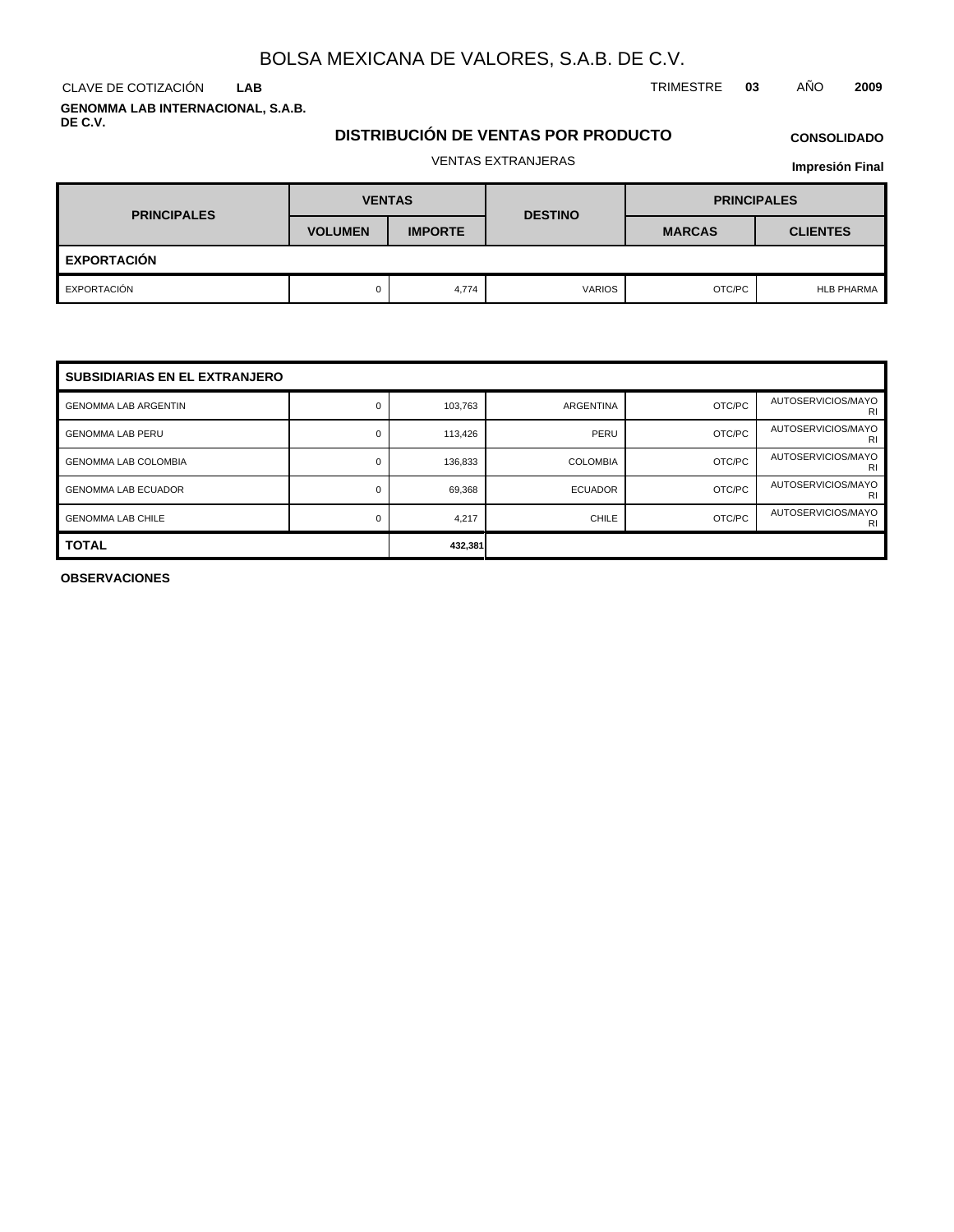| BOLSA MEXICANA DE VALORES, S.A.B. DE C.V. |  |  |  |
|-------------------------------------------|--|--|--|
|-------------------------------------------|--|--|--|

| CLAVE DE COTIZACIÓN:<br>I AR                        |                                                                                       | TRIMESTRE: | 03 | AÑO:               | 2009            |
|-----------------------------------------------------|---------------------------------------------------------------------------------------|------------|----|--------------------|-----------------|
| <b>GENOMMA LAB INTERNACIONAL, S.A.B.</b><br>DE C.V. | <b>INFORMACIÓN DE PROYECTOS (Proyecto, Monto)</b><br>Ejercido y Porcentaje de Avance) |            |    | PAGINA             | 1/1             |
|                                                     |                                                                                       |            |    | <b>CONSOLIDADO</b> |                 |
|                                                     |                                                                                       |            |    |                    | Impresión Final |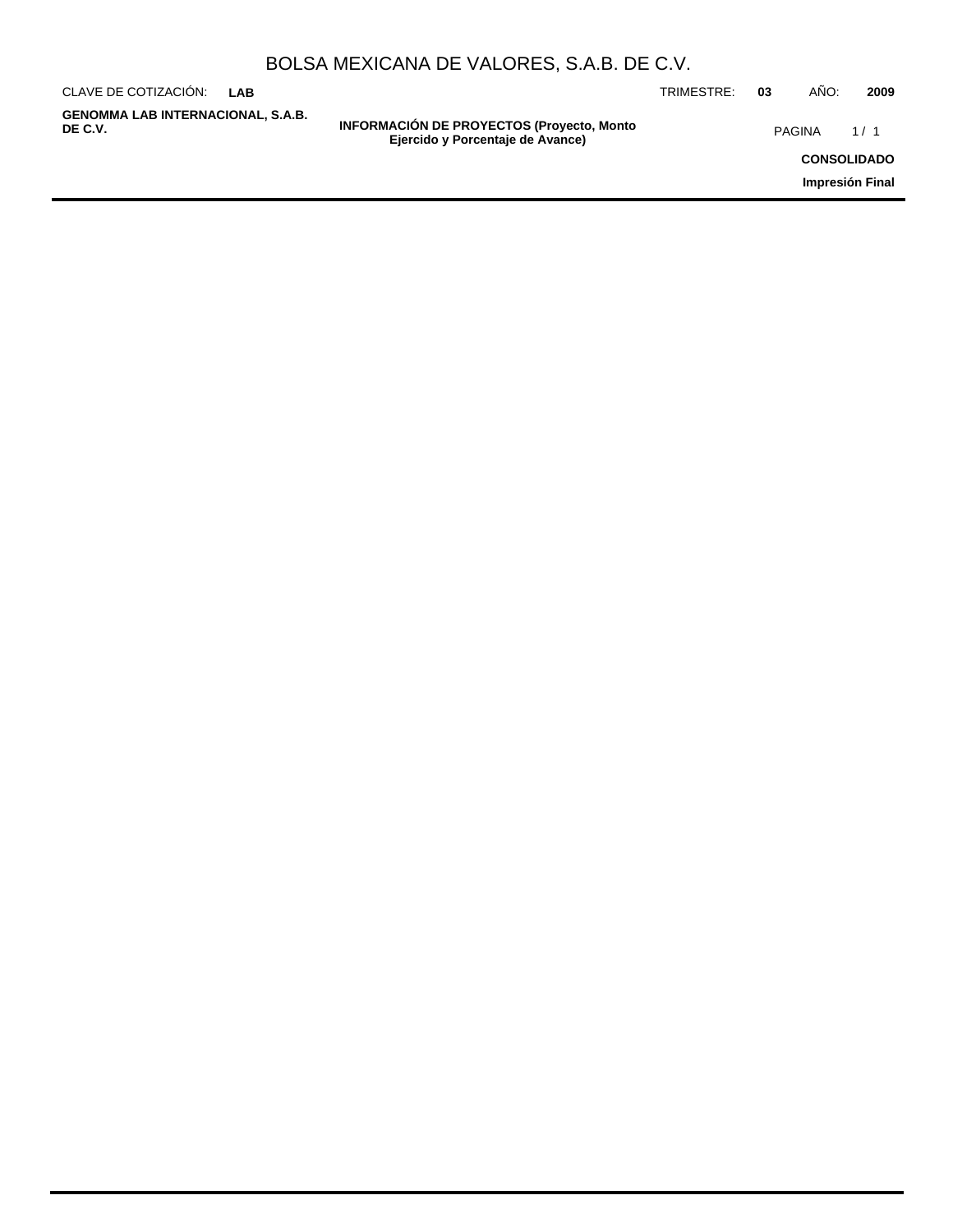CLAVE DE COTIZACIÓN: TRIMESTRE: **03** AÑO: **2009 LAB**

**GENOMMA LAB INTERNACIONAL, S.A.B. DE C.V.**

#### **TRANSACCIONES EN MONEDA EXTRANJERA Y CONVERSIÓN DE ESTADOS FINANCIEROS DE OPERACIONES EXTRANJERAS (Información relacionada al Boletín B-15)**

PAGINA 1/3

**CONSOLIDADO**

**Impresión Final**

LAS MONEDAS UTILIZADAS PARA LA CONVERSIÓN DE ESTADOS FINANCIEROS DE SUBSIDIARIAS EXTRANJERAS Y LOS TIPOS DE CAMBIO UTILIZADOS SON LOS SIGUIENTES:

BALANCE GENERAL:

PAÍS MONEDA REGISTRO TIPO DE CAMBIO DE MONEDA REGISTRO A MONEDA FUNCIONAL (DÓLAR ESTADOUNIDENSE) TIPO DE CAMBIO DE MONEDA FUNCIONAL A MONEDA DE INFORME (PESOS MEXICANOS)

ARGENTINA PESOS ARGENTINOS

Las monedas utilizadas para la conversión de estados financieros de subsidiarias extranjeras y los tipos de cambio utilizados son los siguientes:

Balance General:

Argentina

País Moneda Registro Tipo de Cambio de Moneda Registro a Moneda Funcional (Dólar Estadounidense) Tipo de Cambio de Moneda Funcional a Moneda de Informe (Pesos Mexicanos)

| $111 - 7212$<br>Pesos Argentinos                                        |                         | $0.2611 \quad $13.5513$   |
|-------------------------------------------------------------------------|-------------------------|---------------------------|
| Brasil Reales 0.5598 \$13.5513                                          |                         |                           |
| Chile<br>Pesos Chilenos                                                 | $0.0019 \quad $13.5513$ |                           |
| Colombia<br>Pesos Colombianos                                           |                         | $0.0005 \quad $13.5513$   |
| Costa Rica<br>Dólar Estadounidense                                      |                         | $1.0000 \t$ \$<br>13.5513 |
| Ecuador<br>Dólar Estadounidense<br>España Euros 1.4592<br>\$<br>13.5513 |                         | $1.0000 \t$ \$ 13.5513    |
| Perú<br>Soles                                                           | 0.3496                  |                           |

## \$ 13.5513

Estado de Resultados:

País Moneda Registro Tipo de Cambio de Moneda Registro a Moneda Funcional (Dólar Estadounidense) Tipo de Cambio de Moneda Funcional a Moneda de Informe (Pesos Mexicanos)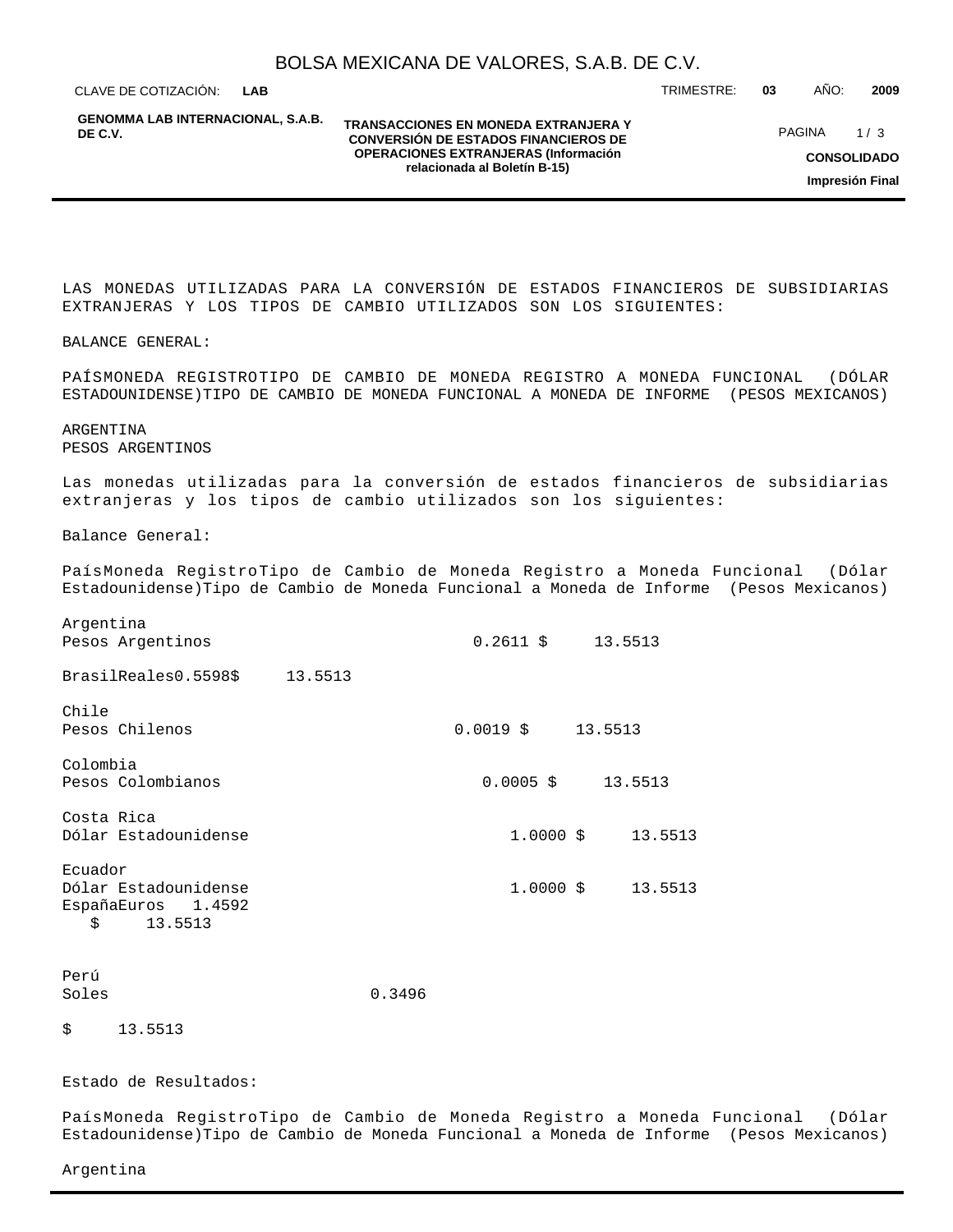**GENOMMA LAB INTERNACIONAL, S.A.B. DE C.V. TRANSACCIONES EN MONEDA EXTRANJERA Y CONVERSIÓN DE ESTADOS FINANCIEROS DE OPERACIONES EXTRANJERAS (Información relacionada al Boletín B-15)** CLAVE DE COTIZACIÓN: TRIMESTRE: **03** AÑO: **2009 CONSOLIDADO Impresión Final LAB** PAGINA 2/3 Pesos Argentinos 0.26091 \$ 13.5513 Brasil Reales 0.54962 \$ 13.6615 Chile Pesos Chilenos 0.00185 \$ 13.6615 Colombia Pesos Colombianos 0.00051 \$ 13.6615 Costa Rica Dólar Estadounidense 1.0000 \$ 13.5513 Ecuador Dólar Estadounidense 1.0000 \$ 13.6615 España Euros 1.4592 \$ 13.5513 Perú  $Soles$  0.34663  $\frac{1}{2}$  13.6615 0.2611 \$ 13.5513 BRASIL REALES 0.5598 \$ 13.5513 CHILE PESOS CHILENOS 0.0019 \$ 13.5513 COLOMBIA PESOS COLOMBIANOS 0.0005 \$ 13.5513 COSTA RICA DÓLAR ESTADOUNIDENSE  $1.0000 \t 5 \t 13.5513$ ECUADOR DÓLAR ESTADOUNIDENSE 1.0000 \$ 13.5513 ESPAÑA EUROS 1.4592 \$ 13.5513 PERÚ SOLES 0.3496

\$ 13.5513

ESTADO DE RESULTADOS:

PAÍS MONEDA REGISTRO TIPO DE CAMBIO DE MONEDA REGISTRO A MONEDA FUNCIONAL (DÓLAR ESTADOUNIDENSE) TIPO DE CAMBIO DE MONEDA FUNCIONAL A MONEDA DE INFORME (PESOS MEXICANOS)

ARGENTINA

PESOS ARGENTINOS 0.26091 \$ 13.5513

BRASIL REALES 0.54962 \$ 13.6615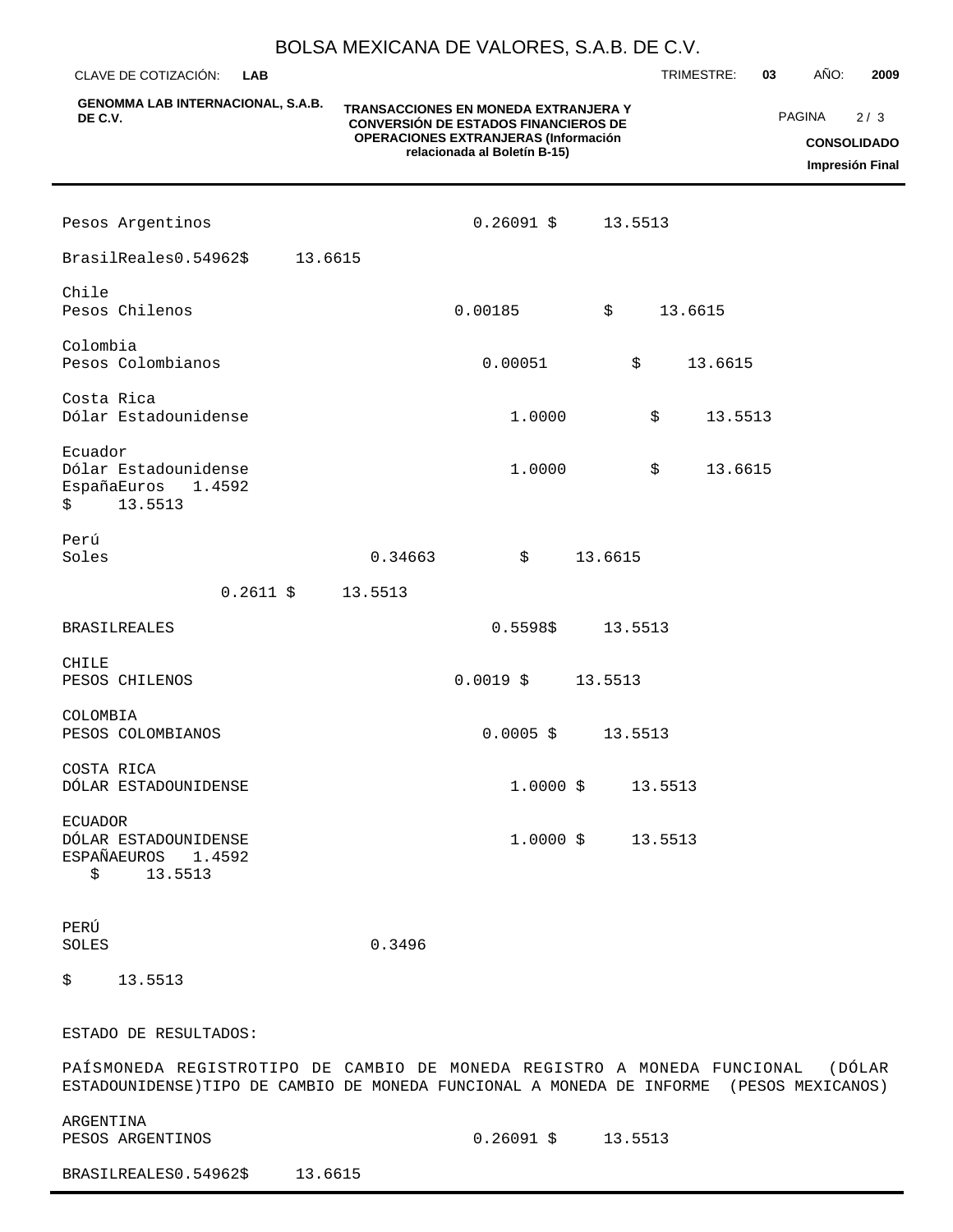CLAVE DE COTIZACIÓN: TRIMESTRE: **03** AÑO: **2009 LAB**

**GENOMMA LAB INTERNACIONAL, S.A.B. DE C.V.**

### **TRANSACCIONES EN MONEDA EXTRANJERA Y CONVERSIÓN DE ESTADOS FINANCIEROS DE OPERACIONES EXTRANJERAS (Información relacionada al Boletín B-15)**

**CONSOLIDADO Impresión Final** PAGINA 3/3

| CHILE<br>PESOS CHILENOS                                                    | 0.00185       | \$<br>13.6615 |         |
|----------------------------------------------------------------------------|---------------|---------------|---------|
| COLOMBIA<br>PESOS COLOMBIANOS                                              | 0.00051       | \$            | 13.6615 |
| COSTA RICA<br>DÓLAR ESTADOUNIDENSE                                         | 1,0000        | \$            | 13.5513 |
| ECUADOR<br>DÓLAR ESTADOUNIDENSE<br>ESPAÑA EUROS<br>1.4592<br>13.5513<br>\$ | 1,0000        | \$            | 13.6615 |
| PERÚ<br>SOLES                                                              | \$<br>0.34663 | 13.6615       |         |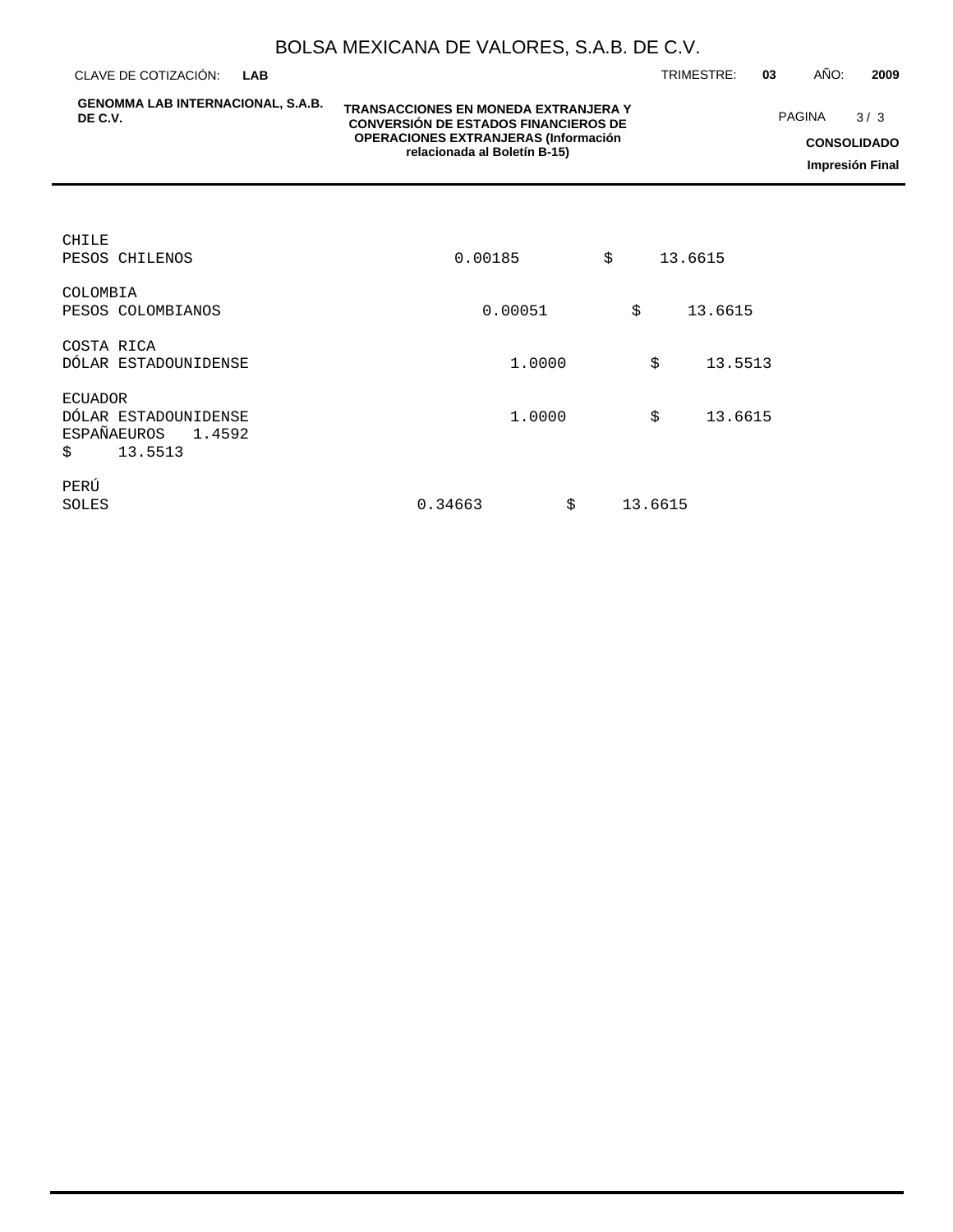TRIMESTRE **03** AÑO **2009**

**GENOMMA LAB INTERNACIONAL, S.A.B. DE C.V.** CLAVE DE COTIZACIÓN **LAB**

### **INTEGRACIÓN DEL CAPITAL SOCIAL PAGADO**

**CONSOLIDADO**

**Impresión Final**

| <b>SERIES</b> | <b>CUPÓN</b><br>VALOR NOMINAL(\$) VIGENTE |   | <b>NUMERO DE ACCIONES</b> |                           |                  |                          | <b>CAPITAL SOCIAL</b> |                 |  |
|---------------|-------------------------------------------|---|---------------------------|---------------------------|------------------|--------------------------|-----------------------|-----------------|--|
|               |                                           |   | <b>PORCIÓN FIJA</b>       | <b>IPORCIÓN VARIABLEI</b> | <b>MEXICANOS</b> | <b>LIBRE SUSCRIPCIÓN</b> | <b>FIJO</b>           | <b>VARIABLE</b> |  |
| в             | 0.000001                                  | 0 | 624.000                   | 526,008,713               | <b>274.0001</b>  | 252,606,322              | 150                   | 265,211         |  |
| <b>TOTAL</b>  |                                           |   | 624,000                   | 526,008,713               | 274,000          | 252,606,322              | 150                   | 265,211         |  |

**TOTAL DE ACCIONES QUE REPRESENTAN EL CAPITAL SOCIAL PAGADO A LA FECHA DE ENVIO DE LA INFORMACIÓN:** 526,632,713

**OBSERVACIONES**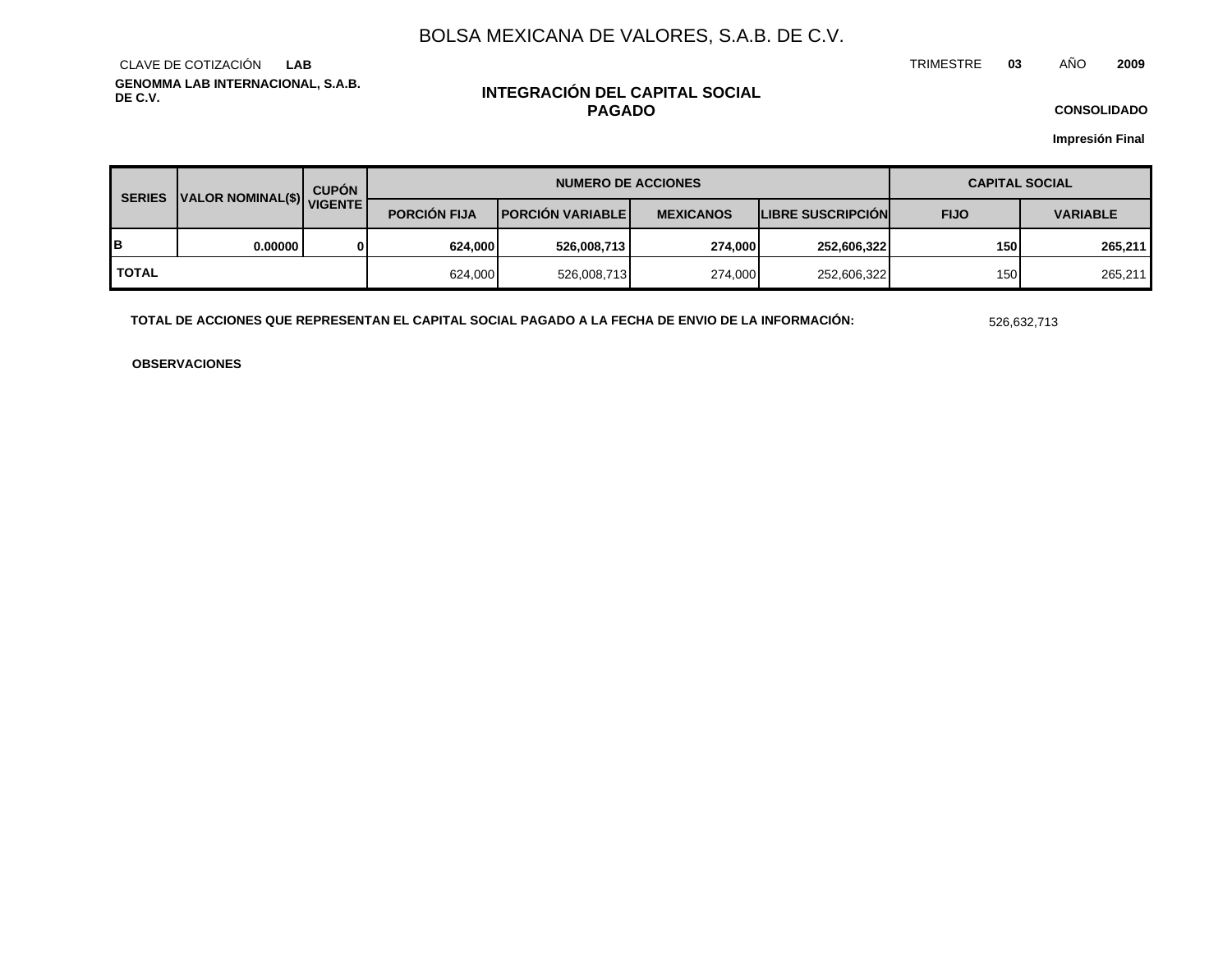CLAVE DE COTIZACIÓN: **LAB**

**INSTRUMENTOS FINANCIEROS DERIVADOS**

TRIMESTRE: **03** AÑO: **2009**

**GENOMMA LAB INTERNACIONAL, S.A.B. DE C.V. PAGINA 2020 20:20 20:20 20:20 20:20 20:20 20:20 20:20 20:20 20:20 20:20 20:20 20:20 20:20 20:20 20:20 20:20 20:20 20:20 20:20 20:20 20:20 20:20 20:20 20:20 20:20 20:20 20:20 20:20 20:20 20:20 20:20 20:20** 

 $1/2$ 

**CONSOLIDADO**

**Impresión Final**

GENOMMA LAB INTERNACIONAL, S. A. B. DE C. V. PASEO DE LA REFORMA NO. 122 3-A, COLONIA JUÁREZ, C. P. 06600, MÉXICO, D. F. R.F.C.: GLI-961030-TU5

MÉXICO, D. F. A 23 DE JULIO DE 2009

ASUNTO: SE PRESENTA ESCRITO EN ATENCIÓN AL REQUERIMIENTO SEGÚN OFICIO NO. 151- 2/76211/2009 DE FECHA 20 DE ENERO DE 2009, MEDIANTE EL CUAL SE SOLICITA DE DIVERSA INFORMACIÓN Y DOCUMENTACIÓN RESPECTO A LAS OPERACIONES CON INSTRUMENTOS FINANCIEROS DERIVADOS EN LAS QUE PUDO HABER PARTICIPADO EN SU CASO LA EMPRESA: GENOMMA LAB INTERNACIONAL, S. A. B. DE C. V. R.F.C.: GLI-961030-TU5

VICEPRESIDENCIA DE SUPERVISIÓN BURSATIL. VICEPRESIDENCIA DE NORMATIVIDAD. DIRECCIÓN GENERAL DE SUEPRVISIÓN DE MERCADOS. DIRECCIÓN GENERAL DE AUTORIZACIONES.

### PRESENTE

JOSÉ MANUEL CRUZ GARCÍA (R.F.C.: CUGM-670219-J94), EN REPRESENTACIÓN DE GENOMMA LAB INTERNACIONAL, S. A. B. DE C.V. (R.F.C.: GLI-961030-TU5), PERSONALIDAD QUE ACREDITO CON COPIA DEL INSTRUMENTO NOTARIAL QUE SE ACOMPAÑA AL PRESENTE COMO ANEXO 1 (SE INCLUYE ORIGINAL PARA COTEJO), CON DOMICILIO FISCAL EN PASEO DE LA REFORMA NO. 122-3-A, COLONIA JUÁREZ, C. P. 06600, MÉXICO, D. F., TEL.:5081-0000, Y SEÑALANDO EL MISMO DOMICILIO PARA OÍR Y RECIBIR TODA CLASE DE NOTIFICACIONES QUE A ESTE ASUNTO SE REFIERAN, ATENTAMENTE COMPAREZCO Y EXPONGO QUE:

1. MEDIANTE OFICIO NO. 151-2/76211/2009 DE FECHA 20 DE ENERO DE 2009, ASÍ COMO DEL ANEXO 1 QUE FORMA PARTE INTEGRANTE DE DICHO OFICIO, LA DIRECCIÓN GENERAL DE SUPERVISIÓN DE MERCADOS DE LA COMISIÓN NACIONAL BANCARIA Y DE VALORES, A EFECTO DE CONOCER LA PARTICIPACIÓN DE LAS EMPRESAS PÚBLICAS EN OPERACIONES CON INSTRUMENTOS FINANCIEROS DERIVADOS YA SEA PARA INCREMENTAR SU RENTABILIDAD O CONTAR CON DETERMINADA COBERTURA RESPECTO A ALGÚN RIESGO, REQUIERE QUE GENOMMA LAB INTERNACIONAL, S.A. B. DE C.V. (EN ADELANTE MI REPRESENTADA), DIVULGUE DE CONFORMIDAD CON EL CITADO OFICIO Y COMO COMPLEMENTO A SU REPORTE TRIMESTRAL, INFORMACIÓN CUALITATIVA Y CUANTITATIVA SOBRE LAS POSICIONES QUE EN SU CASO TUVO EN INSTRUMENTOS FINANCIEROS DERIVADOS, RECONOCIDOS O NO COMO ACTIVOS O PASIVOS EN EL ESTADO DE SITUACIÓN FINANCIERA O BALANCE GENERAL.

2. A FIN DE CUMPLIR CON EL REQUERIMIENTO DE INFORMACIÓN Y DOCUMENTACIÓN QUE SE SOLICITA SEGÚN EL OFICIO NO. 151-2/76211/2009 DE FECHA 20 DE ENERO DE 2009, SE HACE DEL CONOCIMIENTO DE ESA H. DIRECCIÓN GENERAL DE SUPERVISIÓN DE MERCADOS DE LA COMISIÓN NACIONAL BANCARIA Y DE VALORES, QUE MI REPRESENTADA A LA FECHA NO CUENTA CON LA INFORMACIÓN CUALITATIVA Y CUANTITATIVA RESPECTO A CUALQUIERA DE LOS ASPECTOS SOLICITADOS EN EL OFICIO 151-2/76211/2009, YA QUE NO HA CELEBRADO OPERACIONES QUE INVOLUCREN LA CONTRATACIÓN DE INSTRUMENTOS FINANCIEROS DERIVADOS DE ACUERDO A LO ESTABLECIDO EN EL BOLETÍN C-2 "INSTRUMENTOS FINANCIEROS" Y EL BOLETÍN C-10 "INSTRUMENTOS FINANCIEROS DERIVADOS Y OPERACIONES DE COBERTURA", DE LAS NORMAS DE INFORMACIÓN FINANCIERA.

ASIMISMO, SE MENCIONA A ESA H. DIRECCIÓN GENERAL DE SUPERVISIÓN DE MERCADOS DE LA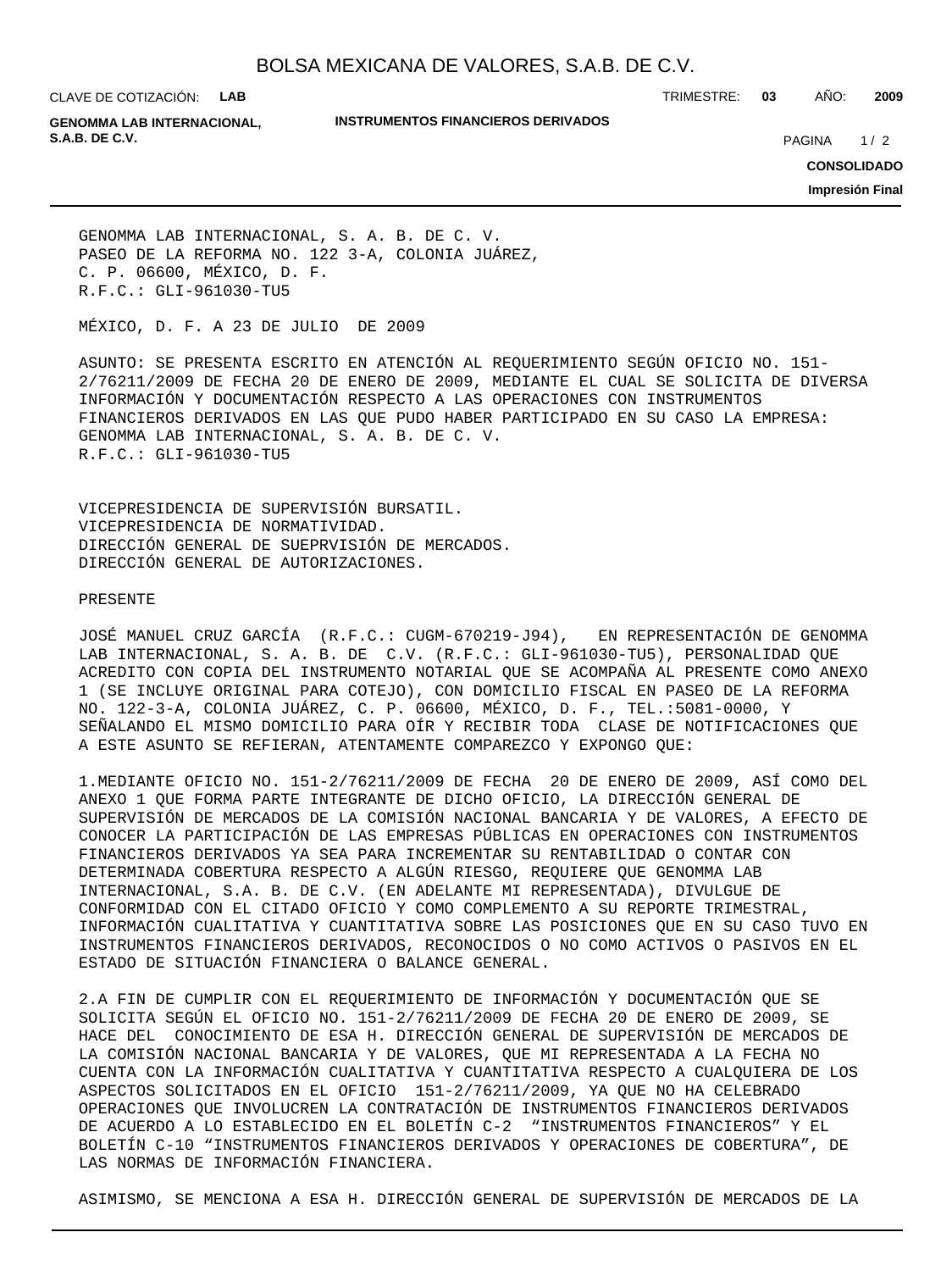CLAVE DE COTIZACIÓN: **LAB**

**GENOMMA LAB INTERNACIONAL, S.A.B. DE C.V.** 2/2

#### **INSTRUMENTOS FINANCIEROS DERIVADOS**

TRIMESTRE: **03** AÑO: **2009**

**CONSOLIDADO**

**Impresión Final**

 $2/2$ 

COMISIÓN NACIONAL BANCARIA Y DE VALORES, QUE EN CASO DE QUE MI REPRESENTADA CELEBRE CUALQUIER OPERACIÓN QUE INVOLUCRE LA CONTRATACIÓN DE INSTRUMENTOS FINANCIEROS DERIVADOS DE LOS QUE SE MENCIONAN EN EL PÁRRAFO QUE ANTECEDE, ESTO SE HARÁ DE SU CONOCIMIENTO.

3. A FIN DE EVALUAR LA IMPORTANCIA QUE REPRESENTAN LOS INSTRUMENTOS FINANCIEROS DERIVADOS PARA LA POSICIÓN FINANCIERA Y RESULTADOS DE MI REPRESENTADA, INDEPENDIENTEMENTE QUE A LA FECHA NO SE TENGA CELEBRADA NINGUNA DE ESTAS OPERACIONES, LA ADMINISTRACIÓN DE GENOMMA LAB INTERNACIONAL, S. A. B. DE C. V., ESTÁ EN PROCESO DE DISCUSIÓN SOBRE LA IMPLEMENTACIÓN DE POLÍTICAS DE USO DE INSTRUMENTOS FINANCIEROS DERIVADOS, DESCRIBIENDO DE MANERA GENERAL LOS OBJETIVOS PARA CELEBRAR OPERACIONES CON DERIVADOS; INSTRUMENTOS UTILIZADOS; ESTRATEGIAS DE COBERTURA O NEGOCIACIÓN IMPLEMENTADAS; MERCADO DE NEGOCIACIÓN; CONTRAPARTES ELEGIBLES; POLÍTICAS DE MÁRGENES, COLATERALES Y LÍNEAS DE CRÉDITO; PROCESOS Y NIVELES DE AUTORIZACIÓN REQUERIDOS POR TIPO DE OPERACIÓN; PROCESOS DE CONTROL INTERNO PARA ADMINISTRAR LA EXPOSICIÓN A LOS RIESGOS DE MERCADO Y DE LIQUIDEZ EN LAS POSICIONES EN INSTRUMENTOS FINANCIEROS; LA EXISTENCIA DE UN TERCERO INDEPENDIENTE QUE REVISE DICHOS PROCEDIMIENTOS; ENTRE OTRAS COSAS.

POR TODO LO ANTERIOR EXPUESTO, SOLICITÓ A ESA H. DIRECCIÓN GENERAL DE SUPERVISIÓN DE MERCADOS, LO SIGUIENTE:

PRIMERO. SE TENGA POR RECONOCIDA MI PERSONALIDAD, ACREDITADA MEDIANTE EL PODER NOTARIAL SEÑALADO EN EL CUERPO DEL PRESENTE ESCRITO.

SEGUNDO. SE TENGA POR CUMPLIDO EN TIEMPO Y FORMA LEGALES EL REQUERIMIENTO DE INFORMACIÓN Y DOCUMENTACIÓN SOLICITADO A GENOMMA LAB INTERNACIONAL, S. A. B. DE C. V., POR ESA H. DIRECCIÓN GENERAL DE SUPERVISIÓN DE MERCADOS, SEGÚN LO QUE INDICA EL OFICIO NO. 151-2/76211/2009 DE FECHA 20 DE ENERO DE 2009.

TERCERO. QUE GENOMMA LAB INTERNACIONAL, S. A. B. DE C. V., TANTO AL 20 DE ENERO DE 2009, COMO A LA FECHA DEL PRESENTE ESCRITO, NO HA CELEBRA OPERACIONES QUE INVOLUCREN LA CONTRATACIÓN DE INSTRUMENTOS FINANCIEROS DERIVADOS, DE ACUERDO A LAS DEFINICIONES PREVISTAS EN EL BOLETÍN C-2 "INSTRUMENTOS FINANCIEROS" Y EL BOLETÍN C-10 "INSTRUMENTOS FINANCIEROS DERIVADOS Y OPERACIONES DE COBERTURA", DE LAS NORMAS DE INFORMACIÓN FINANCIERA.

ATENTAMENTE.

JOSÉ MANUEL CRUZ GARCÍA R.F.C.: CUGM-670219-J94